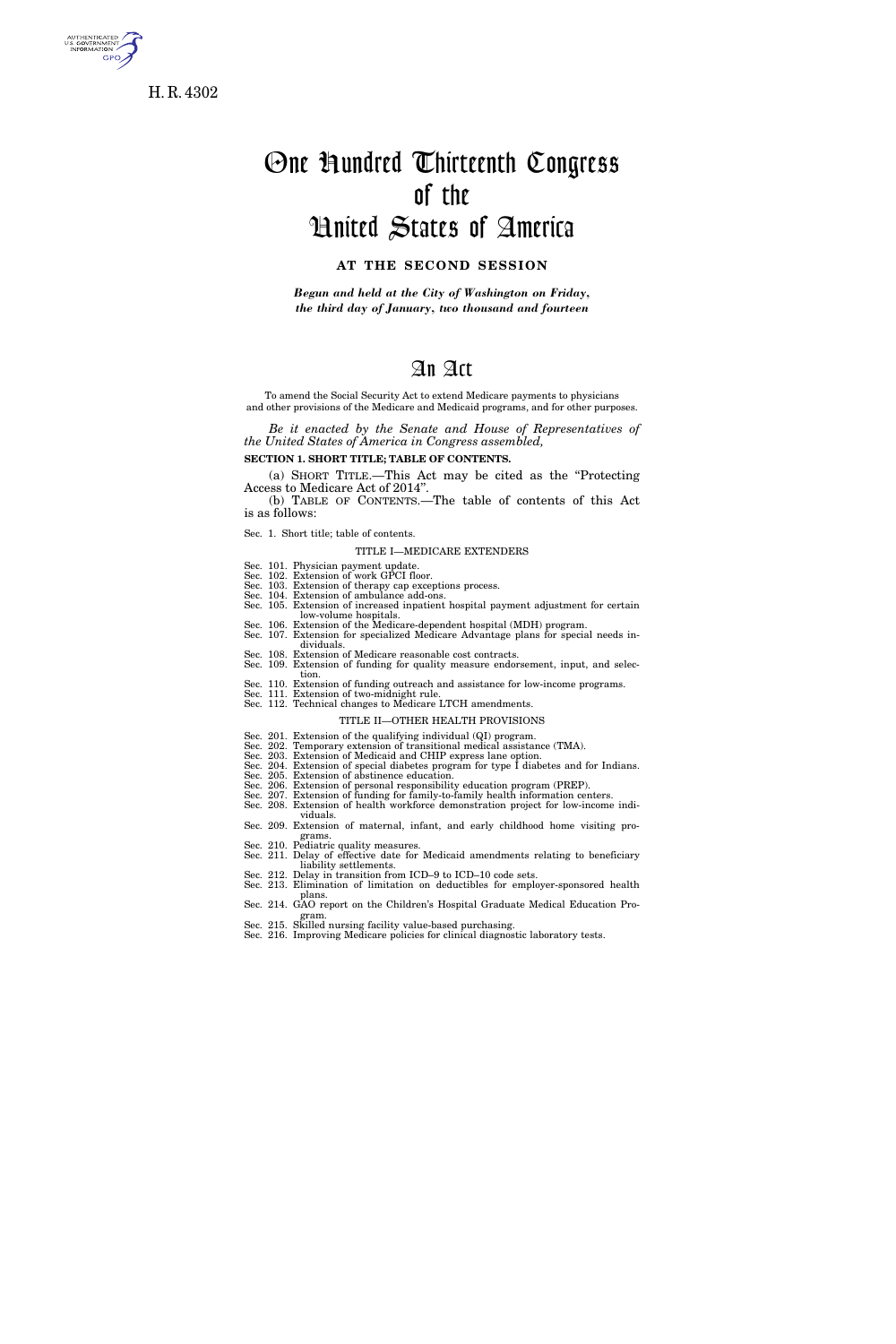Sec. 217. Revisions under the Medicare ESRD prospective payment system. Sec. 218. Quality incentives for computed tomography diagnostic imaging and pro-

moting evidence-based care. Sec. 219. Using funding from Transitional Fund for Sustainable Growth Rate (SGR) Reform.

Sec. 220. Ensuring accurate valuation of services under the physician fee schedule. Sec. 221. Medicaid DSH. Sec. 222. Realignment of the Medicare sequester for fiscal year 2024.

Sec. 223. Demonstration programs to improve community mental health services. Sec. 224. Assisted outpatient treatment grant program for individuals with serious mental illness. Sec. 225. Exclusion from PAYGO scorecards.

### **TITLE I—MEDICARE EXTENDERS**

#### **SEC. 101. PHYSICIAN PAYMENT UPDATE.**

Section 1848(d) of the Social Security Act (42 U.S.C. 1395w–  $4(d)$ ) is amended-

 $(1)$  in paragraph  $(15)$ (A) in the heading, by striking ''JANUARY THROUGH MARCH OF'';

(B) in subparagraph (A), by striking ''for the period beginning on January 1, 2014, and ending on March 31, 2014''; and

 $(C)$  in subparagraph  $(B)$ —

(i) in the heading, by striking ''REMAINING PORTION OF 2014 AND''; and

(ii) by striking ''the period beginning on April 1, 2014, and ending on December 31, 2014, and for''; and

(2) by adding at the end the following new paragraph: ''(16) UPDATE FOR JANUARY THROUGH MARCH OF 2015.— ''(A) IN GENERAL.—Subject to paragraphs (7)(B), (8)(B),

 $(9)(B)$ ,  $(10)(B)$ ,  $(11)(B)$ ,  $(12)(B)$ ,  $(13)(B)$ ,  $(14)(B)$ , and  $(15)(B)$ , in lieu of the update to the single conversion factor established in paragraph (1)(C) that would otherwise apply for 2015 for the period beginning on January 1, 2015, and ending on March 31, 2015, the update to the single conversion factor shall be 0.0 percent.

''(B) NO EFFECT ON COMPUTATION OF CONVERSION FACTOR FOR REMAINING PORTION OF 2015 AND SUBSEQUENT YEARS.—The conversion factor under this subsection shall be computed under paragraph (1)(A) for the period beginning on April 1, 2015, and ending on December 31, 2015, and for 2016 and subsequent years as if subparagraph (A) had never applied.''.

#### **SEC. 102. EXTENSION OF WORK GPCI FLOOR.**

Section 1848(e)(1)(E) of the Social Security Act (42 U.S.C.  $1395w-4(e)(1)(E)$  is amended by striking "April 1, 2014" and inserting "April 1, 2015".

**SEC. 103. EXTENSION OF THERAPY CAP EXCEPTIONS PROCESS.** 

Section  $1833(g)$  of the Social Security Act (42 U.S.C. 1395 $l(g)$ ) is amended—

 $(1)$  in paragraph  $(5)(A)$ , in the first sentence, by striking ''March 31, 2014'' and inserting ''March 31, 2015''; and

 $(2)$  in paragraph  $(6)(A)$ (A) by striking ''March 31, 2014'' and inserting ''March 31, 2015''; and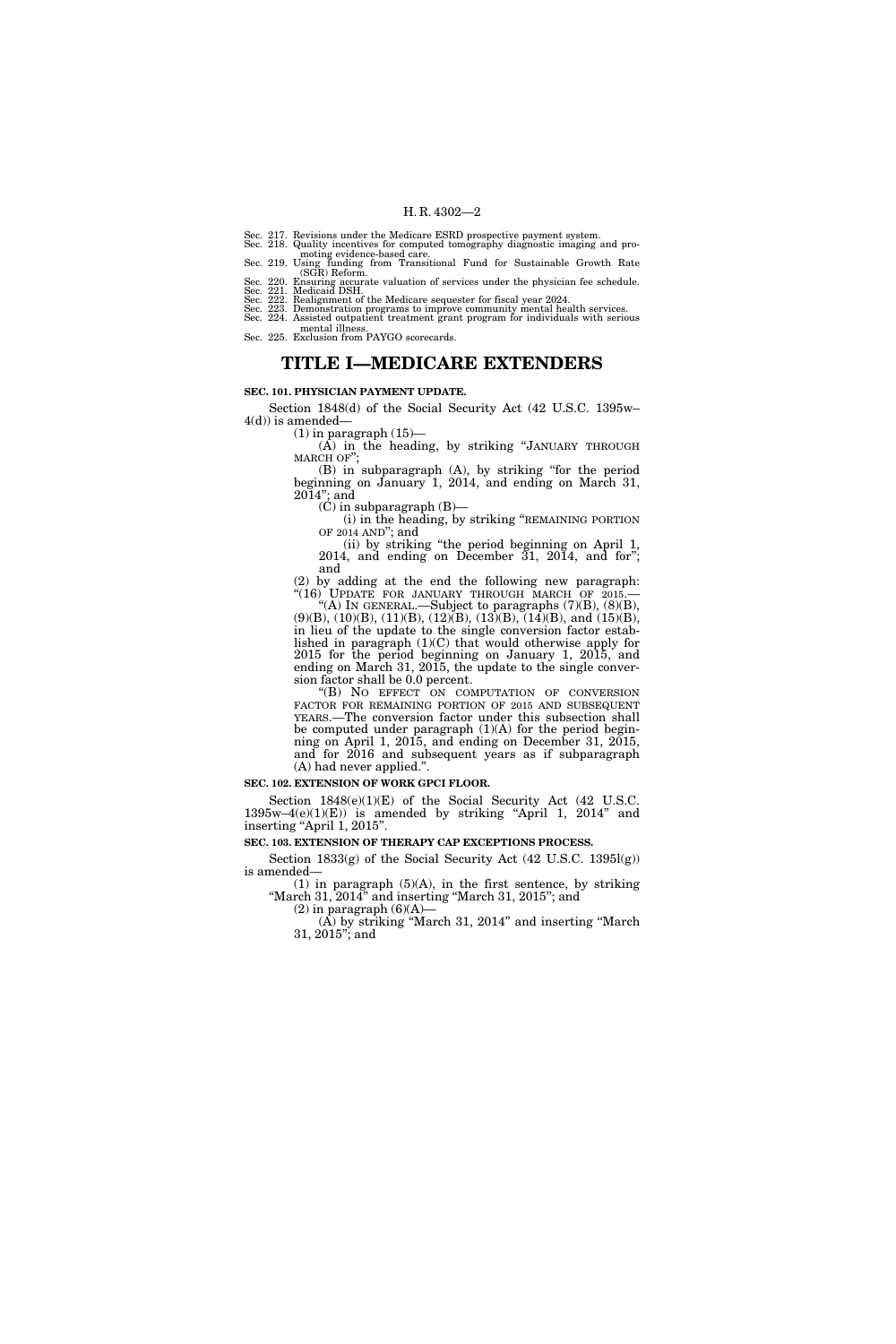(B) by striking "2012, 2013, or the first three months of 2014" and inserting "2012, 2013, 2014, or the first three months of 2015".

#### **SEC. 104. EXTENSION OF AMBULANCE ADD-ONS.**

(a) GROUND AMBULANCE.—Section  $1834(l)(13)(A)$  of the Social Security Act (42 U.S.C. 1395m(l)(13)(A)) is amended by striking "April 1, 2014" and inserting "April 1, 2015" each place it appears.

(b) SUPER RURAL GROUND AMBULANCE.—Section 1834(l)(12)(A) of the Social Security Act (42 U.S.C. 1395m(l)(12)(A)) is amended, in the first sentence, by striking "April 1, 2014" and inserting "April 1, 2015".

#### **SEC. 105. EXTENSION OF INCREASED INPATIENT HOSPITAL PAYMENT ADJUSTMENT FOR CERTAIN LOW-VOLUME HOSPITALS.**

Section 1886(d)(12) of the Social Security Act (42 U.S.C.  $1395ww(d)(12)$  is amended-

(1) in subparagraph (B), in the matter preceding clause (i), by striking ''in the portion of fiscal year 2014 beginning on April 1, 2014, fiscal year 2015, and subsequent fiscal years'' and inserting ''in fiscal year 2015 (beginning on April 1, 2015), fiscal year 2016, and subsequent fiscal years'';

 $(2)$  in subparagraph  $(C)(i)$ , by striking "fiscal years 2011, 2012, and 2013, and the portion of fiscal year 2014 before'' and inserting ''fiscal years 2011 through 2014 and fiscal year 2015 (before April 1, 2015)," each place it appears; and

(3) in subparagraph (D), by striking ''fiscal years 2011, 2012, and 2013, and the portion of fiscal year 2014 before April 1, 2014," and inserting "fiscal years 2011 through 2014 and fiscal year 2015 (before April 1, 2015),''.

#### **SEC. 106. EXTENSION OF THE MEDICARE-DEPENDENT HOSPITAL (MDH) PROGRAM.**

(a) IN GENERAL.—Section  $1886(d)(5)(G)$  of the Social Security Act  $(42 \text{ U.S.C. } 1395 \text{ww}(d)(5)(G))$  is amended-

(1) in clause (i), by striking ''April 1, 2014'' and inserting "April 1, 2015"; and

 $(2)$  in clause (ii)(II), by striking "April 1, 2014" and inserting "April 1, 2015".

(b) CONFORMING AMENDMENTS.—

(1) EXTENSION OF TARGET AMOUNT.—Section  $1886(b)(3)(D)$ of the Social Security Act (42 U.S.C. 1395ww(b)(3)(D)) is amended—

(A) in the matter preceding clause (i), by striking ''April 1, 2014'' and inserting ''April 1, 2015''; and

(B) in clause (iv), by striking ''through fiscal year 2013 and the portion of fiscal year 2014 before April 1, 2014'' and inserting ''through fiscal year 2014 and the portion of fiscal year 2015 before April 1, 2015''.

(2) PERMITTING HOSPITALS TO DECLINE RECLASSIFICATION.— Section 13501(e)(2) of the Omnibus Budget Reconciliation Act of 1993 (42 U.S.C. 1395ww note) is amended by striking "through the first 2 quarters of fiscal year 2014" and inserting ''through the first 2 quarters of fiscal year 2015''.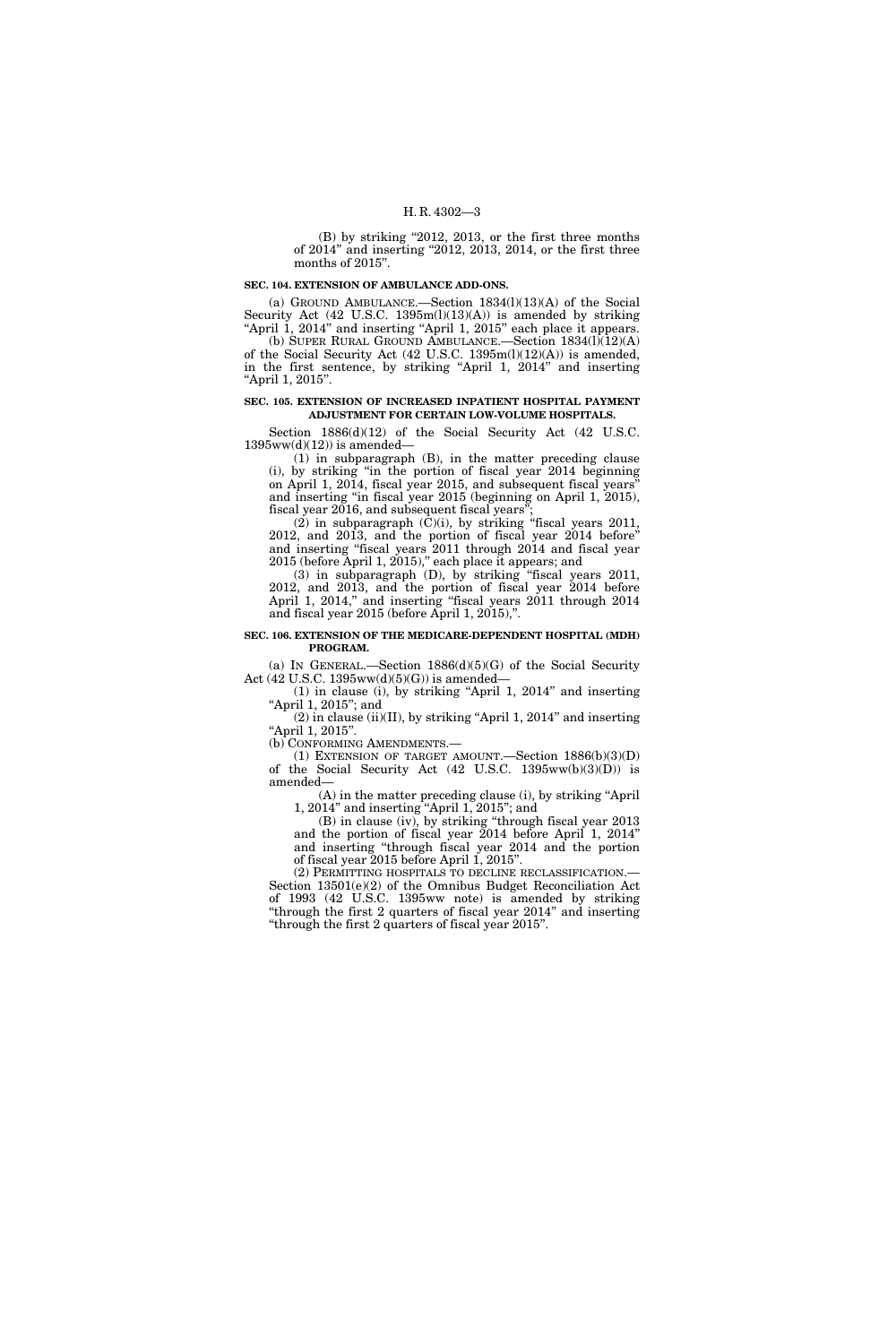#### **SEC. 107. EXTENSION FOR SPECIALIZED MEDICARE ADVANTAGE PLANS FOR SPECIAL NEEDS INDIVIDUALS.**

Section 1859(f)(1) of the Social Security Act (42 U.S.C. 1395w–  $28(f)(1)$ ) is amended by striking "2016" and inserting "2017".

**SEC. 108. EXTENSION OF MEDICARE REASONABLE COST CONTRACTS.**  Section  $1876(h)(5)(C)(ii)$  of the Social Security Act (42 U.S.C.

 $1395mm(h)(5)(C)(ii)$  is amended, in the matter preceding subclause (I), by striking ''January 1, 2015'' and inserting ''January 1, 2016''. **SEC. 109. EXTENSION OF FUNDING FOR QUALITY MEASURE ENDORSE-**

#### **MENT, INPUT, AND SELECTION.**

Section 1890(d) of the Social Security Act (42 U.S.C. 1395aaa(d)) is amended—

 $(1)$  by inserting " $(1)$ " before "For purposes"; and

(2) by adding at the end the following new paragraph: "(2) For purposes of carrying out this section and section 1890A (other than subsections (e) and (f)), the Secretary shall provide for the transfer, from the Federal Hospital Insurance Trust Fund under section 1817 and the Federal Supplementary Medical Insurance Trust Fund under section 1841, in such proportion as the Secretary determines appropriate, to the Centers for Medicare & Medicaid Services Program Management Account of \$5,000,000 for fiscal year 2014 and \$15,000,000 for the first 6 months of fiscal year 2015. Amounts transferred under the preceding sentence shall remain available until expended.''.

#### **SEC. 110. EXTENSION OF FUNDING OUTREACH AND ASSISTANCE FOR LOW-INCOME PROGRAMS.**

(a) ADDITIONAL FUNDING FOR STATE HEALTH INSURANCE PRO- GRAMS.—Subsection  $(a)(1)(B)$  of section 119 of the Medicare Improvements for Patients and Providers Act of 2008 (42 U.S.C. 1395b–3 note), as amended by section 3306 of the Patient Protection and Affordable Care Act Public Law 111–148), section 610 of the American Taxpayer Relief Act of 2012 (Public Law 112–240), and section 1110 of the Pathway for SGR Reform Act of 2013 (Public Law 113–67), is amended—

 $(1)$  in clause (iii), by striking "and" at the end;

(2) by striking clause (iv); and

(3) by setting clause  $\langle \cdot, \cdot \rangle$ , the contract of  $\langle \cdot \rangle$  for fiscal year 2014, of \$7,500,000; and

 $(v)$  for the portion of fiscal year 2015 before April 1, 2015, of \$3,750,000.".<br>(b) ADDITIONAL FUNDING FOR AREA AGENCIES ON AGING.—

Subsection  $(b)(1)(B)$  of such section 119, as so amended, is amended—

 $(1)$  in clause (iii), by striking "and" at the end;

(2) by striking clause (iv); and

(3) by inserting after clause (iii) the following new clauses: "(iv) for fiscal year 2014, of  $$7,500,000$ ; and

 $\sqrt{\overline{v}}$  (v) for the portion of fiscal year 2015 before April 1, 2015, of \$3,750,000.".

(c) ADDITIONAL FUNDING FOR AGING AND DISABILITY RESOURCE CENTERS.—Subsection  $(c)(1)(B)$  of such section 119, as so amended, is amended—

 $(1)$  in clause (iii), by striking "and" at the end;

(2) by striking clause (iv); and (3) by inserting after clause (iii) the following new clauses: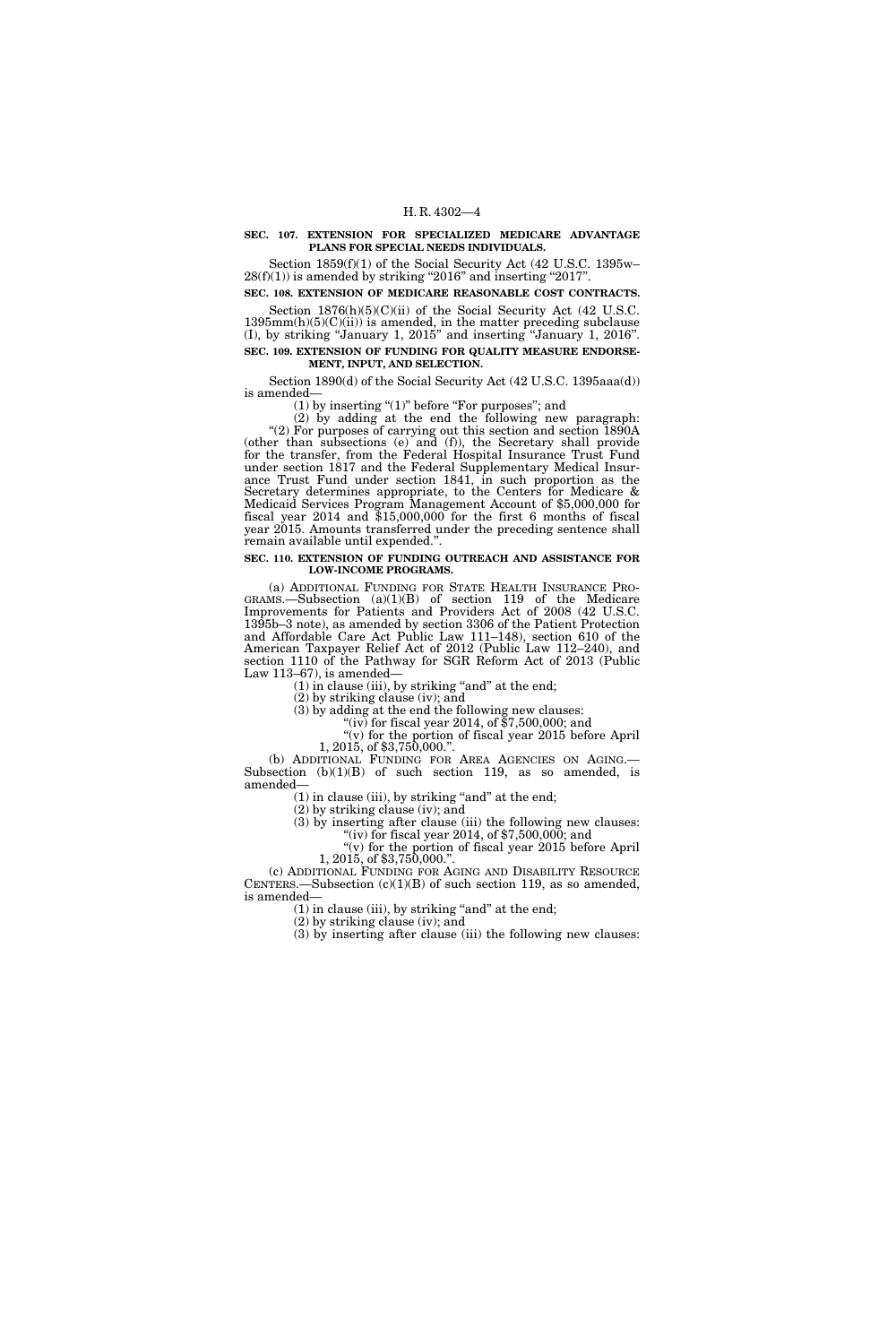"(iv) for fiscal year 2014, of  $$5,000,000$ ; and "(v) for the portion of fiscal year 2015 before April

1, 2015, of \$2,500,000.''.

(d) ADDITIONAL FUNDING FOR CONTRACT WITH THE NATIONAL CENTER FOR BENEFITS AND OUTREACH ENROLLMENT.—Subsection  $(d)(2)$  of such section 119, as so amended, is amended—

 $(1)$  in clause (iii), by striking "and" at the end;

(2) by striking clause (iv); and

(3) by inserting after clause (iii) the following new clauses: "(iv) for fiscal year 2014, of  $$5,000,000$ ; and

''(v) for the portion of fiscal year 2015 before April 1, 2015, of \$2,500,000.''.

#### **SEC. 111. EXTENSION OF TWO-MIDNIGHT RULE.**

(a) CONTINUATION OF CERTAIN MEDICAL REVIEW ACTIVITIES.— The Secretary of Health and Human Services may continue medical review activities described in the notice entitled ''Selecting Hospital Claims for Patient Status Reviews: Admissions On or After October 1, 2013'', posted on the Internet website of the Centers for Medicare & Medicaid Services, through the first 6 months of fiscal year 2015 for such additional hospital claims as the Secretary determines appropriate.

(b) LIMITATION.—The Secretary of Health and Human Services shall not conduct patient status reviews (as described in such notice) on a post-payment review basis through recovery audit contractors under section 1893(h) of the Social Security Act (42 U.S.C. 1395ddd(h)) for inpatient claims with dates of admission October 1, 2013, through March 31, 2015, unless there is evidence of systematic gaming, fraud, abuse, or delays in the provision of care by a provider of services (as defined in section 1861(u) of such Act (42 U.S.C. 1395x(u))).

#### **SEC. 112. TECHNICAL CHANGES TO MEDICARE LTCH AMENDMENTS.**

(a) IN GENERAL.—Subclauses (I) and (II) of section 1886(m)(6)(C)(iv) of the Social Security Act (42 U.S.C.  $1395ww(m)(6)(C)(iv)$  are each amended by striking "discharges" and inserting ''Medicare fee-for-service discharges''.

(b) MMSEA CORRECTION.—Section 114(d) of the Medicare, Medicaid, and SCHIP Extension Act of 2007 (42 U.S.C. 1395ww note), as amended by sections 3106(b) and 10312(b) of Public Law 111– 148 and by section 1206(b)(2) of the Pathway for SGR Reform Act of 2013 (division B of Public Law 113–67), is amended—

(1) in paragraph (1), in the matter preceding subparagraph (A), by striking ''January 1, 2015,'' and inserting ''on the date of the enactment of paragraph (7) of this subsection'';

 $(2)$  in paragraph  $(6)$ , by striking "January 1, 2015," and inserting "on the date of the enactment of paragraph (7) of this subsection''; and

(3) by adding at the end the following new paragraph: "(7) ADDITIONAL EXCEPTION FOR CERTAIN LONG-TERM CARE HOSPITALS.—The moratorium under paragraph (1)(A) shall not apply to a long-term care hospital that—

''(A) began its qualifying period for payment as a longterm care hospital under section 412.23(e) of title 42, Code of Federal Regulations, on or before the date of enactment of this paragraph;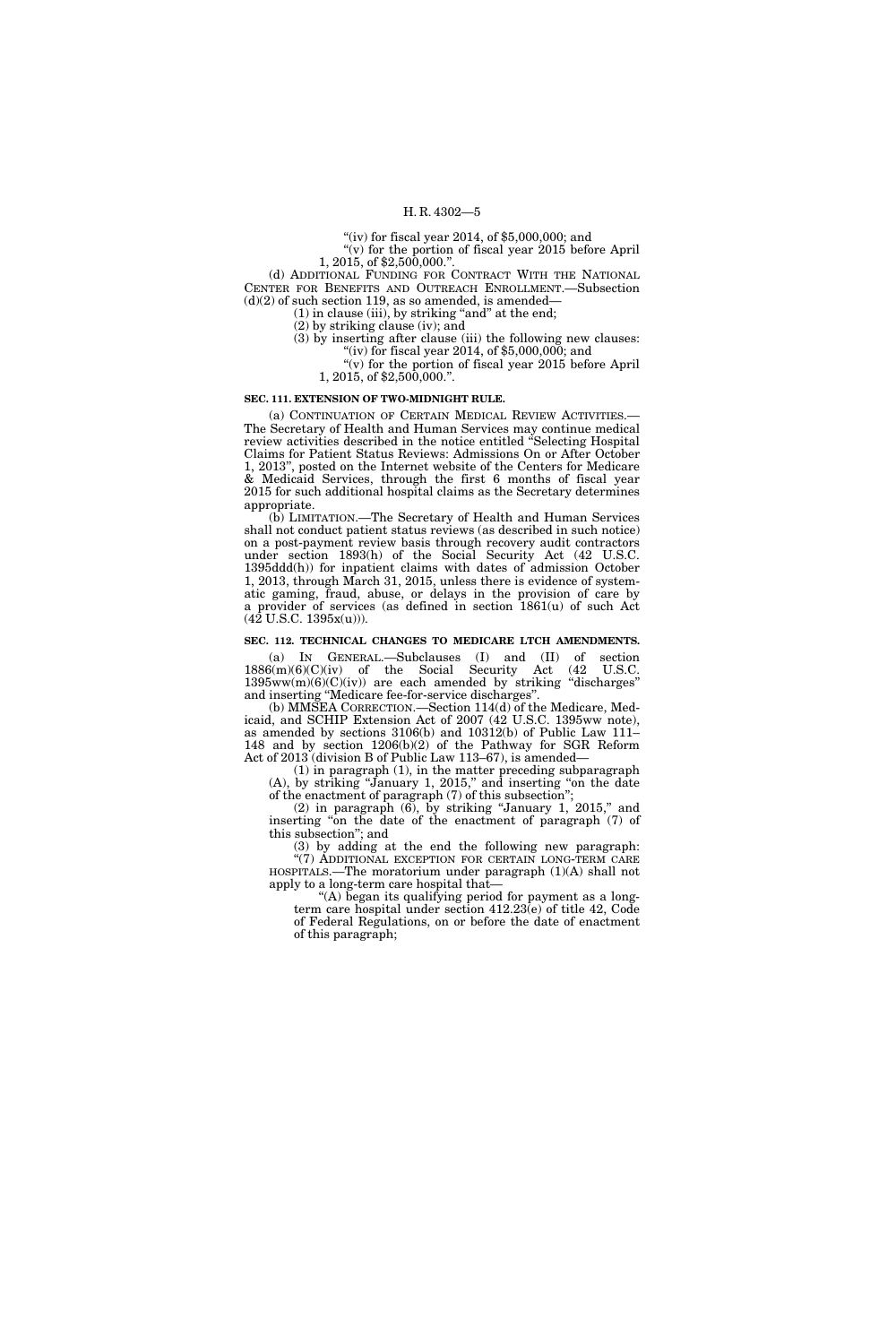"(B) has a binding written agreement as of the date of the enactment of this paragraph with an outside, unrelated party for the actual construction, renovation, lease, or demolition for a long-term care hospital, and has expended, before such date of enactment, at least 10 percent of the estimated cost of the project (or, if less, \$2,500,000); or

''(C) has obtained an approved certificate of need in a State where one is required on or before such date of enactment.''.

(c) ADDITIONAL AMENDMENTS.—Section 1206(a) of the Pathway for SGR Reform Act of 2013 (division B of Public Law 113–67) is amended—

(1) in paragraph  $(2)(A)$ , by striking "Assessment" and inserting "Advisory"; and

 $(2)$  in paragraph  $(3)(B)$ , by striking "shall not apply to a hospital that is classified as of December 10, 2013, as a subsection (d) hospital (as defined in section 1886(d)(1)(B) of the Social Security Act, 42 U.S.C.  $1395ww(d)(1)(B))$ " and inserting ''shall only apply to a hospital that is classified as of December 10, 2013, as a long-term care hospital (as defined in section 1861(ccc) of the Social Security Act, 42 U.S.C. 1395x(ccc))''.

(d) EFFECTIVE DATE.—The amendments made by this section are effective as of the date of the enactment of this Act.

### **TITLE II—OTHER HEALTH PROVISIONS**

**SEC. 201. EXTENSION OF THE QUALIFYING INDIVIDUAL (QI) PROGRAM.** 

(a) EXTENSION.—Section 1902(a)(10)(E)(iv) of the Social Security Act (42 U.S.C. 1396a(a)(10)(E)(iv)) is amended by striking ''March 2014'' and inserting ''March 2015''.

(b) EXTENDING TOTAL AMOUNT AVAILABLE FOR ALLOCATION.— Section 1933(g) of the Social Security Act (42 U.S.C. 1396u–3(g)) is amended—

 $(1)$  in paragraph  $(2)$ —

 $(A)$  in subparagraph  $(T)$ , by striking "and" at the end; (B) in subparagraph (U)—

(i) by striking ''March 31, 2014'' and inserting ''September 30, 2014''; and

(ii) by striking " $$200,000,000."$  and inserting "\$485,000,000;"; and

(C) by adding at the end the following new subparagraphs:

"(V) for the period that begins on October 1, 2014, and ends on December 31, 2014, the total allocation amount is \$300,000,000; and

"(W) for the period that begins on January 1, 2015, and ends on March 31, 2015, the total allocation amount is \$250,000,000.''; and

(2) in paragraph (3), in the matter preceding subparagraph (A), by striking "or  $(T)$ " and inserting " $(T)$ , or  $(V)$ ".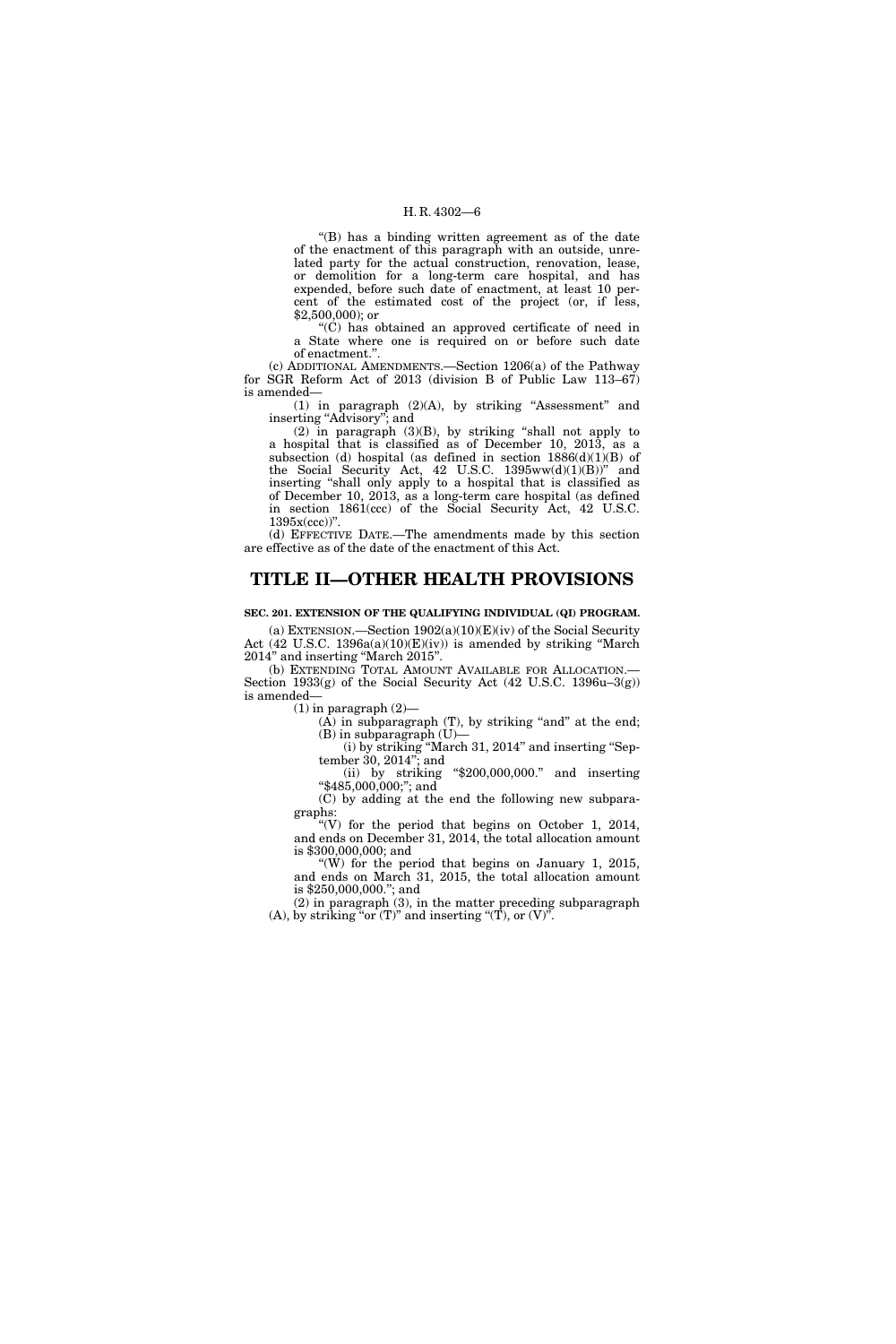#### **SEC. 202. TEMPORARY EXTENSION OF TRANSITIONAL MEDICAL ASSISTANCE (TMA).**

Sections 1902(e)(1)(B) and 1925(f) of the Social Security Act  $(42 \text{ U.S.C. } 1396a(e)(1)(B), 1396r-6(f))$  are each amended by striking ''March 31, 2014'' and inserting ''March 31, 2015''.

**SEC. 203. EXTENSION OF MEDICAID AND CHIP EXPRESS LANE OPTION.** 

Section  $1902(e)(13)(I)$  of the Social Security Act (42 U.S.C.  $1396a(e)(13)(I)$  is amended by striking "September 30, 2014" and inserting "September 30, 2015".

#### **SEC. 204. EXTENSION OF SPECIAL DIABETES PROGRAM FOR TYPE I DIABETES AND FOR INDIANS.**

(a) SPECIAL DIABETES PROGRAMS FOR TYPE I DIABETES.—Section 330B(b)(2)(C) of the Public Health Service Act (42 U.S.C. 254c–  $2(b)(2)(C)$  is amended by striking "2014" and inserting "2015". (b) SPECIAL DIABETES PROGRAMS FOR INDIANS.—Section

330C(c)(2)(C) of the Public Health Service Act (42 U.S.C. 254c–  $3(c)(2)(C)$  is amended by striking "2014" and inserting "2015". **SEC. 205. EXTENSION OF ABSTINENCE EDUCATION.** 

Subsections (a) and (d) of section 510 of the Social Security Act (42 U.S.C. 710) are each amended by striking "2014" and inserting "2015".

**SEC. 206. EXTENSION OF PERSONAL RESPONSIBILITY EDUCATION PROGRAM (PREP).** 

Section 513 of the Social Security Act (42 U.S.C. 713) is amended—

(1) in paragraphs  $(1)(A)$  and  $(4)(A)$  of subsection  $(a)$ , by striking "2014" and inserting "2015" each place it appears; (2) in subsection (a)(4)(B)(i), by striking "and  $2014$ " and inserting ''2014, and 2015''; and

 $(3)$  in subsection (f), by striking "2014" and inserting "2015". **SEC. 207. EXTENSION OF FUNDING FOR FAMILY-TO-FAMILY HEALTH** 

## **INFORMATION CENTERS.**

Section  $501(c)(1)(A)$  of the Social Security Act (42 U.S.C.  $701(c)(1)(A))$  is amended-

 $(1)$  in clause (iii), by striking at the end "and";

(2) in clause (iv), by striking the period at the end and inserting a semicolon and by moving the margin to align with the margin for clause (iii); and

(3) by adding at the end the following new clauses:

 $\sqrt[3]{(v)}$  \$2,500,000 for the portion of fiscal year 2014 on or after April 1, 2014; and

" $(vi)$  \$2,500,000 for the portion of fiscal year 2015 before April 1, 2015.''.

#### **SEC. 208. EXTENSION OF HEALTH WORKFORCE DEMONSTRATION PROJECT FOR LOW-INCOME INDIVIDUALS.**

Section 2008(c)(1) of the Social Security Act (42 U.S.C.  $1397g(c)(1)$  is amended by striking "2014" and inserting "2015". **SEC. 209. EXTENSION OF MATERNAL, INFANT, AND EARLY CHILDHOOD HOME VISITING PROGRAMS.** 

Section 511(j) of the Social Security Act (42 U.S.C. 711(j)) is amended—

 $(1)$  in paragraph  $(1)$ —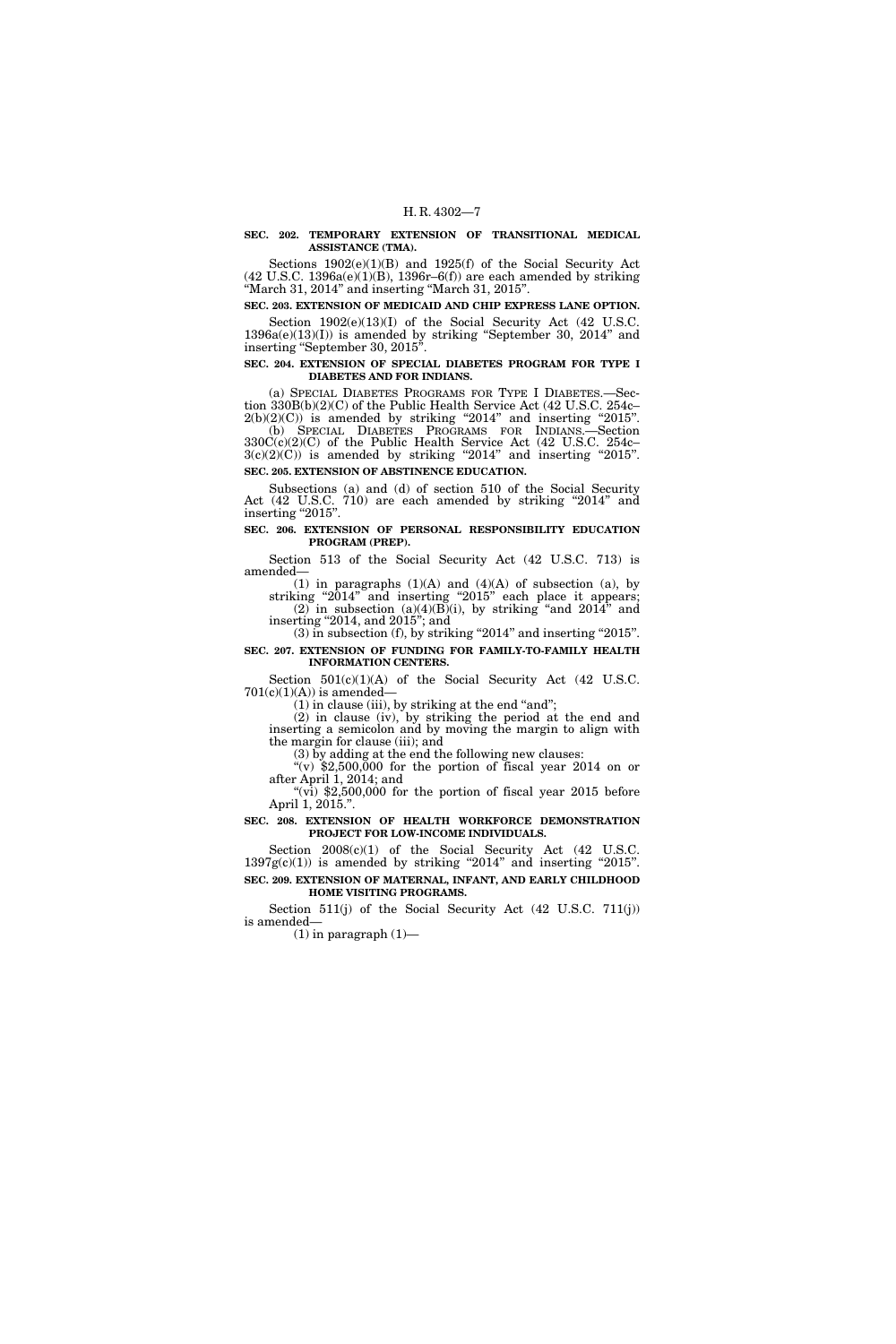(A) by striking "and" at the end of subparagraph (D); (B) by striking the period at the end of subparagraph (E) and inserting ''; and''; and

(C) by adding at the end the following new subparagraph:

" $(F)$  for the period beginning on October 1, 2014, and ending on March 31, 2015, an amount equal to the amount provided in subparagraph (E).''; and

(2) in paragraphs (2) and (3), by inserting ''(or portion of a fiscal year)'' after ''for a fiscal year'' each place it appears.

#### **SEC. 210. PEDIATRIC QUALITY MEASURES.**

(a) CONTINUATION OF FUNDING FOR PEDIATRIC QUALITY MEAS-URES FOR IMPROVING THE QUALITY OF CHILDREN'S HEALTH CARE.— Section 1139B(e) of the Social Security Act (42 U.S.C. 1320b–9b(e)) is amended by adding at the end the following: "Of the funds appropriated under this subsection, not less than \$15,000,000 shall be used to carry out section 1139A(b).''.

(b) ELIMINATION OF RESTRICTION ON MEDICAID QUALITY MEASUREMENT PROGRAM.—Section 1139B(b)(5)(A) of the Social Security Act  $(42 \text{ U.S.C. } 1320b-9b(b)(5)(A))$  is amended by striking ''The aggregate amount awarded by the Secretary for grants and contracts for the development, testing, and validation of emerging and innovative evidence-based measures under such program shall equal the aggregate amount awarded by the Secretary for grants under section  $1139A(b)(4)(A)$ ".

#### **SEC. 211. DELAY OF EFFECTIVE DATE FOR MEDICAID AMENDMENTS RELATING TO BENEFICIARY LIABILITY SETTLEMENTS.**

Effective as if included in the enactment of the Bipartisan Budget Act of 2013 (Public Law 113-67), section 202(c) of such Act is amended by striking "October 1, 2014" and inserting "October 1, 2016''.

#### **SEC. 212. DELAY IN TRANSITION FROM ICD–9 TO ICD–10 CODE SETS.**

The Secretary of Health and Human Services may not, prior to October 1, 2015, adopt ICD–10 code sets as the standard for code sets under section 1173(c) of the Social Security Act (42 U.S.C. 1320d–2(c)) and section 162.1002 of title 45, Code of Federal Regulations.

#### **SEC. 213. ELIMINATION OF LIMITATION ON DEDUCTIBLES FOR EMPLOYER-SPONSORED HEALTH PLANS.**

(a) IN GENERAL.—Section 1302(c) of the Patient Protection and Affordable Care Act (Public Law 111–148; 42 U.S.C. 18022(c)) is amended—

(1) by striking paragraph (2); and

(2) in paragraph  $(4)(\overline{A})$ , by striking "paragraphs  $(1)(B)(i)$ and  $(2)(B)(i)$ " and inserting "paragraph  $(\check{1})(\check{B})(i)$ ".

(b) CONFORMING AMENDMENT.—Section 2707(b) of the Public Health Service Act (42 U.S.C. 300gg–6(b)) is amended by striking " $\mathbf{p}$ aragraphs (1) and (2)" and inserting " $\mathbf{p}$ aragraph (1)".

(c) EFFECTIVE DATE.—The amendments made by this Act shall be effective as if included in the enactment of the Patient Protection and Affordable Care Act (Public Law 111–148).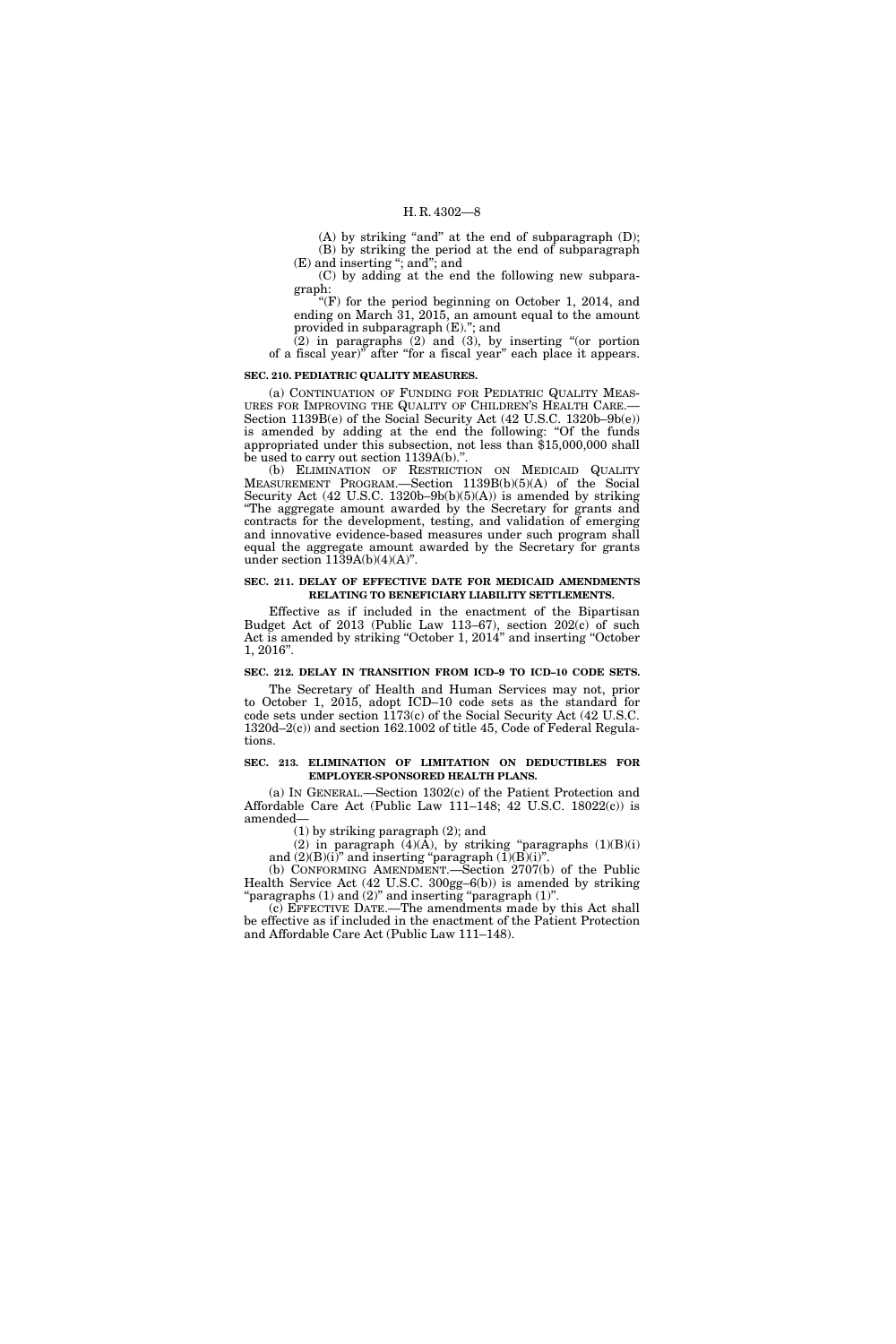#### **SEC. 214. GAO REPORT ON THE CHILDREN'S HOSPITAL GRADUATE MEDICAL EDUCATION PROGRAM.**

(a) IN GENERAL.—In the case that the Children's Hospital GME Support Reauthorization Act of 2013 is enacted into law, the Comptroller General of the United States shall, not later than November 30, 2017, conduct an independent evaluation, and submit to the appropriate committees of Congress a report, concerning the implementation of section 340E(h) of the Public Health Service Act, as added by section 3 of the Children's Hospital GME Support Reauthorization Act of 2013.

(b) CONTENT.—The report described in subsection (a) shall review and assess each of the following, with respect to hospitals receiving payments under such section 340E(h) during the period of fiscal years 2015 through 2017:

(1) The number and type of such hospitals that applied for such payments.

(2) The number and type of such hospitals receiving such payments.

(3) The amount of such payments awarded to such hospitals.

(4) How such hospitals used such payments.

(5) The impact of such payments on— (A) the number of pediatric providers; and

(B) health care needs of children.

#### **SEC. 215. SKILLED NURSING FACILITY VALUE-BASED PURCHASING.**

(a) IN GENERAL.—Section 1888 of the Social Security Act (42 U.S.C. 1395yy) is amended by adding at the end the following new subsection:

''(g) SKILLED NURSING FACILITY READMISSION MEASURE.—

''(1) READMISSION MEASURE.—Not later than October 1, 2015, the Secretary shall specify a skilled nursing facility allcause all-condition hospital readmission measure (or any successor to such a measure).

"(2) RESOURCE USE MEASURE.—Not later than October 1, 2016, the Secretary shall specify a measure to reflect an allcondition risk-adjusted potentially preventable hospital readmission rate for skilled nursing facilities.

"(3) MEASURE ADJUSTMENTS.—When specifying the measures under paragraphs (1) and (2), the Secretary shall devise a methodology to achieve a high level of reliability and validity, especially for skilled nursing facilities with a low volume of readmissions.

''(4) PRE-RULEMAKING PROCESS (MEASURE APPLICATION PART-NERSHIP PROCESS).—The application of the provisions of section 1890A shall be optional in the case of a measure specified under paragraph  $(1)$  and a measure specified under paragraph (2).

"(5) FEEDBACK REPORTS TO SKILLED NURSING FACILITIES.-Beginning October 1, 2016, and every quarter thereafter, the Secretary shall provide confidential feedback reports to skilled nursing facilities on the performance of such facilities with respect to a measure specified under paragraph (1) or (2).

"(6) PUBLIC REPORTING OF SKILLED NURSING FACILITIES.-''(A) IN GENERAL.—Subject to subparagraphs (B) and

(C), the Secretary shall establish procedures for making available to the public by posting on the Nursing Home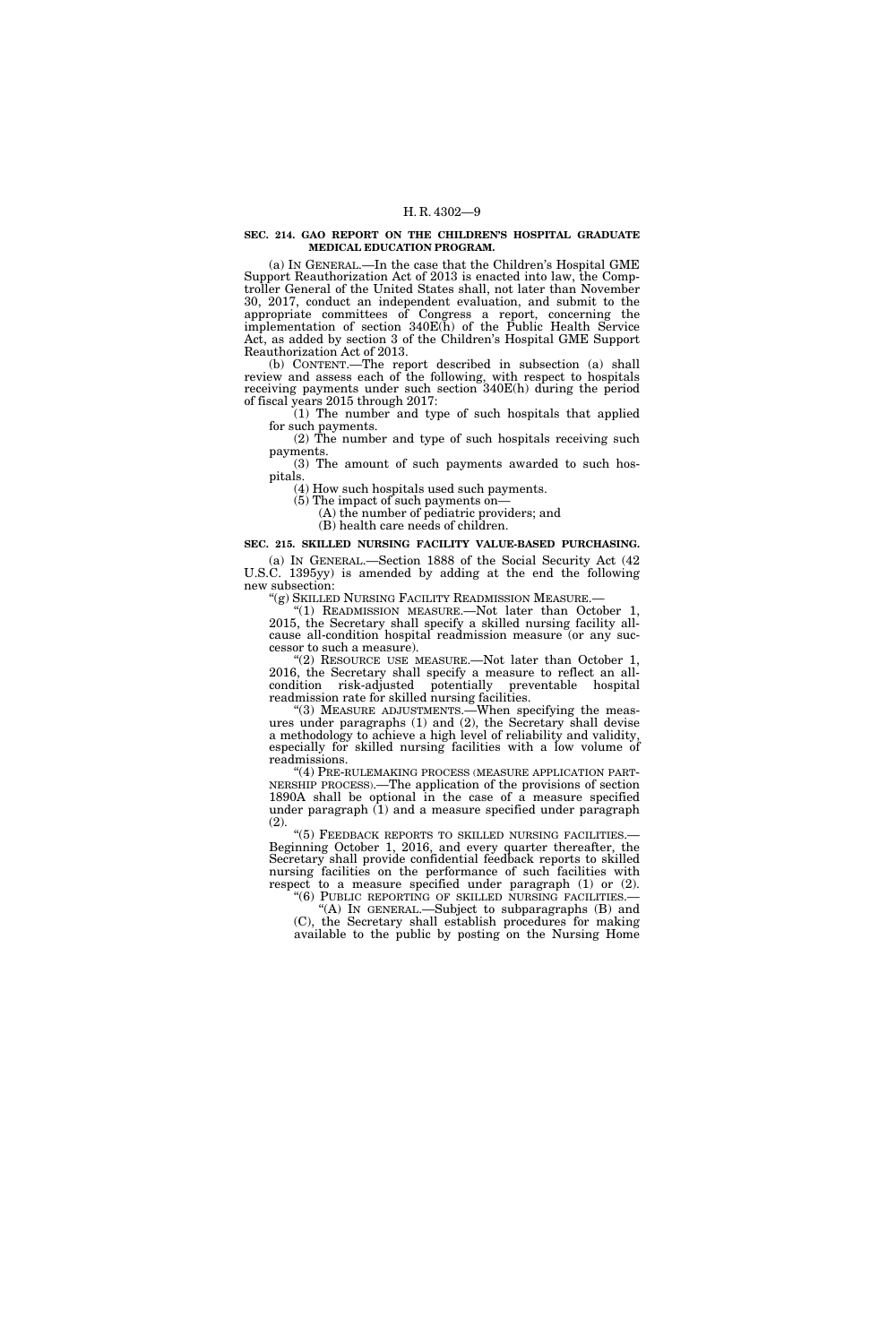Compare Medicare website (or a successor website) described in section 1819(i) information on the performance of skilled nursing facilities with respect to a measure specified under paragraph (1) and a measure specified under paragraph  $(\bar{2})$ .

 $F(B)$  OPPORTUNITY TO REVIEW.—The procedures under subparagraph (A) shall ensure that a skilled nursing facility has the opportunity to review and submit corrections to the information that is to be made public with respect to the facility prior to such information being made public.

''(C) TIMING.—Such procedures shall provide that the information described in subparagraph (A) is made publicly available beginning not later than October 1, 2017.

''(7) NON-APPLICATION OF PAPERWORK REDUCTION ACT.— Chapter 35 of title 44, United States Code (commonly referred to as the 'Paperwork Reduction Act of 1995') shall not apply to this subsection.''.

(b) VALUE-BASED PURCHASING PROGRAM FOR SKILLED NURSING FACILITIES.—Section 1888 of the Social Security Act (42 U.S.C. 1395yy), as amended by subsection (a), is further amended by adding at the end the following new subsection:

"(h) SKILLED NURSING FACILITY VALUE-BASED PURCHASING PROGRAM.—<br>"(1) ESTABLISHMENT.—

"(A) IN GENERAL.—Subject to the succeeding provisions of this subsection, the Secretary shall establish a skilled nursing facility value-based purchasing program (in this subsection referred to as the 'SNF VBP Program') under which value-based incentive payments are made in a fiscal year to skilled nursing facilities.

''(B) PROGRAM TO BEGIN IN FISCAL YEAR 2019.—The SNF VBP Program shall apply to payments for services furnished on or after October 1, 2018.<br>"(2) APPLICATION OF MEASURES.—

"(A) IN GENERAL.—The Secretary shall apply the measure specified under subsection  $(g)(1)$  for purposes of the SNF VBP Program.

''(B) REPLACEMENT.—For purposes of the SNF VBP Program, the Secretary shall apply the measure specified under  $(g)(2)$  instead of the measure specified under  $(g)(1)$ as soon as practicable.

''(3) PERFORMANCE STANDARDS.—

''(A) ESTABLISHMENT.—The Secretary shall establish performance standards with respect to the measure applied under paragraph (2) for a performance period for a fiscal year.<br>"(B) HIGHER OF ACHIEVEMENT AND IMPROVEMENT.—

The performance standards established under subparagraph (A) shall include levels of achievement and improvement. In calculating the SNF performance score under paragraph (4), the Secretary shall use the higher of either improvement or achievement.

''(C) TIMING.—The Secretary shall establish and announce the performance standards established under subparagraph  $(\hat{A})$  not later than 60 days prior to the beginning of the performance period for the fiscal year involved.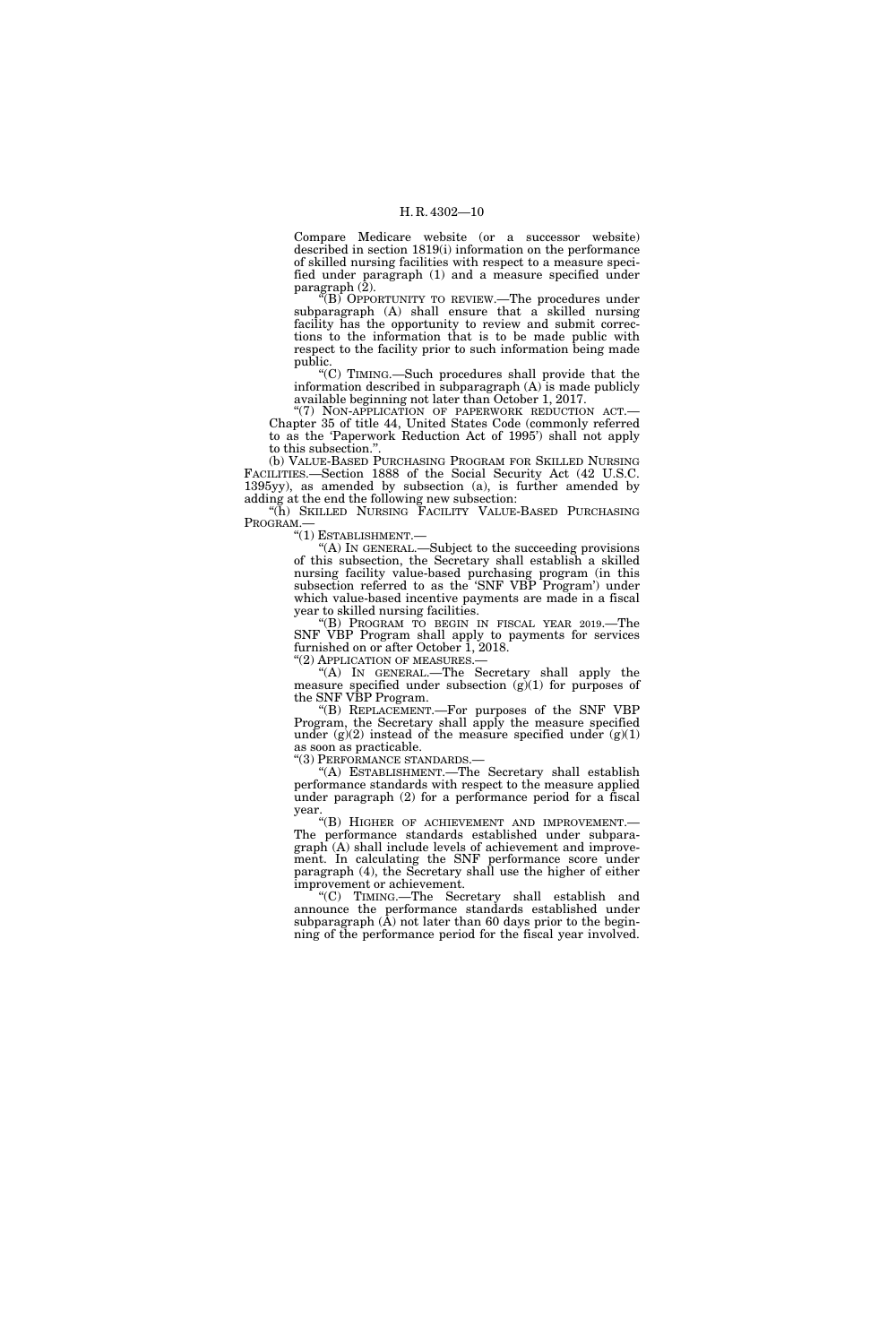''(4) SNF PERFORMANCE SCORE.—

''(A) IN GENERAL.—The Secretary shall develop a methodology for assessing the total performance of each skilled nursing facility based on performance standards established under paragraph (3) with respect to the measure applied under paragraph (2). Using such methodology, the Secretary shall provide for an assessment (in this subsection referred to as the 'SNF performance score') for each skilled nursing facility for each such performance period.

''(B) RANKING OF SNF PERFORMANCE SCORES.—The Secretary shall, for the performance period for each fiscal year, rank the SNF performance scores determined under subparagraph (A) from low to high.

"(5) CALCULATION OF VALUE-BASED INCENTIVE PAYMENTS.— ''(A) IN GENERAL.—With respect to a skilled nursing facility, based on the ranking under paragraph (4)(B) for a performance period for a fiscal year, the Secretary shall increase the adjusted Federal per diem rate determined under subsection  $(e)(4)(G)$  otherwise applicable to such skilled nursing facility (and after application of paragraph (6)) for services furnished by such facility during such fiscal year by the value-based incentive payment amount under subparagraph (B).

''(B) VALUE-BASED INCENTIVE PAYMENT AMOUNT.—The value-based incentive payment amount for services furnished by a skilled nursing facility in a fiscal year shall be equal to the product of—

''(i) the adjusted Federal per diem rate determined under subsection  $(e)(4)(G)$  otherwise applicable to such skilled nursing facility for such services furnished by the skilled nursing facility during such fiscal year; and

"(ii) the value-based incentive payment percentage specified under subparagraph  $(\tilde{C})$  for the skilled nursing facility for such fiscal year.

''(C) VALUE-BASED INCENTIVE PAYMENT PERCENTAGE.— ''(i) IN GENERAL.—The Secretary shall specify a

value-based incentive payment percentage for a skilled nursing facility for a fiscal year which may include a zero percentage.

''(ii) REQUIREMENTS.—In specifying the valuebased incentive payment percentage for each skilled nursing facility for a fiscal year under clause (i), the Secretary shall ensure that—

''(I) such percentage is based on the SNF performance score of the skilled nursing facility provided under paragraph (4) for the performance period for such fiscal year;

''(II) the application of all such percentages in such fiscal year results in an appropriate distribution of value-based incentive payments under subparagraph (B) such that—

''(aa) skilled nursing facilities with the highest rankings under paragraph (4)(B) receive the highest value-based incentive payment amounts under subparagraph (B);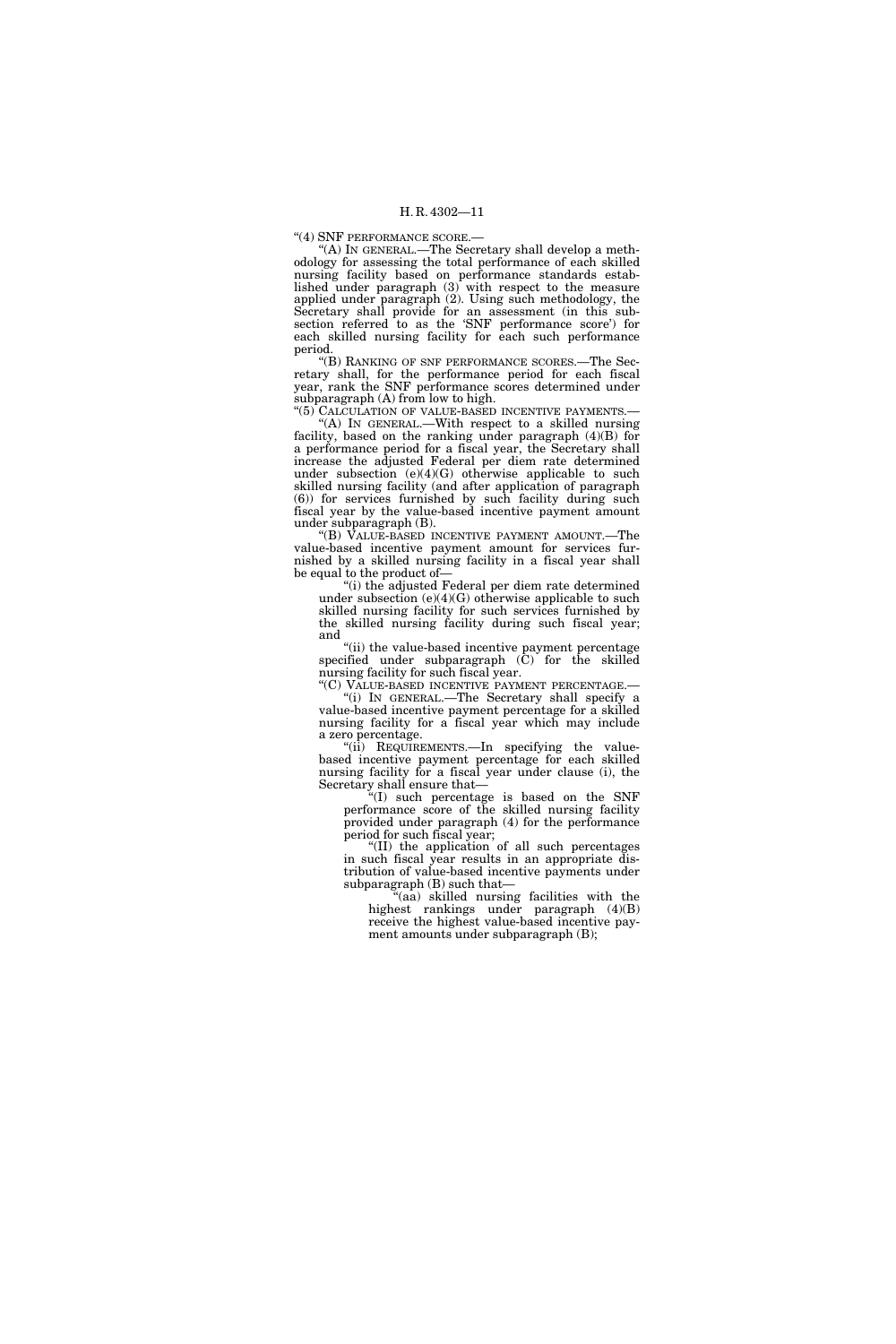''(bb) skilled nursing facilities with the lowest rankings under paragraph (4)(B) receive the lowest value-based incentive payment amounts under subparagraph (B); and

"(cc) in the case of skilled nursing facilities" in the lowest 40 percent of the ranking under paragraph (4)(B), the payment rate under subparagraph (A) for services furnished by such facility during such fiscal year shall be less than the payment rate for such services for such fiscal year that would otherwise apply under subsection  $(e)(4)(G)$  without application of this subsection; and

''(III) the total amount of value-based incentive payments under this paragraph for all skilled nursing facilities in such fiscal year shall be greater than or equal to 50 percent, but not greater than 70 percent, of the total amount of the reductions to payments for such fiscal year under paragraph (6), as estimated by the Secretary.

"(6) FUNDING FOR VALUE-BASED INCENTIVE PAYMENTS.-

''(A) IN GENERAL.—The Secretary shall reduce the adjusted Federal per diem rate determined under subsection  $(e)(4)(G)$  otherwise applicable to a skilled nursing facility for services furnished by such facility during a fiscal year (beginning with fiscal year 2019) by the applicable percent (as defined in subparagraph (B)). The Secretary shall make such reductions for all skilled nursing facilities in the fiscal year involved, regardless of whether or not the skilled nursing facility has been determined by the Secretary to have earned a value-based incentive payment under paragraph (5) for such fiscal year.

''(B) APPLICABLE PERCENT.—For purposes of subparagraph (A), the term 'applicable percent' means, with respect to fiscal year 2019 and succeeding fiscal years, 2 percent.

"(7) ANNOUNCEMENT OF NET RESULT OF ADJUSTMENTS.-Under the SNF VBP Program, the Secretary shall, not later than 60 days prior to the fiscal year involved, inform each skilled nursing facility of the adjustments to payments to the skilled nursing facility for services furnished by such facility during the fiscal year under paragraphs (5) and (6).

 $\degree$ (8) NO EFFECT IN SUBSEQUENT FISCAL YEARS.—The valuebased incentive payment under paragraph (5) and the payment reduction under paragraph (6) shall each apply only with respect to the fiscal year involved, and the Secretary shall not take into account such value-based incentive payment or payment reduction in making payments to a skilled nursing facility under this section in a subsequent fiscal year.

''(9) PUBLIC REPORTING.—

''(A) SNF SPECIFIC INFORMATION.—The Secretary shall make available to the public, by posting on the Nursing Home Compare Medicare website (or a successor website) described in section 1819(i) in an easily understandable format, information regarding the performance of individual skilled nursing facilities under the SNF VBP Program, with respect to a fiscal year, including—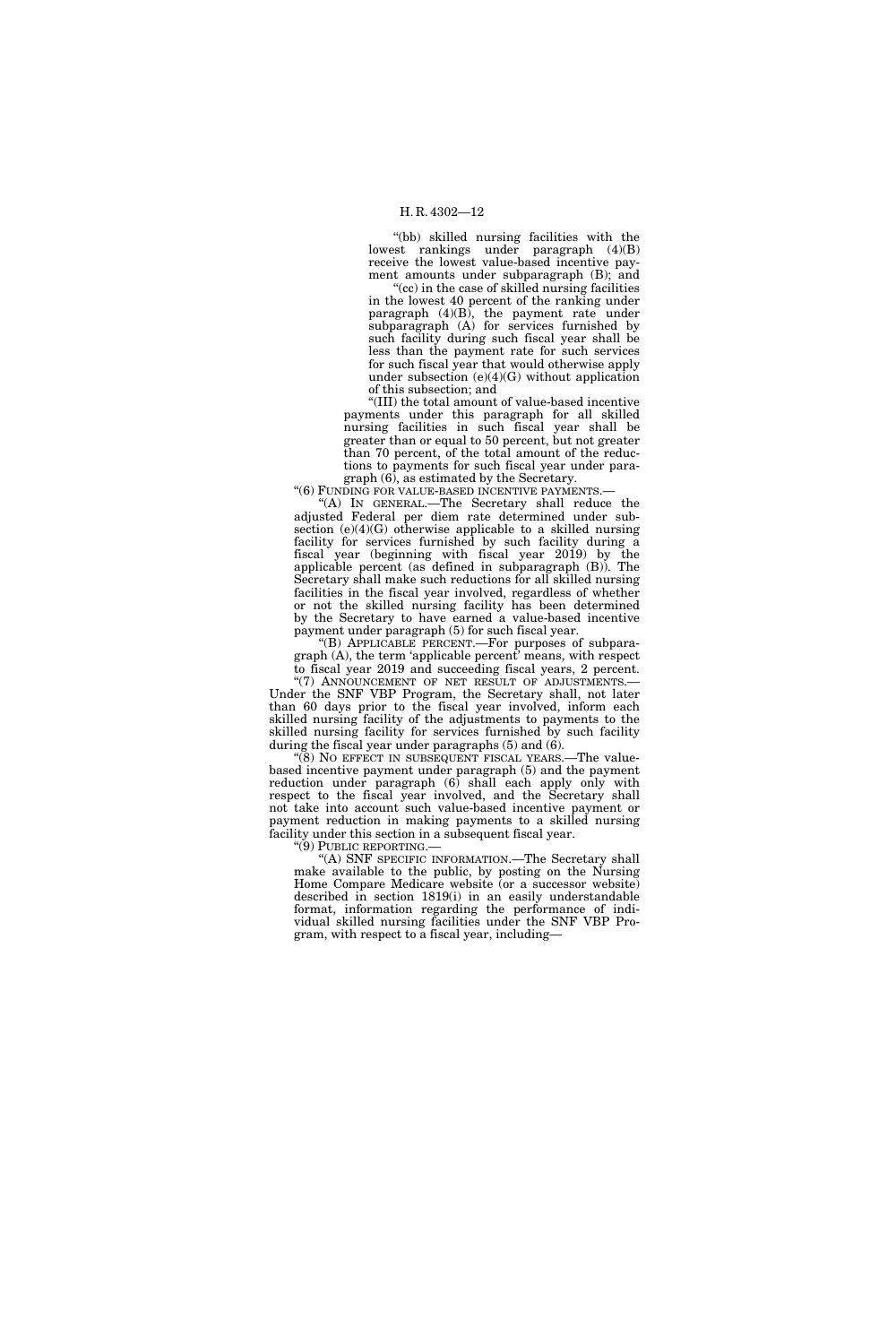''(i) the SNF performance score of the skilled nursing facility for such fiscal year; and

"(ii) the ranking of the skilled nursing facility under paragraph  $(4)(B)$  for the performance period for such fiscal year.

''(B) AGGREGATE INFORMATION.—The Secretary shall periodically post on the Nursing Home Compare Medicare website (or a successor website) described in section 1819(i) aggregate information on the SNF VBP Program, including—

''(i) the range of SNF performance scores provided under paragraph (4)(A); and

"(ii) the number of skilled nursing facilities receiving value-based incentive payments under para $graph$   $(\bar{5})$  and the range and total amount of such value-based incentive payments.

"(10) LIMITATION ON REVIEW.—There shall be no administrative or judicial review under section 1869, section 1878, or otherwise of the following:

"(A) The methodology used to determine the valuebased incentive payment percentage and the amount of the value-based incentive payment under paragraph (5).

 $f(B)$  The determination of the amount of funding available for such value-based incentive payments under paragraph (5)(C)(ii)(III) and the payment reduction under paragraph (6).

''(C) The establishment of the performance standards under paragraph (3) and the performance period.

''(D) The methodology developed under paragraph (4) that is used to calculate SNF performance scores and the calculation of such scores.

''(E) The ranking determinations under paragraph  $(4)(B).$ 

"(11) FUNDING FOR PROGRAM MANAGEMENT.—The Secretary shall provide for the one time transfer from the Federal Hospital Insurance Trust Fund established under section 1817 to the Centers for Medicare & Medicaid Services Program Management Account of—

"(A) for purposes of subsection  $(g)(2)$ , \$2,000,000; and ''(B) for purposes of implementing this subsection, \$10,000,000.

Such funds shall remain available until expended.''.

(c) MEDPAC STUDY.—Not later than June 30, 2021, the Medicare Payment Advisory Commission shall submit to Congress a report that reviews the progress of the skilled nursing facility value-based purchasing program established under section 1888(h) of the Social Security Act, as added by subsection (b), and makes recommendations, as appropriate, on any improvements that should be made to such program. For purposes of the previous sentence, the Medicare Payment Advisory Commission shall consider any unintended consequences with respect to such skilled nursing facility value-based purchasing program and any potential adjustments to the readmission measure specified under section  $1888(g)(1)$ of such Act, as added by subsection (a), for purposes of determining the effect of the socio-economic status of a beneficiary under the Medicare program under title XVIII of the Social Security Act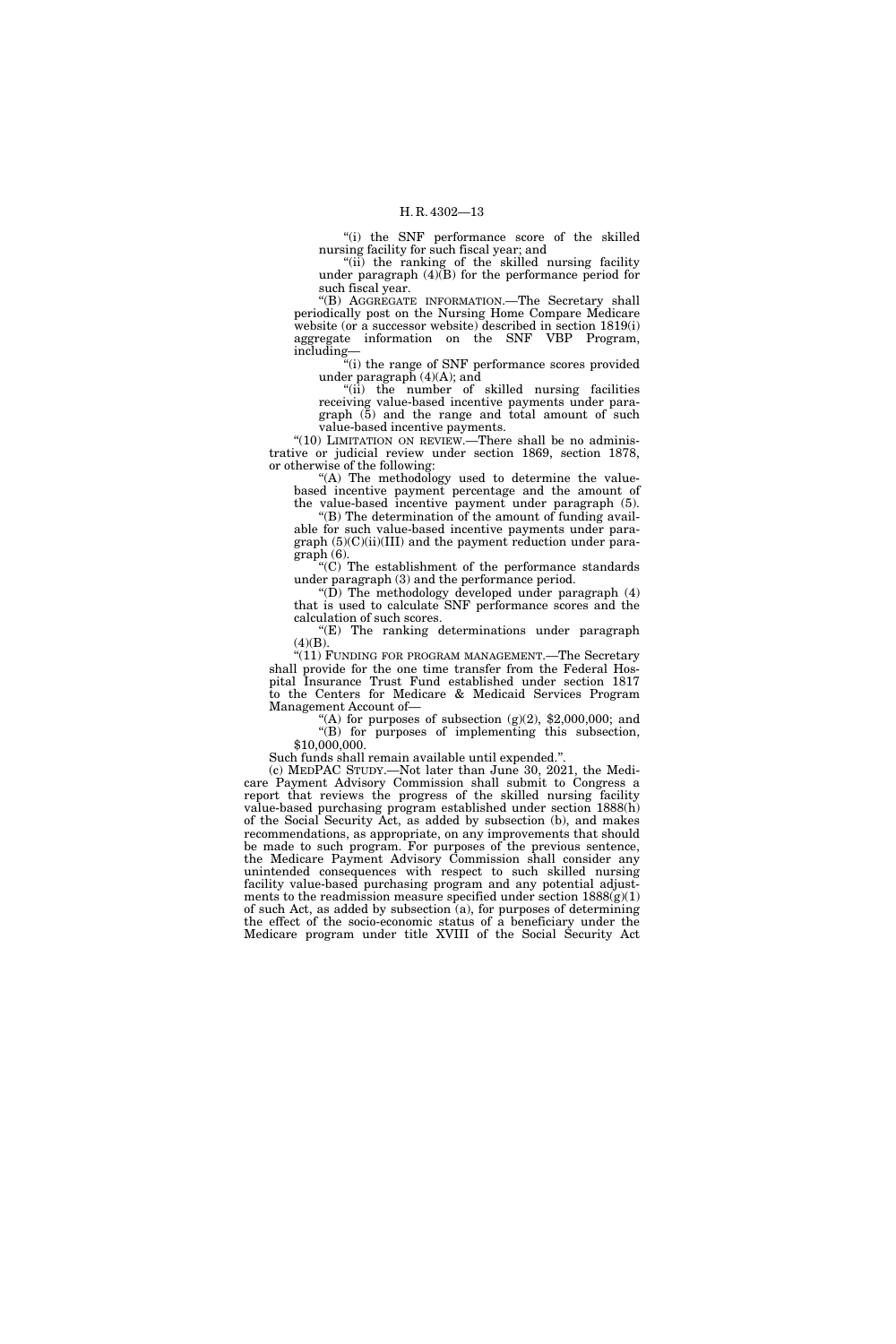for the SNF performance score of a skilled nursing facility provided under section 1888(h)(4) of such Act, as added by subsection (b). **SEC. 216. IMPROVING MEDICARE POLICIES FOR CLINICAL DIAGNOSTIC LABORATORY TESTS.** 

(a) IN GENERAL.—Title XVIII of the Social Security Act is amended by inserting after section 1834 (42 U.S.C. 1395m) the following new section:

#### **''SEC. 1834A. IMPROVING POLICIES FOR CLINICAL DIAGNOSTIC LAB-ORATORY TESTS.**

"(a) REPORTING OF PRIVATE SECTOR PAYMENT RATES FOR ESTABLISHMENT OF MEDICARE PAYMENT RATES.—

" $(1)$  In GENERAL.—Beginning January 1, 2016, and every 3 years thereafter (or, annually, in the case of reporting with respect to an advanced diagnostic laboratory test, as defined in subsection (d)(5)), an applicable laboratory (as defined in paragraph (2)) shall report to the Secretary, at a time specified by the Secretary, applicable information (as defined in paragraph (3)) for a data collection period (as defined in paragraph (4)) for each clinical diagnostic laboratory test that the laboratory furnishes during such period for which payment is made under this part.

 $(2)$  DEFINITION OF APPLICABLE LABORATORY.—In this section, the term 'applicable laboratory' means a laboratory that, with respect to its revenues under this title, a majority of such revenues are from this section, section 1833(h), or section 1848. The Secretary may establish a low volume or low expenditure threshold for excluding a laboratory from the definition of applicable laboratory under this paragraph, as the Secretary determines appropriate.<br>"(3) APPLICABLE INFORMATION DEFINED.—

''(3) APPLICABLE INFORMATION DEFINED.— ''(A) IN GENERAL.—In this section, subject to subparagraph (B), the term 'applicable information' means, with respect to a laboratory test for a data collection period, the following:

''(i) The payment rate (as determined in accordance with paragraph (5)) that was paid by each private payor for the test during the period.

''(ii) The volume of such tests for each such payor

for the period.<br>"(B) EXCEPTION FOR CERTAIN CONTRACTUAL ARRANGE-MENTS.—Such term shall not include information with respect to a laboratory test for which payment is made on a capitated basis or other similar payment basis during the data collection period.

''(4) DATA COLLECTION PERIOD DEFINED.—In this section, the term 'data collection period' means a period of time, such as a previous 12 month period, specified by the Secretary.

''(5) TREATMENT OF DISCOUNTS.—The payment rate reported by a laboratory under this subsection shall reflect all discounts, rebates, coupons, and other price concessions, including those described in section  $1847A(c)(3)$ .

''(6) ENSURING COMPLETE REPORTING.—In the case where an applicable laboratory has more than one payment rate for the same payor for the same test or more than one payment rate for different payors for the same test, the applicable laboratory shall report each such payment rate and the volume for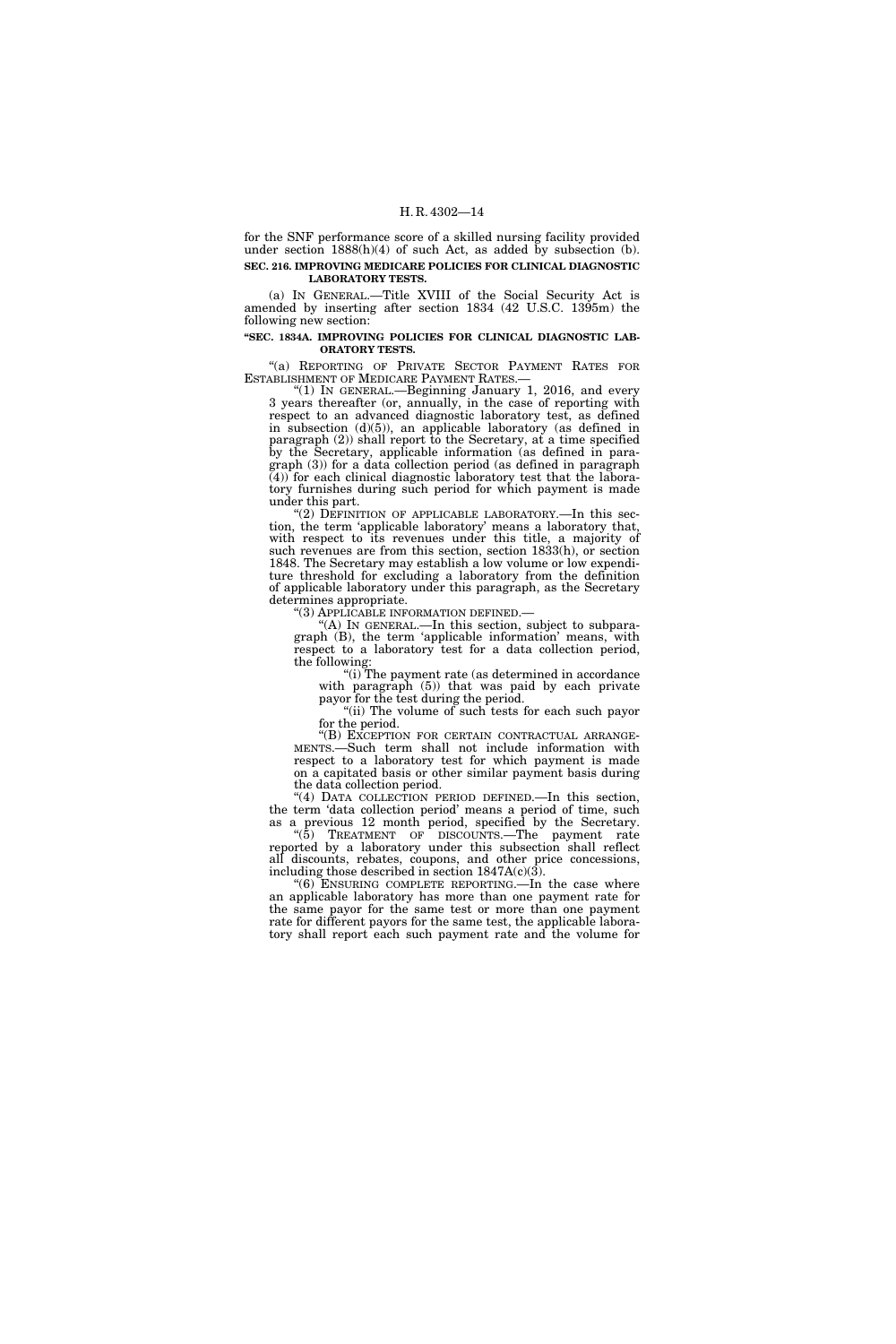the test at each such rate under this subsection. Beginning with January 1, 2019, the Secretary may establish rules to aggregate reporting with respect to the situations described in the preceding sentence.

" $(\overline{7})$  CERTIFICATION.—An officer of the laboratory shall certify the accuracy and completeness of the information reported under this subsection.

''(8) PRIVATE PAYOR DEFINED.—In this section, the term 'private payor' means the following:

 $(A)$  A health insurance issuer and a group health plan (as such terms are defined in section 2791 of the Public Health Service Act).

''(B) A Medicare Advantage plan under part C.

''(C) A medicaid managed care organization (as defined in section  $1903(m)$ .

"(9) CIVIL MONEY PENALTY.-

''(A) IN GENERAL.—If the Secretary determines that an applicable laboratory has failed to report or made a misrepresentation or omission in reporting information under this subsection with respect to a clinical diagnostic laboratory test, the Secretary may apply a civil money penalty in an amount of up to \$10,000 per day for each failure to report or each such misrepresentation or omission.

''(B) APPLICATION.—The provisions of section 1128A (other than subsections (a) and (b)) shall apply to a civil money penalty under this paragraph in the same manner as they apply to a civil money penalty or proceeding under section  $1128A(a)$ .

''(10) CONFIDENTIALITY OF INFORMATION.—Notwithstanding any other provision of law, information disclosed by a laboratory under this subsection is confidential and shall not be disclosed by the Secretary or a Medicare contractor in a form that discloses the identity of a specific payor or laboratory, or prices charged or payments made to any such laboratory, except—

" $(A)$  as the Secretary determines to be necessary to carry out this section;

''(B) to permit the Comptroller General to review the information provided;

''(C) to permit the Director of the Congressional Budget Office to review the information provided; and

''(D) to permit the Medicare Payment Advisory Commission to review the information provided.

"(11) PROTECTION FROM PUBLIC DISCLOSURE.—A payor shall not be identified on information reported under this subsection. The name of an applicable laboratory under this subsection shall be exempt from disclosure under section 552(b)(3) of title 5, United States Code.

"(12) REGULATIONS.—Not later than June 30, 2015, the Secretary shall establish through notice and comment rulemaking parameters for data collection under this subsection.

''(b) PAYMENT FOR CLINICAL DIAGNOSTIC LABORATORY TESTS.— ''(1) USE OF PRIVATE PAYOR RATE INFORMATION TO DETER- MINE MEDICARE PAYMENT RATES.— ''(A) IN GENERAL.—Subject to paragraph (3) and sub-

sections (c) and (d), in the case of a clinical diagnostic laboratory test furnished on or after January 1, 2017, the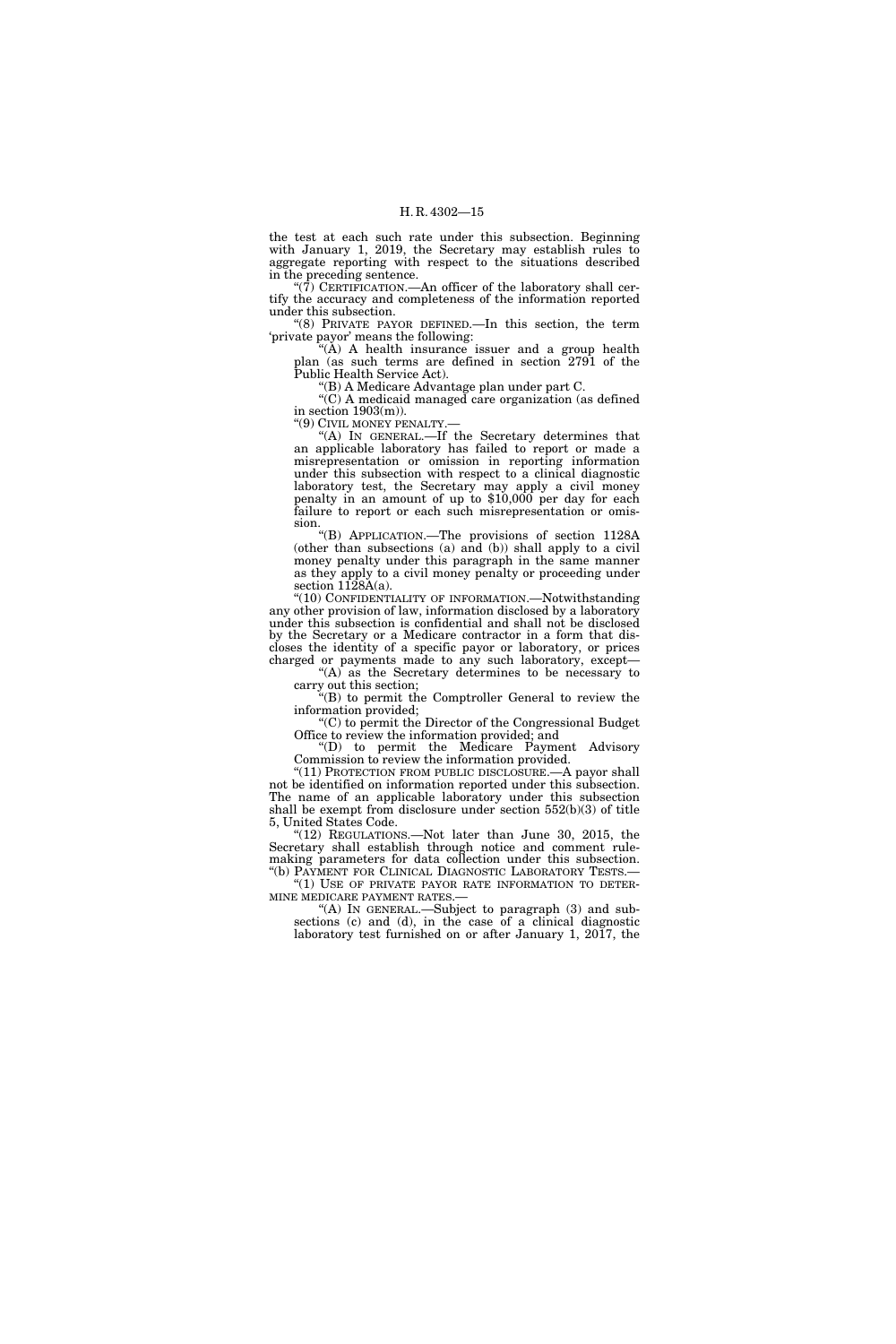payment amount under this section shall be equal to the weighted median determined for the test under paragraph (2) for the most recent data collection period.

''(B) APPLICATION OF PAYMENT AMOUNTS TO HOSPITAL LABORATORIES.—The payment amounts established under this section shall apply to a clinical diagnostic laboratory test furnished by a hospital laboratory if such test is paid for separately, and not as part of a bundled payment under section  $1833(t)$ .

"(2) CALCULATION OF WEIGHTED MEDIAN.—For each laboratory test with respect to which information is reported under subsection (a) for a data collection period, the Secretary shall calculate a weighted median for the test for the period, by arraying the distribution of all payment rates reported for the period for each test weighted by volume for each payor and each laboratory.

''(3) PHASE-IN OF REDUCTIONS FROM PRIVATE PAYOR RATE IMPLEMENTATION.—

''(A) IN GENERAL.—Payment amounts determined under this subsection for a clinical diagnostic laboratory test for each of 2017 through 2022 shall not result in a reduction in payments for a clinical diagnostic laboratory test for the year of greater than the applicable percent (as defined in subparagraph (B)) of the amount of payment for the test for the preceding year.

''(B) APPLICABLE PERCENT DEFINED.—In this paragraph, the term 'applicable percent' means—

"(i) for each of 2017 through 2019, 10 percent; and

 $(iii)$  for each of 2020 through 2022, 15 percent. ''(C) NO APPLICATION TO NEW TESTS.—This paragraph shall not apply to payment amounts determined under this section for either of the following.

"(i) A new test under subsection (c).

"(ii) A new advanced diagnostic test (as defined in subsection  $(d)(5)$ ) under subsection  $(d)$ .

"(4) APPLICATION OF MARKET RATES.-

"(A) In GENERAL.—Subject to paragraph (3), once established for a year following a data collection period, the payment amounts under this subsection shall continue to apply until the year following the next data collection period.

''(B) OTHER ADJUSTMENTS NOT APPLICABLE.—The payment amounts under this section shall not be subject to any adjustment (including any geographic adjustment, budget neutrality adjustment, annual update, or other adjustment).

" $(5)$  SAMPLE COLLECTION FEE.—In the case of a sample collected from an individual in a skilled nursing facility or by a laboratory on behalf of a home health agency, the nominal fee that would otherwise apply under section 1833(h)(3)(A) shall be increased by \$2.

"(c) PAYMENT FOR NEW TESTS THAT ARE NOT ADVANCED DIAG-NOSTIC LABORATORY TESTS.—

"(1) PAYMENT DURING INITIAL PERIOD.—In the case of a clinical diagnostic laboratory test that is assigned a new or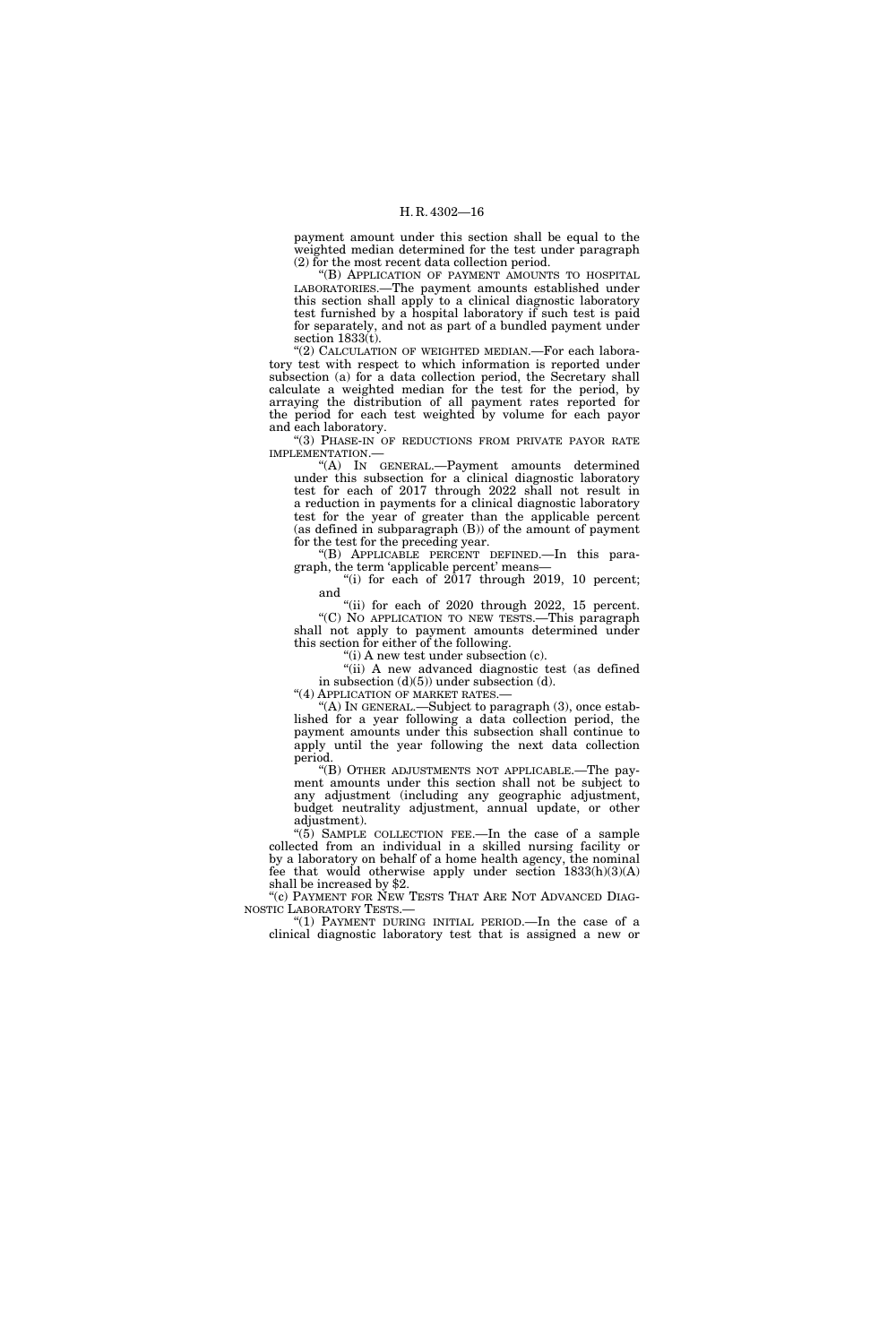substantially revised HCPCS code on or after the date of enactment of this section, and which is not an advanced diagnostic laboratory test (as defined in subsection  $(d)(5)$ ), during an initial period until payment rates under subsection (b) are established for the test, payment for the test shall be determined—

" $(A)$  using cross-walking (as described in section 414.508(a) of title 42, Code of Federal Regulations, or any successor regulation) to the most appropriate existing test under the fee schedule under this section during that period; or

''(B) if no existing test is comparable to the new test, according to the gapfilling process described in paragraph  $\binom{2}{3}$ .

GAPFILLING PROCESS DESCRIBED.—The gapfilling process described in this paragraph shall take into account the following sources of information to determine gapfill amounts, if available:

''(A) Charges for the test and routine discounts to charges.

''(B) Resources required to perform the test.

''(C) Payment amounts determined by other payors. ''(D) Charges, payment amounts, and resources required for other tests that may be comparable or otherwise relevant.

''(E) Other criteria the Secretary determines appropriate.

 $\mathcal{H}(3)$  ADDITIONAL CONSIDERATION.—In determining the payment amount under crosswalking or gapfilling processes under this subsection, the Secretary shall consider recommendations from the panel established under subsection  $(f)(1)$ .

"(4) EXPLANATION OF PAYMENT RATES.—In the case of a clinical diagnostic laboratory test for which payment is made under this subsection, the Secretary shall make available to the public an explanation of the payment rate for the test, including an explanation of how the criteria described in paragraph (2) and paragraph (3) are applied.

"(d) PAYMENT FOR NEW ADVANCED DIAGNOSTIC LABORATORY TESTS.—<br>"(1) PAYMENT DURING INITIAL PERIOD.—

''(A) IN GENERAL.—In the case of an advanced diagnostic laboratory test for which payment has not been made under the fee schedule under section 1833(h) prior to the date of enactment of this section, during an initial period of three quarters, the payment amount for the test for such period shall be based on the actual list charge for the laboratory test.

''(B) ACTUAL LIST CHARGE.—For purposes of subparagraph (A), the term 'actual list charge', with respect to a laboratory test furnished during such period, means the publicly available rate on the first day at which the test is available for purchase by a private payor.

''(2) SPECIAL RULE FOR TIMING OF INITIAL REPORTING.— With respect to an advanced diagnostic laboratory test described in paragraph (1)(A), an applicable laboratory shall initially be required to report under subsection (a) not later than the last day of the second quarter of the initial period under such paragraph.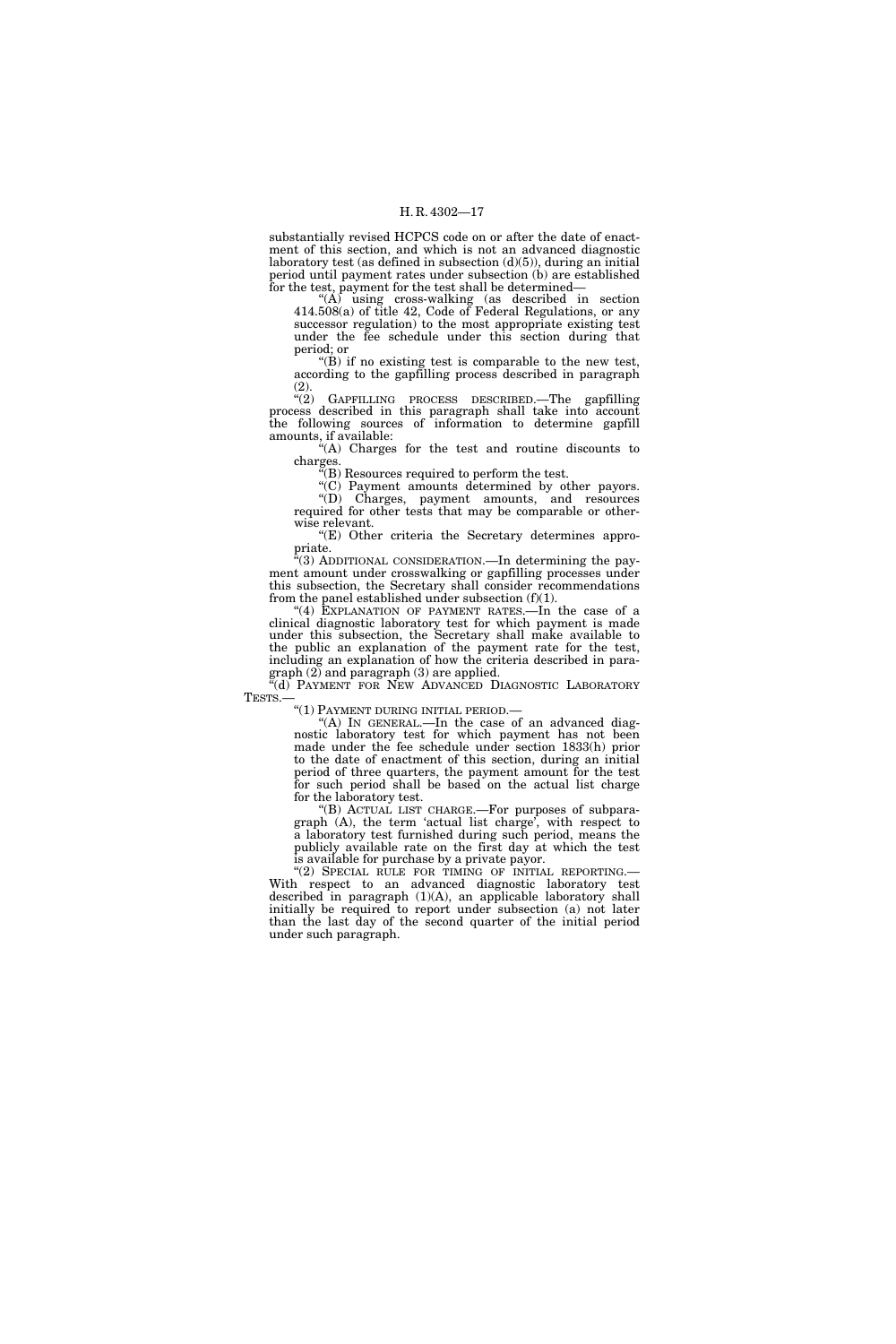"(3) APPLICATION OF MARKET RATES AFTER INITIAL PERIOD.-Subject to paragraph (4), data reported under paragraph (2) shall be used to establish the payment amount for an advanced diagnostic laboratory test after the initial period under paragraph (1)(A) using the methodology described in subsection (b). Such payment amount shall continue to apply until the year following the next data collection period.

"(4) RECOUPMENT IF ACTUAL LIST CHARGE EXCEEDS MARKET RATE.—With respect to the initial period described in paragraph (1)(A), if, after such period, the Secretary determines that the payment amount for an advanced diagnostic laboratory test under paragraph  $(1)(A)$  that was applicable during the period was greater than 130 percent of the payment amount for the test established using the methodology described in subsection (b) that is applicable after such period, the Secretary shall recoup the difference between such payment amounts for tests furnished during such period.

'(5) ADVANCED DIAGNOSTIC LABORATORY TEST DEFINED.-In this subsection, the term 'advanced diagnostic laboratory test' means a clinical diagnostic laboratory test covered under this part that is offered and furnished only by a single laboratory and not sold for use by a laboratory other than the original developing laboratory (or a successor owner) and meets one of the following criteria:

''(A) The test is an analysis of multiple biomarkers of DNA, RNA, or proteins combined with a unique algorithm to yield a single patient-specific result.

''(B) The test is cleared or approved by the Food and Drug Administration.

''(C) The test meets other similar criteria established by the Secretary.

"(e) CODING.—<br>"(1) TEMPORARY CODES FOR CERTAIN NEW TESTS.—

"(A) IN GENERAL.—The Secretary shall adopt temporary HCPCS codes to identify new advanced diagnostic laboratory tests (as defined in subsection  $(d)(5)$ ) and new laboratory tests that are cleared or approved by the Food and Drug Administration.

''(B) DURATION.—

''(i) IN GENERAL.—Subject to clause (ii), the temporary code shall be effective until a permanent HCPCS code is established (but not to exceed 2 years).

''(ii) EXCEPTION.—The Secretary may extend the temporary code or establish a permanent HCPCS code, as the Secretary determines appropriate.

"(2) EXISTING TESTS.—Not later than January 1, 2016, for each existing advanced diagnostic laboratory test (as so defined) and each existing clinical diagnostic laboratory test that is cleared or approved by the Food and Drug Administration for which payment is made under this part as of the date of enactment of this section, if such test has not already been assigned a unique HCPCS code, the Secretary shall—

"(A) assign a unique HCPCS code for the test; and "(B) publicly report the payment rate for the test.

"(3) ESTABLISHMENT OF UNIQUE IDENTIFIER FOR CERTAIN TESTS.—For purposes of tracking and monitoring, if a laboratory or a manufacturer requests a unique identifier for an advanced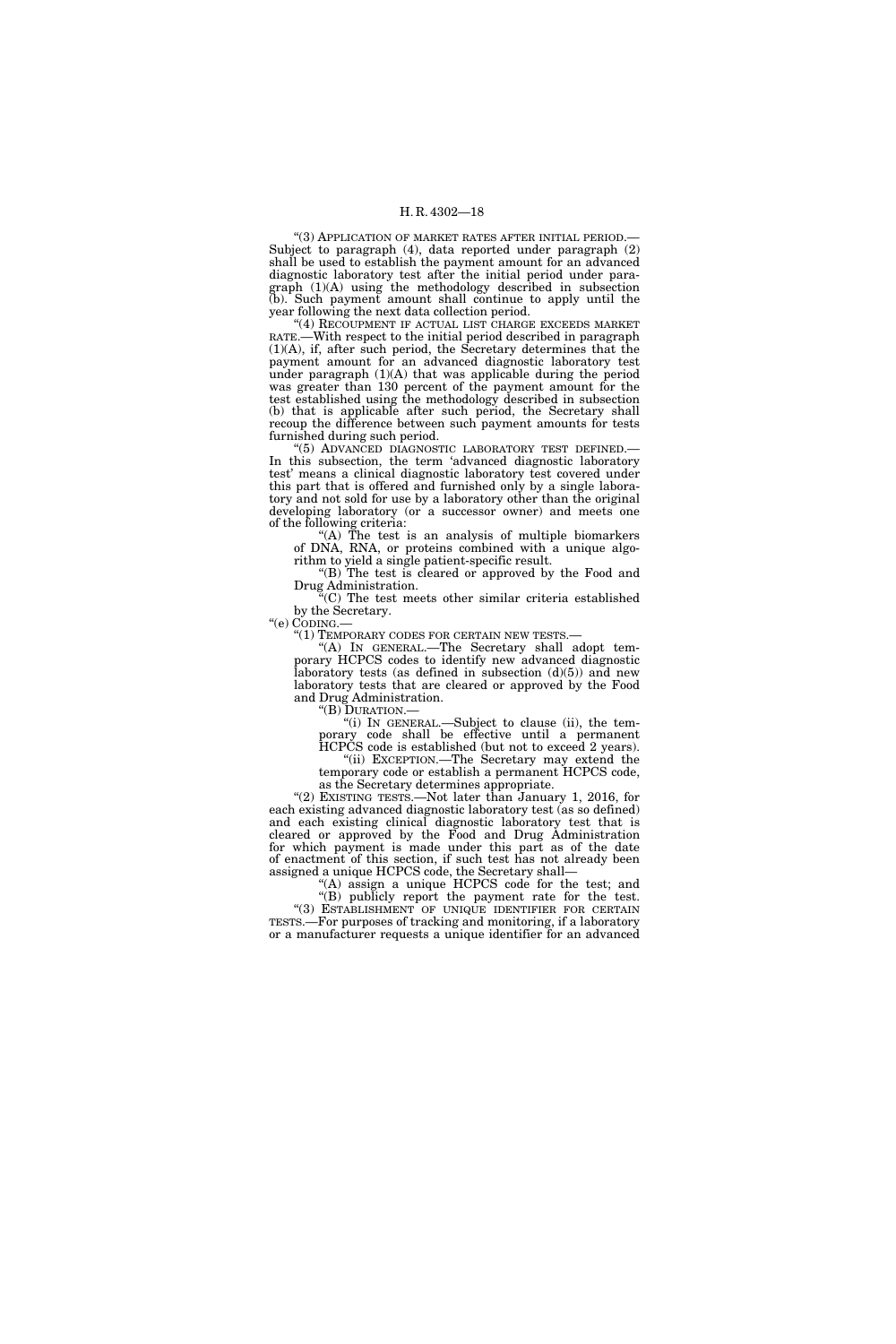diagnostic laboratory test (as so defined) or a laboratory test that is cleared or approved by the Food and Drug Administration, the Secretary shall utilize a means to uniquely track such test through a mechanism such as a HCPCS code or modifier.

''(f) INPUT FROM CLINICIANS AND TECHNICAL EXPERTS.—

''(1) IN GENERAL.—The Secretary shall consult with an expert outside advisory panel, established by the Secretary not later than July 1, 2015, composed of an appropriate selection of individuals with expertise, which may include molecular pathologists, researchers, and individuals with expertise in laboratory science or health economics, in issues related to clinical diagnostic laboratory tests, which may include the development, validation, performance, and application of such tests, to provide—

''(A) input on—

" $(i)$  the establishment of payment rates under this section for new clinical diagnostic laboratory tests, including whether to use crosswalking or gapfilling processes to determine payment for a specific new test; and

"(ii) the factors used in determining coverage and payment processes for new clinical diagnostic laboratory tests; and

''(B) recommendations to the Secretary under this section.

" $(2)$  COMPLIANCE WITH FACA.—The panel shall be subject to the Federal Advisory Committee Act (5 U.S.C. App.).

''(3) CONTINUATION OF ANNUAL MEETING.—The Secretary shall continue to convene the annual meeting described in section  $1833(h)(8)(Bi)(iii)$  after the implementation of this section for purposes of receiving comments and recommendations (and data on which the recommendations are based) as described in such section on the establishment of payment amounts under this section.

 $''(g)$  COVERAGE.—

''(1) ISSUANCE OF COVERAGE POLICIES.—

''(A) IN GENERAL.—A medicare administrative contractor shall only issue a coverage policy with respect to a clinical diagnostic laboratory test in accordance with the process for making a local coverage determination (as defined in section  $1869(f)(2)(B)$ , including the appeals and review process for local coverage determinations under part 426 of title 42, Code of Federal Regulations (or successor regulations).

''(B) NO EFFECT ON NATIONAL COVERAGE DETERMINA-TION PROCESS.—This paragraph shall not apply to the national coverage determination process (as defined in section  $1869(f)(1)(B)$ ).

''(C) EFFECTIVE DATE.—This paragraph shall apply to coverage policies issued on or after January 1, 2015.

"(2) DESIGNATION OF ONE OR MORE MEDICARE ADMINISTRA-TIVE CONTRACTORS FOR CLINICAL DIAGNOSTIC LABORATORY TESTS.—The Secretary may designate one or more (not to exceed 4) medicare administrative contractors to either establish coverage policies or establish coverage policies and process claims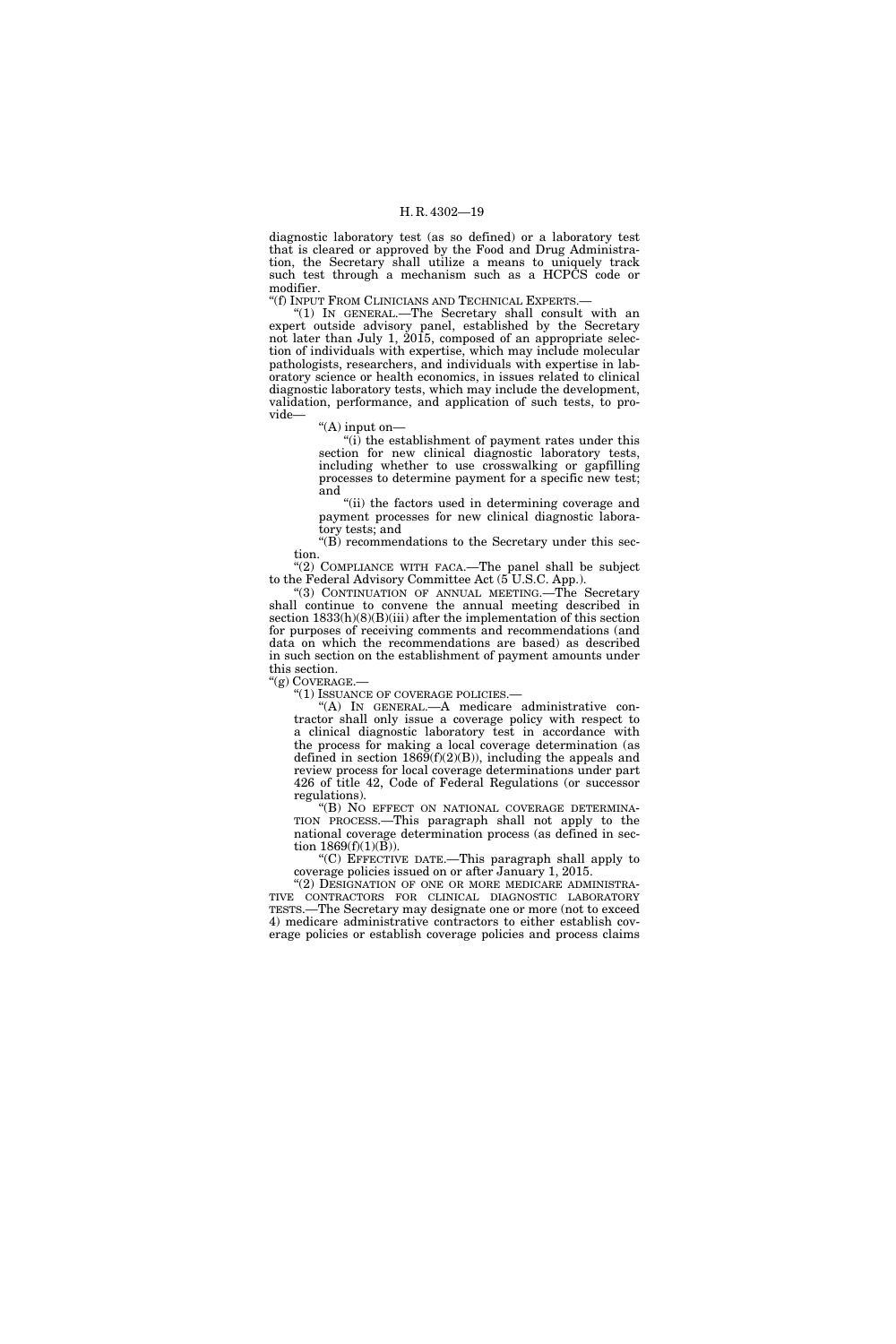for payment for clinical diagnostic laboratory tests, as determined appropriate by the Secretary.

''(h) IMPLEMENTATION.—

(1) IMPLEMENTATION.—There shall be no administrative or judicial review under section 1869, section 1878, or otherwise, of the establishment of payment amounts under this section.

''(2) ADMINISTRATION.—Chapter 35 of title 44, United States Code, shall not apply to information collected under this section. ''(3) FUNDING.—For purposes of implementing this section,

the Secretary shall provide for the transfer, from the Federal Supplementary Medical Insurance Trust Fund under section 1841, to the Centers for Medicare & Medicaid Services Program Management Account, for each of fiscal years 2014 through 2018, \$4,000,000, and for each of fiscal years 2019 through 2023, \$3,000,000. Amounts transferred under the preceding sentence shall remain available until expended.

"(i) TRANSITIONAL RULE.—During the period beginning on the date of enactment of this section and ending on December 31, 2016, with respect to advanced diagnostic laboratory tests under this part, the Secretary shall use the methodologies for pricing, coding, and coverage in effect on the day before such date of enactment, which may include cross-walking or gapfilling methods.''. (b) CONFORMING AMENDMENTS.

(1) Section 1833(a) of the Social Security Act (42 U.S.C.  $1395l(a)$ ) is amended-

 $(A)$  in paragraph  $(1)(D)$ —

(i) by striking "(i) on the basis" and inserting " $(i)(I)$ on the basis'';

(ii) in subclause (I), as added by clause (i), by striking "subsection  $(h)(1)$ " and inserting "subsection  $(h)(1)$  (for tests furnished before January 1, 2017)";

(iii) by striking "or (ii)" and inserting "or  $(II)$  under section 1834A (for tests furnished on or after January 1, 2017), the amount paid shall be equal to 80 percent (or 100 percent, in the case of such tests for which payment is made on an assignment-related basis) of the lesser of the amount determined under such section or the amount of the charges billed for the tests, or  $(ii)$ "; and

(iv) in clause (ii), by striking ''on the basis'' and inserting "for tests furnished before January 1, 2017, on the basis'';

(B) in paragraph (2)(D)—

 $(i)$  by striking "(i) on the basis" and inserting " $(i)(I)$ on the basis'';

(ii) in subclause (I), as added by clause (i), by striking "subsection  $(h)(1)$ " and inserting "subsection (h)(1) (for tests furnished before January 1, 2017)";

(iii) by striking "or (ii)" and inserting "or  $(II)$  under section 1834A (for tests furnished on or after January 1, 2017), the amount paid shall be equal to 80 percent (or 100 percent, in the case of such tests for which payment is made on an assignment-related basis or to a provider having an agreement under section 1866) of the lesser of the amount determined under such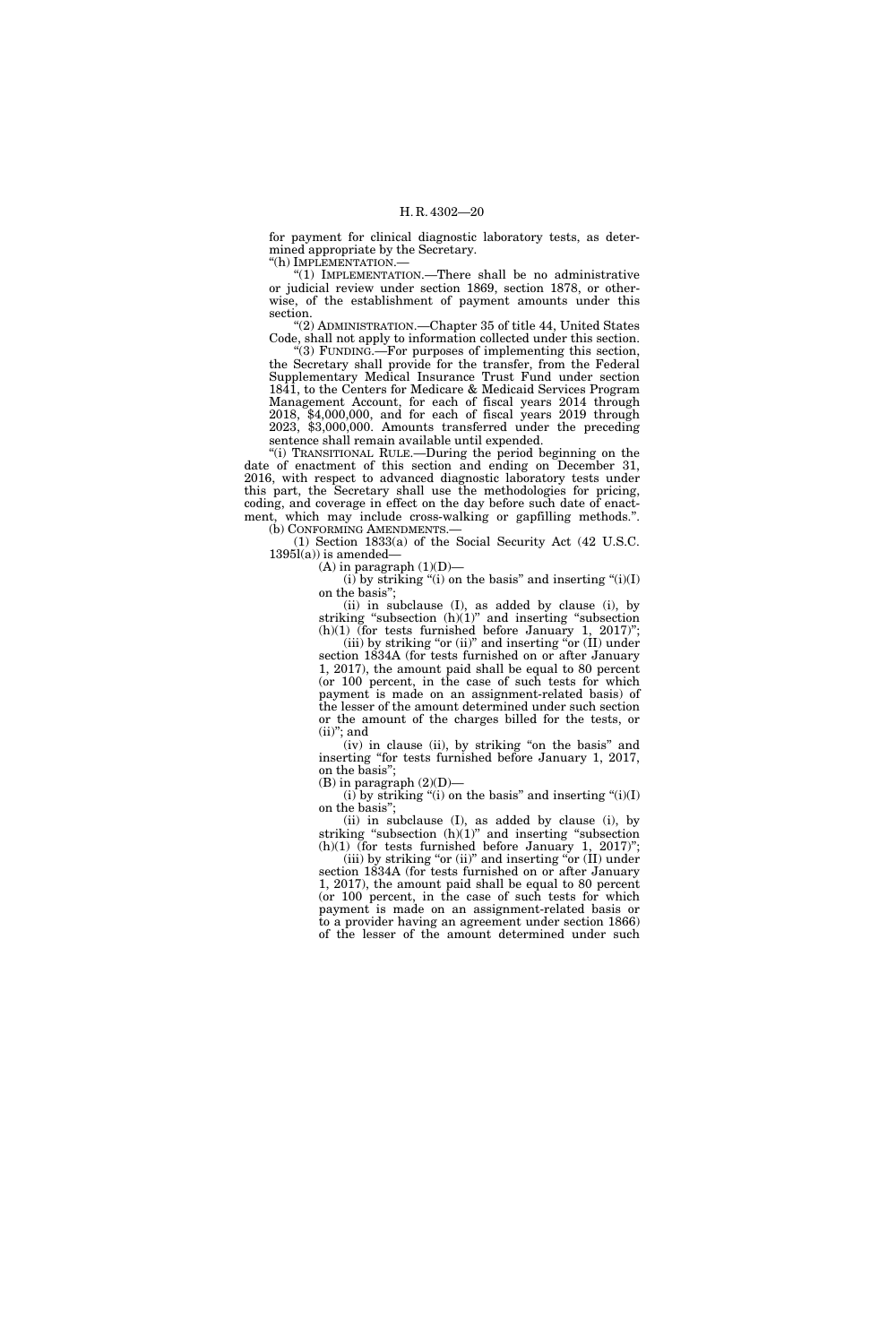section or the amount of the charges billed for the tests, or (ii)''; and

(iv) in clause (ii), by striking ''on the basis'' and inserting "for tests furnished before January 1, 2017, on the basis'';

 $(C)$  in subsection  $(b)(3)(B)$ , by striking "on the basis" and inserting ''for tests furnished before January 1, 2017, on the basis'';

(D) in subsection  $(h)(2)(A)(i)$ , by striking "and subject to'' and inserting ''and, for tests furnished before the date of enactment of section 1834A, subject to'';

(E) in subsection (h)(3), in the matter preceding subparagraph (A), by striking "fee schedules" and inserting ''fee schedules (for tests furnished before January 1, 2017) or under section 1834A (for tests furnished on or after January 1, 2017), subject to subsection (b)(5) of such section"

 $(F)$  in subsection  $(h)(6)$ , by striking "In the case" and inserting ''For tests furnished before January 1, 2017, in the case''; and

 $(G)$  in subsection  $(h)(7)$ , in the first sentence—

(i) by striking "and  $(4)$ " and inserting "and  $(4)$ " and section 1834A''; and

(ii) by striking ''under this subsection'' and inserting "under this part".

(2) Section 1869(f)(2) of the Social Security Act (42 U.S.C. 1395ff(f)(2)) is amended by adding at the end the following new subparagraph:

''(C) LOCAL COVERAGE DETERMINATIONS FOR CLINICAL DIAGNOSTIC LABORATORY TESTS.—For provisions relating to local coverage determinations for clinical diagnostic laboratory tests, see section 1834A(g).''.

(c) GAO STUDY AND REPORT; MONITORING OF MEDICARE EXPENDITURES AND IMPLEMENTATION OF NEW PAYMENT SYSTEM FOR LABORATORY TESTS.—

(1) GAO STUDY AND REPORT ON IMPLEMENTATION OF NEW PAYMENT RATES FOR CLINICAL DIAGNOSTIC LABORATORY TESTS.—

(A) STUDY.—The Comptroller General of the United States (in this subsection referred to as the ''Comptroller General'') shall conduct a study on the implementation of section 1834A of the Social Security Act, as added by subsection (a). The study shall include an analysis of—

(i) payment rates paid by private payors for laboratory tests furnished in various settings, including— (I) how such payment rates compare across

settings;  $(\overrightarrow{II})$  the trend in payment rates over time;

and (III) trends by private payors to move to alter-

native payment methodologies for laboratory tests; (ii) the conversion to the new payment rate for laboratory tests under such section;

(iii) the impact of such implementation on beneficiary access under title XVIII of the Social Security Act;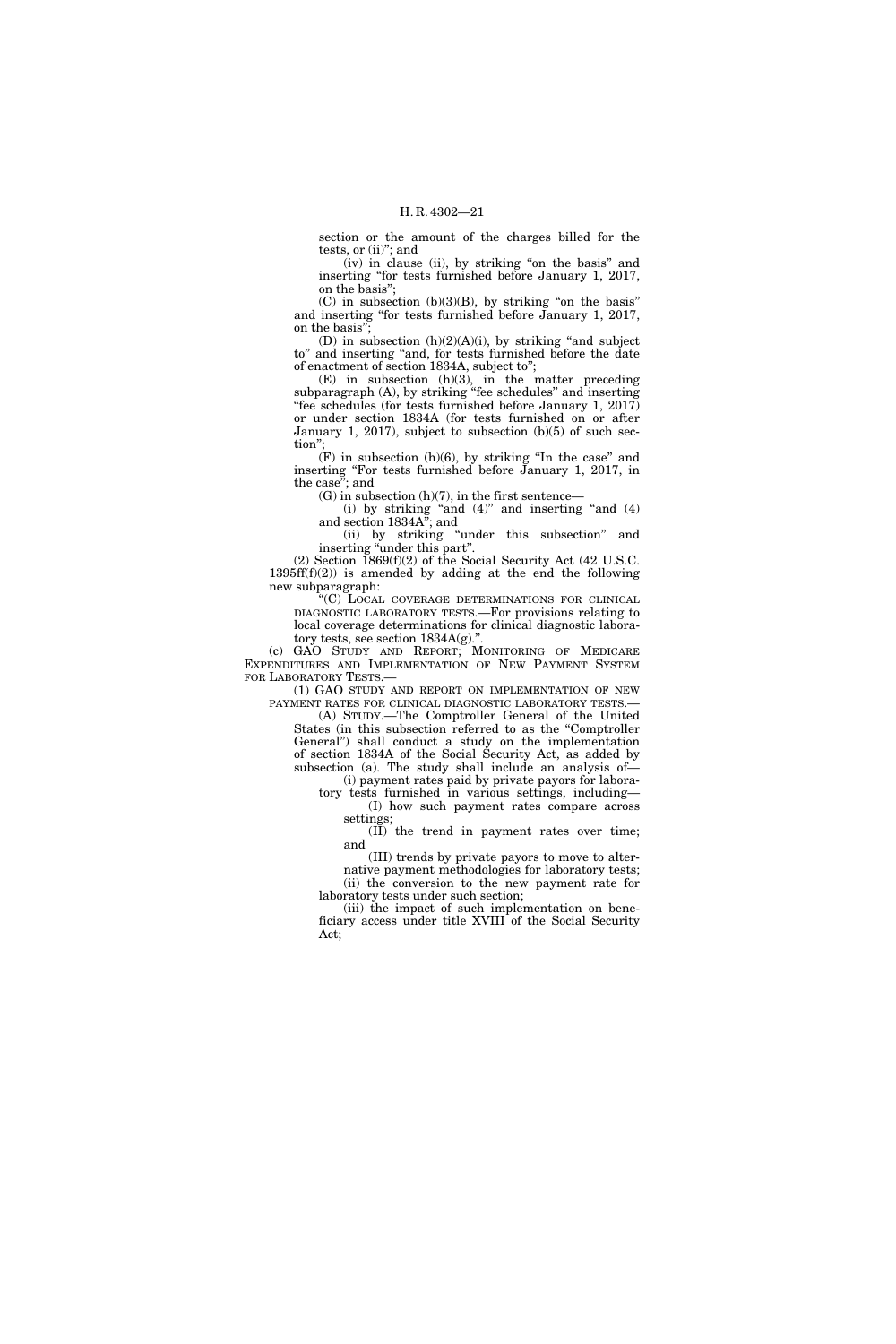(iv) the impact of the new payment system on laboratories that furnish a low volume of services and laboratories that specialize in a small number of tests;

(v) the number of new Healthcare Common Procedure Coding System (HCPCS) codes issued for laboratory tests;

(vi) the spending trend for laboratory tests under such title;

(vii) whether the information reported by laboratories and the new payment rates for laboratory tests

under such section accurately reflect market prices; (viii) the initial list price for new laboratory tests and the subsequent reported rates for such tests under such section;

(ix) changes in the number of advanced diagnostic laboratory tests and laboratory tests cleared or approved by the Food and Drug Administration for which payment is made under such section; and

(x) healthcare economic information on downstream cost impacts for such tests and decision making based on accepted methodologies.

(B) REPORT.—Not later than October 1, 2018, the Comptroller General shall submit to the Committee on Ways and Means and the Committee on Energy and Commerce of the House of Representatives and the Committee on Finance of the Senate a report on the study under subparagraph (A), including recommendations for such legislation and administrative action as the Comptroller General determines appropriate.

(2) MONITORING OF MEDICARE EXPENDITURES AND IMPLEMENTATION OF NEW PAYMENT SYSTEM FOR LABORATORY TESTS.—The Inspector General of the Department of Health and Human Services shall—

(A) publicly release an annual analysis of the top 25 laboratory tests by expenditures under title XVIII of the Social Security Act; and

(B) conduct analyses the Inspector General determines appropriate with respect to the implementation and effect of the new payment system for laboratory tests under section 1834A of the Social Security Act, as added by subsection (a).

#### **SEC. 217. REVISIONS UNDER THE MEDICARE ESRD PROSPECTIVE PAY-MENT SYSTEM.**

(a) DELAY OF IMPLEMENTATION OF ORAL-ONLY POLICY.—Section 632(b)(1) of the American Taxpayer Relief Act of 2012 (42 U.S.C. 1395rr note) is amended—

 $(1)$  by striking "2016" and inserting "2024"; and

(2) by adding at the end the following new sentence: ''Notwithstanding section  $1881(b)(14)(A)(ii)$  of the Social Security Act (42 U.S.C. 1395rr(b)(14)(A)(ii)), implementation of the policy described in the previous sentence shall be based on data from the most recent year available.''.

(b) MITIGATION OF THE APPLICATION OF ADJUSTMENT TO ESRD BUNDLED PAYMENT RATE TO ACCOUNT FOR CHANGES IN THE UTILI-ZATION OF CERTAIN DRUGS AND BIOLOGICALS.—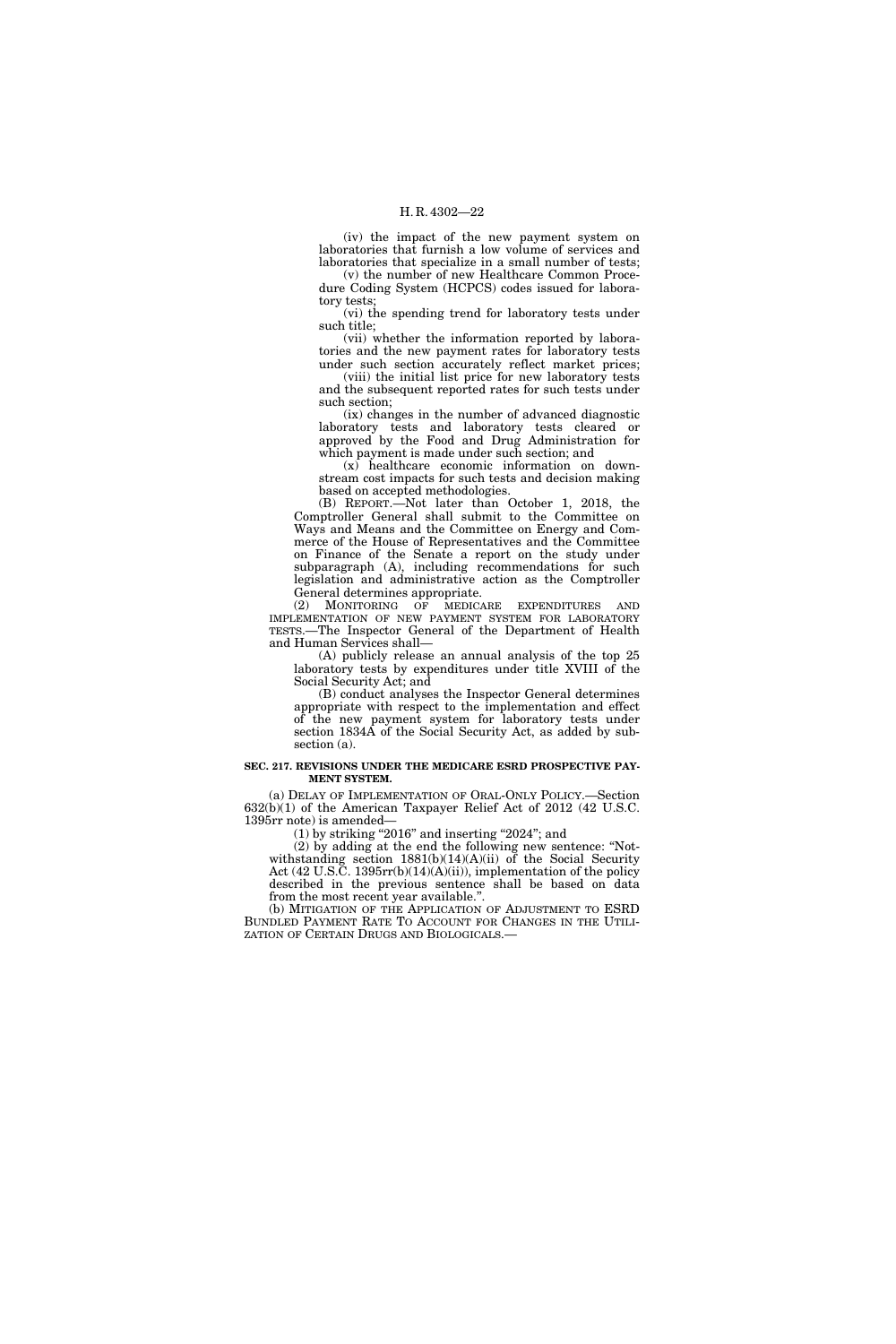(1) IN GENERAL.—Section  $1881(b)(14)(I)$  of the Social Security Act (42 U.S.C. 1395rr(b)(14)(I)) is amended by inserting "and before January 1, 2015," after "January 1, 2014,".

(2) MARKET BASKET.—Section  $1881(b)(14)(F)(i)$  of the Social Security Act (42 U.S.C. 1395 $rr(b)(14)(F)(i)$ ) is amended–

(A) in subclause (I)—

(i) by striking ''subclause (II)'' and inserting ''subclauses (II) and (III)''; and

(ii) by adding at the end the following new sentence: ''In order to accomplish the purposes of subparagraph (I) with respect to 2016, 2017, and 2018, after determining the increase factor described in the preceding sentence for each of 2016, 2017, and 2018, the Secretary shall reduce such increase factor by 1.25 percentage points for each of 2016 and 2017 and by 1 percentage point for 2018.'';

(B) in subclause (II), by striking ''For 2012'' and inserting "Subject to subclause (III), for 2012"; and

(C) by adding at the end the following new subclause: ''(III) Notwithstanding subclauses (I) and (II), in order to accomplish the purposes of subparagraph (I) with respect to 2015, the increase factor described in subclause (I) for 2015 shall be 0.0 percent pursuant to the regulation issued by the Secretary on December 2, 2013, entitled 'Medicare Program; End-Stage Renal Disease Prospective Payment System, Quality Incentive Program, and Durable Medical Equipment, Prosthetics, Orthotics, and Supplies; Final Rule' (78 Fed. Reg. 72156).''.

(c) DRUG DESIGNATIONS.—As part of the promulgation of annual rule for the Medicare end stage renal disease prospective payment system under section  $1881(b)(14)$  of the Social Security Act (42 U.S.C. 1395rr(b)(14)) for calendar year 2016, the Secretary of Health and Human Services (in this subsection referred to as the ''Secretary'') shall establish a process for—

(1) determining when a product is no longer an oral-only drug; and

(2) including new injectable and intravenous products into the bundled payment under such system.

(d) QUALITY MEASURES RELATED TO CONDITIONS TREATED BY ORAL-ONLY DRUGS UNDER THE ESRD QUALITY INCENTIVE PRO-GRAM.—Section 1881(h)(2) of the Social Security Act (42 U.S.C.  $1395rr(h)(2)$ ) is amended-

 $(1)$  in subparagraph  $(A)$ —

 $(A)$  in clause (ii), by striking "and" at the end;

(B) by redesignating clause (iii) as clause (iv); and (C) by inserting after clause (ii) the following new clause:

"(iii) for 2016 and subsequent years, measures described in subparagraph (E)(i); and'';

(2) in subparagraph  $(\overline{B})(i)$ , by striking " $(A)(iii)$ " and inserting " $(A)(iv)$ "; and

(3) by adding at the end the following new subparagraph: ''(E) MEASURES SPECIFIC TO THE CONDITIONS TREATED WITH ORAL-ONLY DRUGS.—<br>"(i) IN GENERAL.—The measures described in this

subparagraph are measures specified by the Secretary that are specific to the conditions treated with oral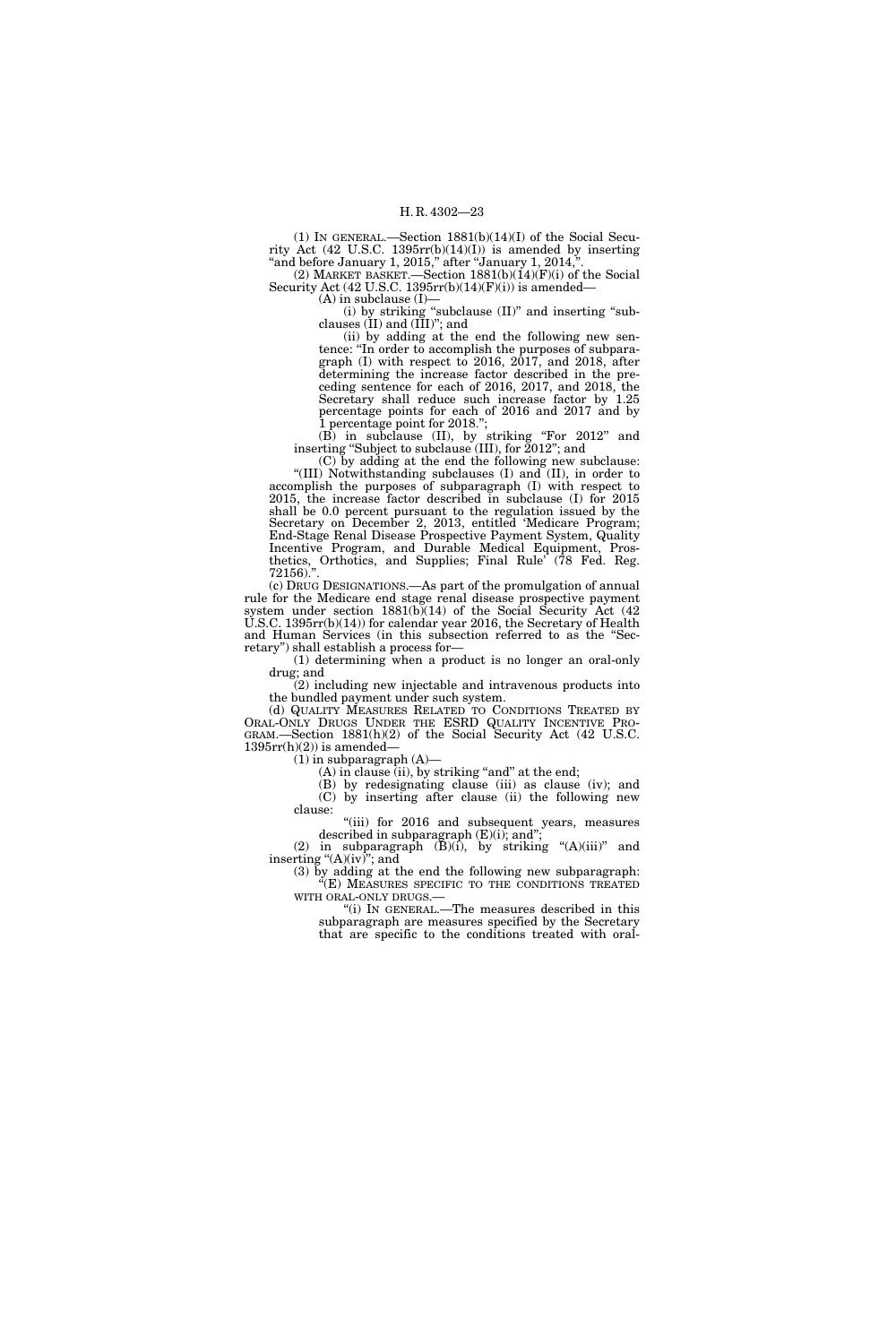only drugs. To the extent feasible, such measures shall be outcomes-based measures.

''(ii) CONSULTATION.—In specifying the measures under clause (i), the Secretary shall consult with interested stakeholders.

''(iii) USE OF ENDORSED MEASURES.—

''(I) IN GENERAL.—Subject to subclause (I), any measures specified under clause (i) must have been endorsed by the entity with a contract under section 1890(a).

''(II) EXCEPTION.—If the entity with a contract under section 1890(a) has not endorsed a measure for a specified area or topic related to measures described in clause (i) that the Secretary determines appropriate, the Secretary may specify a measure that is endorsed or adopted by a consensus organization recognized by the Secretary that has expertise in clinical guidelines for kidney disease."

(e) AUDITS OF COST REPORTS OF ESRD PROVIDERS AS REC-OMMENDED BY MEDPAC.—

(1) IN GENERAL.—The Secretary of Health and Human Services shall conduct audits of Medicare cost reports beginning during 2012 for a representative sample of providers of services and renal dialysis facilities furnishing renal dialysis services.

(2) FUNDING.—For purposes of carrying out paragraph (1), the Secretary of Health and Human Services shall provide for the transfer from the Federal Supplementary Medical Insurance Trust Fund established under section 1841 of the Social Security Act (42 U.S.C. 1395t) to the Centers for Medicare & Medicaid Services Program Management Account of \$18,000,000 for fiscal year 2014. Amounts transferred under this paragraph for a fiscal year shall be available until expended.

#### **SEC. 218. QUALITY INCENTIVES FOR COMPUTED TOMOGRAPHY DIAG-NOSTIC IMAGING AND PROMOTING EVIDENCE-BASED CARE.**

(a) QUALITY INCENTIVES TO PROMOTE PATIENT SAFETY AND PUBLIC HEALTH IN COMPUTED TOMOGRAPHY DIAGNOSTIC IMAGING.— PUBLIC HEALTH IN COMPUTED TOMOGRAPHY DIAGNOSTIC IMAGING.— (1) IN GENERAL.—Section 1834 of the Social Security Act

(42 U.S.C. 1395m) is amended by adding at the end the following new subsection:

''(p) QUALITY INCENTIVES TO PROMOTE PATIENT SAFETY AND PUBLIC HEALTH IN COMPUTED TOMOGRAPHY.—

"(1) QUALITY INCENTIVES.—In the case of an applicable computed tomography service (as defined in paragraph (2)) for which payment is made under an applicable payment system (as defined in paragraph (3)) and that is furnished on or after January 1, 2016, using equipment that is not consistent with the CT equipment standard (described in paragraph (4)), the payment amount for such service shall be reduced by the applicable percentage (as defined in paragraph (5)).

''(2) APPLICABLE COMPUTED TOMOGRAPHY SERVICES DEFINED.—In this subsection, the term 'applicable computed tomography service' means a service billed using diagnostic radiological imaging codes for computed tomography (identified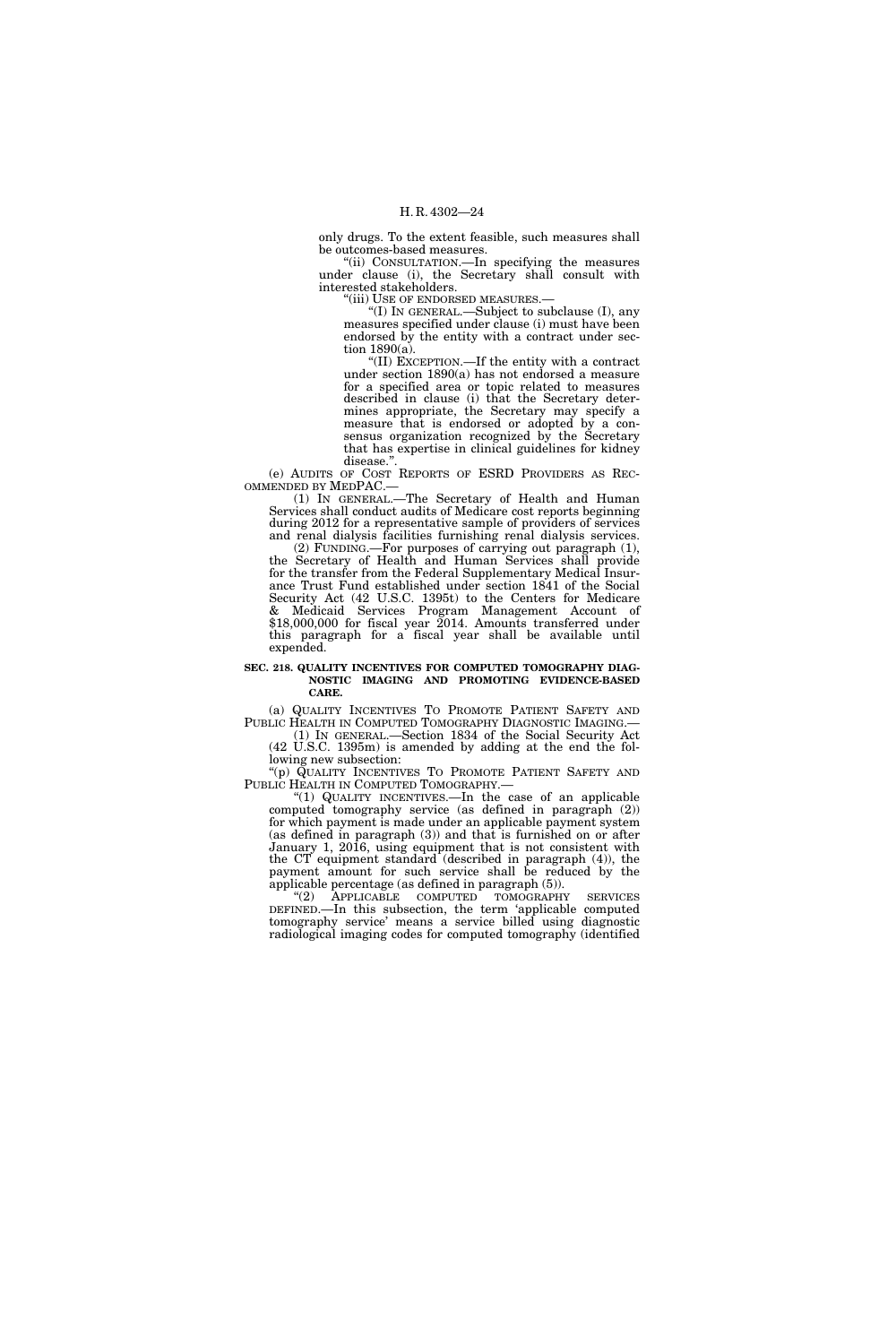as of January 1, 2014, by HCPCS codes 70450–70498, 71250– 71275, 72125–72133, 72191–72194, 73200–73206, 73700–73706, 74150–74178, 74261–74263, and 75571–75574 (and any succeeding codes).

" $(3)$  APPLICABLE PAYMENT SYSTEM DEFINED.—In this subsection, the term 'applicable payment system' means the following:

"(A) The technical component and the technical component of the global fee under the fee schedule established under section 1848(b).

''(B) The prospective payment system for hospital outpatient department services under section 1833(t).

"(4) CONSISTENCY WITH CT EQUIPMENT STANDARD.—In this subsection, the term 'not consistent with the CT equipment standard' means, with respect to an applicable computed tomography service, that the service was furnished using equipment that does not meet each of the attributes of the National Electrical Manufacturers Association (NEMA) Standard XR– 29–2013, entitled 'Standard Attributes on CT Equipment Related to Dose Optimization and Management'. Through rulemaking, the Secretary may apply successor standards.

''(5) APPLICABLE PERCENTAGE DEFINED.—In this subsection, the term 'applicable percentage' means—

"( $\overline{A}$ ) for 2016, 5 percent; and  $\mathrm{``(B)}$  for 2017 and subsequent years, 15 percent.

"(6) IMPLEMENTATION.-

''(A) INFORMATION.—The Secretary shall require that information be provided and attested to by a supplier and a hospital outpatient department that indicates whether an applicable computed tomography service was furnished that was not consistent with the CT equipment standard (described in paragraph (4)). Such information may be included on a claim and may be a modifier. Such information shall be verified, as appropriate, as part of the periodic accreditation of suppliers under section 1834(e) and hospitals under section 1865(a).

''(B) ADMINISTRATION.—Chapter 35 of title 44, United States Code, shall not apply to information described in subparagraph  $(A)$ .".

(2) CONFORMING AMENDMENTS.—

(A) PROSPECTIVE PAYMENT SYSTEM FOR HOSPITAL OUT-PATIENT DEPARTMENT SERVICES.—Section 1833(t) of the Social Security Act (42 1395l(t)) is amended by adding at the end the following new paragraph:

"(20) NOT BUDGET NEUTRAL APPLICATION OF REDUCED EXPENDITURES RESULTING FROM QUALITY INCENTIVES FOR COM-PUTED TOMOGRAPHY.—The Secretary shall not take into account the reduced expenditures that result from the application of section  $1834(p)$  in making any budget neutrality adjustments this subsection.''.

(B) PHYSICIAN FEE SCHEDULE.—Section  $1848(c)(2)(B)(v)$ of the Social Security Act (42 U.S.C. 1395w-4(c)(2)(B)(v)) is amended by adding at the end the following new subclause:

"(VIII) REDUCED EXPENDITURES ATTRIBUTABLE<br>TO APPLICATION OF QUALITY INCENTIVES FOR COM-PUTED TOMOGRAPHY.—Effective for fee schedules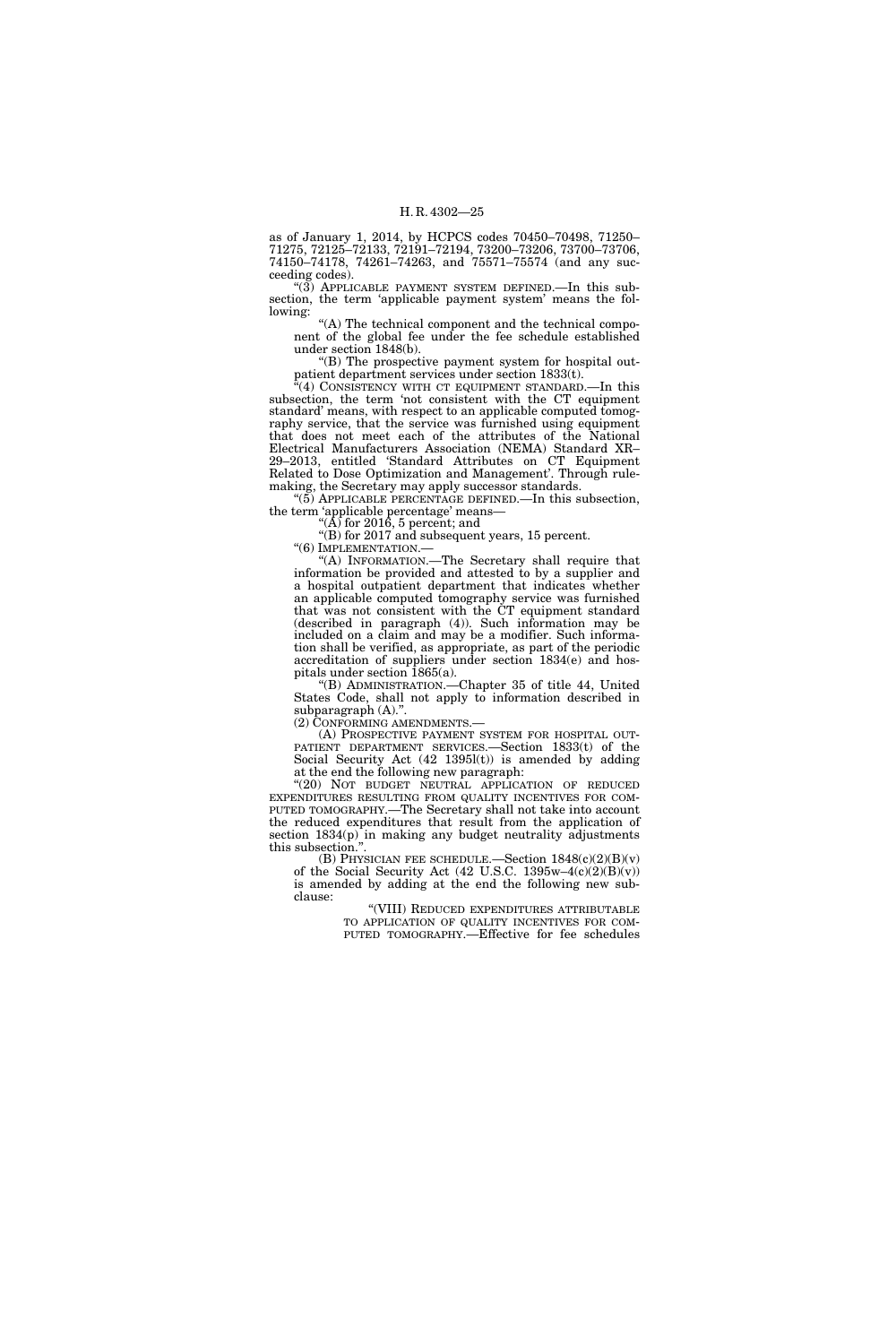established beginning with 2016, reduced expenditures attributable to the application of the quality incentives for computed tomography under section  $1834(p)$ ".

(b) PROMOTING EVIDENCE-BASED CARE.—

(1) IN GENERAL.—Section 1834 of the Social Security Act (42 U.S.C. 1395m), as amended by subsection (a), is amended by adding at the end the following new subsection:

"(q) RECOGNIZING APPROPRIATE USE CRITERIA FOR CERTAIN IMAGING SERVICES.—

''(1) PROGRAM ESTABLISHED.—

''(A) IN GENERAL.—The Secretary shall establish a program to promote the use of appropriate use criteria (as defined in subparagraph (B)) for applicable imaging services (as defined in subparagraph (C)) furnished in an applicable setting (as defined in subparagraph (D)) by ordering professionals and furnishing professionals (as defined in subparagraphs (E) and (F), respectively).

''(B) APPROPRIATE USE CRITERIA DEFINED.—In this subsection, the term 'appropriate use criteria' means criteria, only developed or endorsed by national professional medical specialty societies or other provider-led entities, to assist ordering professionals and furnishing professionals in making the most appropriate treatment decision for a specific clinical condition for an individual. To the extent feasible, such criteria shall be evidence-based.

''(C) APPLICABLE IMAGING SERVICE DEFINED.—In this subsection, the term 'applicable imaging service' means an advanced diagnostic imaging service (as defined in subsection  $(e)(1)(B)$  for which the Secretary determines-

''(i) one or more applicable appropriate use criteria specified under paragraph (2) apply;

"(ii) there are one or more qualified clinical decision support mechanisms listed under paragraph  $(3)(C)$ ; and

''(iii) one or more of such mechanisms is available free of charge.

''(D) APPLICABLE SETTING DEFINED.—In this subsection, the term 'applicable setting' means a physician's office, a hospital outpatient department (including an emergency department), an ambulatory surgical center, and any other provider-led outpatient setting determined appropriate by the Secretary.

''(E) ORDERING PROFESSIONAL DEFINED.—In this subsection, the term 'ordering professional' means a physician (as defined in section  $1861(r)$ ) or a practitioner described in section  $1842(b)(18)(C)$  who orders an applicable imaging service.

''(F) FURNISHING PROFESSIONAL DEFINED.—In this subsection, the term 'furnishing professional' means a physician (as defined in section  $1861(r)$ ) or a practitioner described in section 1842(b)(18)(C) who furnishes an applicable imaging service.

"(2) ESTABLISHMENT OF APPLICABLE APPROPRIATE USE CRI-TERIA.—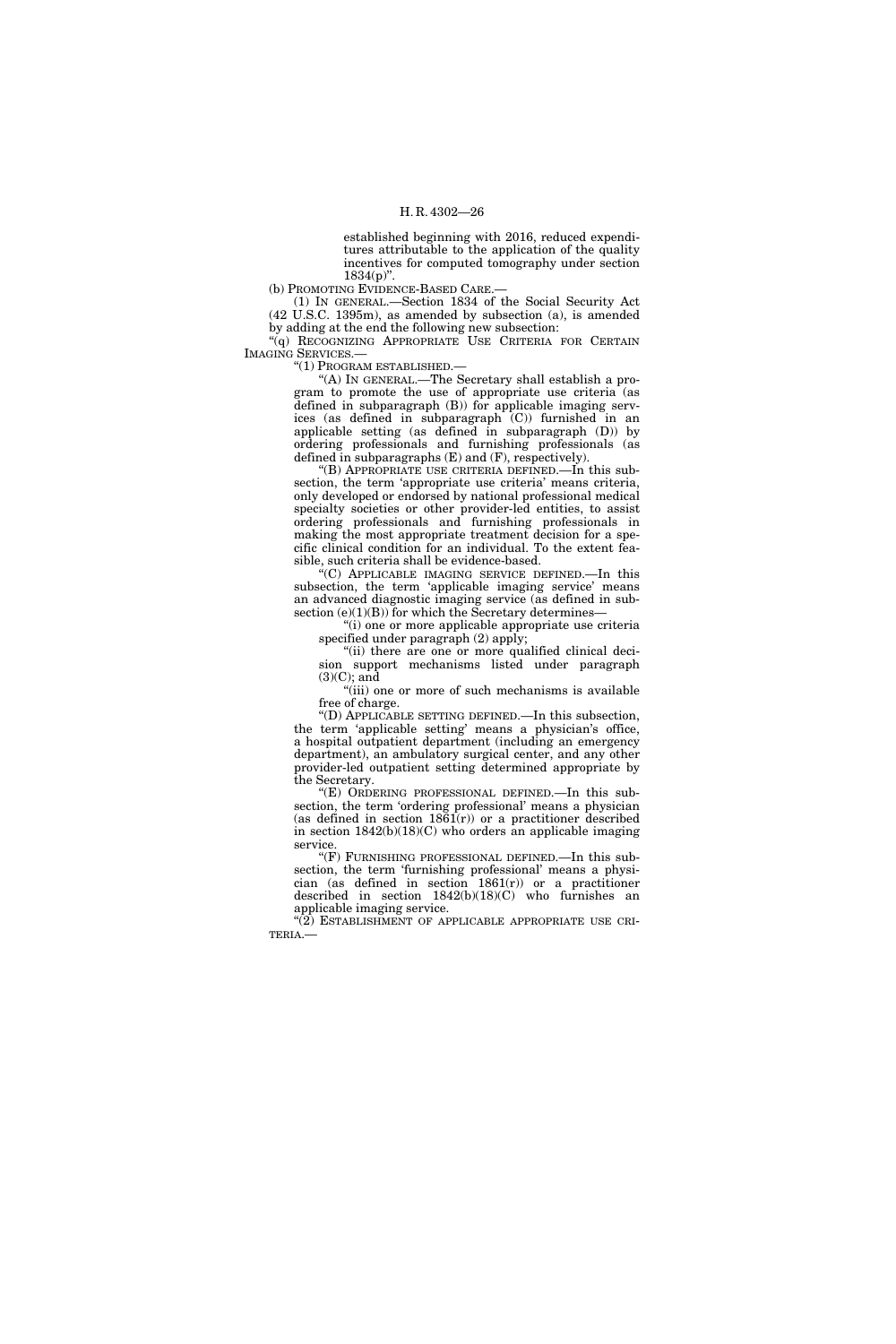"(A) In GENERAL.—Not later than November 15, 2015, the Secretary shall through rulemaking, and in consultation with physicians, practitioners, and other stakeholders, specify applicable appropriate use criteria for applicable imaging services only from among appropriate use criteria developed or endorsed by national professional medical specialty societies or other provider-led entities.

''(B) CONSIDERATIONS.—In specifying applicable appropriate use criteria under subparagraph (A), the Secretary shall take into account whether the criteria—

'(i) have stakeholder consensus;

"(ii) are scientifically valid and evidence based; and

"(iii) are based on studies that are published and reviewable by stakeholders.

''(C) REVISIONS.—The Secretary shall review, on an annual basis, the specified applicable appropriate use criteria to determine if there is a need to update or revise (as appropriate) such specification of applicable appropriate use criteria and make such updates or revisions through rulemaking.

''(D) TREATMENT OF MULTIPLE APPLICABLE APPROPRIATE USE CRITERIA.—In the case where the Secretary determines that more than one appropriate use criterion applies with respect to an applicable imaging service, the Secretary shall apply one or more applicable appropriate use criteria under this paragraph for the service.

''(3) MECHANISMS FOR CONSULTATION WITH APPLICABLE APPROPRIATE USE CRITERIA.—

"(A) IDENTIFICATION OF MECHANISMS TO CONSULT WITH APPLICABLE APPROPRIATE USE CRITERIA.—

''(i) IN GENERAL.—The Secretary shall specify qualified clinical decision support mechanisms that could be used by ordering professionals to consult with applicable appropriate use criteria for applicable imaging services.

(ii) CONSULTATION.—The Secretary shall consult with physicians, practitioners, health care technology experts, and other stakeholders in specifying mechanisms under this paragraph.

''(iii) INCLUSION OF CERTAIN MECHANISMS.—Mechanisms specified under this paragraph may include any or all of the following that meet the requirements described in subparagraph (B)(ii):

''(I) Use of clinical decision support modules in certified EHR technology (as defined in section  $1848(o)(4)$ ).

''(II) Use of private sector clinical decision support mechanisms that are independent from certified EHR technology, which may include use of clinical decision support mechanisms available from medical specialty organizations.

''(III) Use of a clinical decision support mechanism established by the Secretary.

''(B) QUALIFIED CLINICAL DECISION SUPPORT MECHA-NISMS.—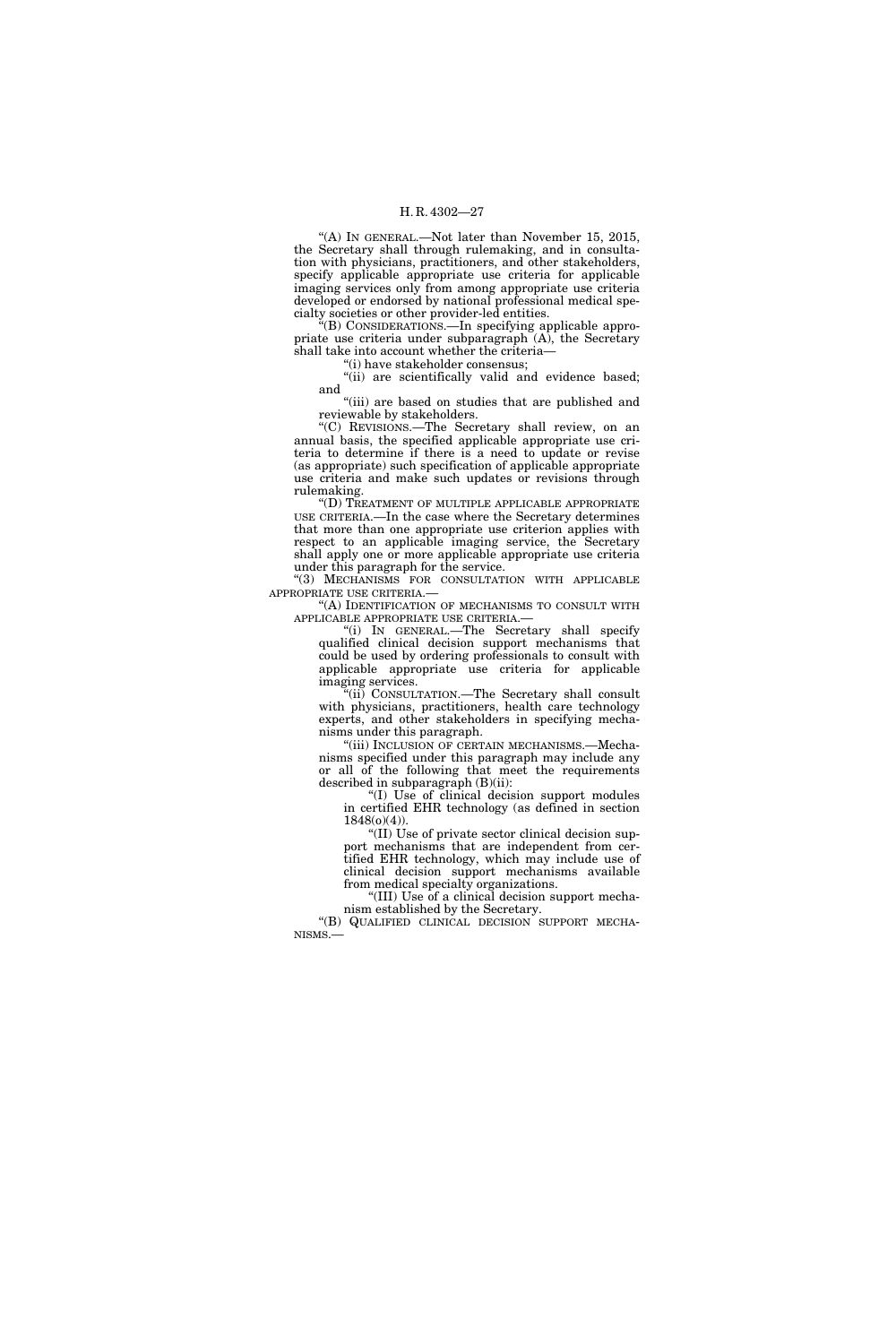''(i) IN GENERAL.—For purposes of this subsection, a qualified clinical decision support mechanism is a mechanism that the Secretary determines meets the requirements described in clause (ii).

''(ii) REQUIREMENTS.—The requirements described in this clause are the following:

''(I) The mechanism makes available to the ordering professional applicable appropriate use criteria specified under paragraph  $(2)$  and the supporting documentation for the applicable imaging service ordered.

''(II) In the case where there is more than one applicable appropriate use criterion specified under such paragraph for an applicable imaging service, the mechanism indicates the criteria that it uses for the service.

''(III) The mechanism determines the extent to which an applicable imaging service ordered is consistent with the applicable appropriate use criteria so specified.

''(IV) The mechanism generates and provides to the ordering professional a certification or documentation that documents that the qualified clinical decision support mechanism was consulted by the ordering professional.

 $'(V)$  The mechanism is updated on a timely basis to reflect revisions to the specification of applicable appropriate use criteria under such paragraph.

''(VI) The mechanism meets privacy and security standards under applicable provisions of law.

''(VII) The mechanism performs such other functions as specified by the Secretary, which may include a requirement to provide aggregate feedback to the ordering professional.

''(C) LIST OF MECHANISMS FOR CONSULTATION WITH APPLICABLE APPROPRIATE USE CRITERIA.—

''(i) INITIAL LIST.—Not later than April 1, 2016, the Secretary shall publish a list of mechanisms specified under this paragraph.

''(ii) PERIODIC UPDATING OF LIST.—The Secretary shall identify on an annual basis the list of qualified clinical decision support mechanisms specified under this paragraph.

"(4) CONSULTATION WITH APPLICABLE APPROPRIATE USE CRI-TERIA.—

''(A) CONSULTATION BY ORDERING PROFESSIONAL.— Beginning with January 1, 2017, subject to subparagraph (C), with respect to an applicable imaging service ordered by an ordering professional that would be furnished in an applicable setting and paid for under an applicable payment system (as defined in subparagraph (D)), an ordering professional shall—

''(i) consult with a qualified decision support mechanism listed under paragraph (3)(C); and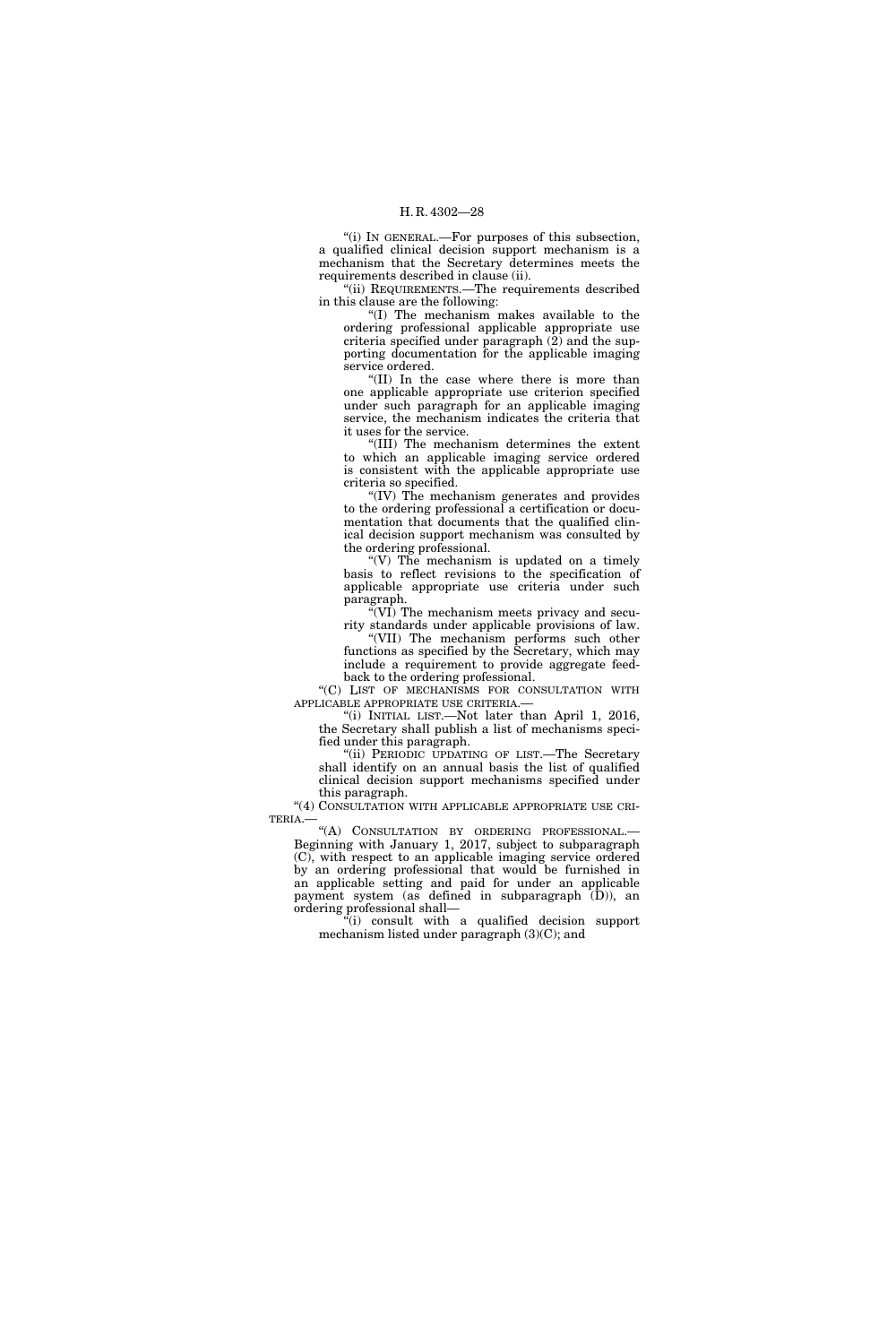''(ii) provide to the furnishing professional the information described in clauses (i) through (iii) of subparagraph (B).

''(B) REPORTING BY FURNISHING PROFESSIONAL.—Beginning with January 1, 2017, subject to subparagraph  $(C)$ , with respect to an applicable imaging service furnished in an applicable setting and paid for under an applicable payment system (as defined in subparagraph (D)), payment for such service may only be made if the claim for the service includes the following:

''(i) Information about which qualified clinical decision support mechanism was consulted by the ordering professional for the service.

''(ii) Information regarding—

''(I) whether the service ordered would adhere to the applicable appropriate use criteria specified under paragraph (2);

"(II) whether the service ordered would not adhere to such criteria; or

''(III) whether such criteria was not applicable to the service ordered.

''(iii) The national provider identifier of the ordering professional (if different from the furnishing professional).

 $\mathbf{F}^{\mathsf{r}}(C)$  Exceptions.—The provisions of subparagraphs  $(A)$ and (B) and paragraph (6)(A) shall not apply to the following:

''(i) EMERGENCY SERVICES.—An applicable imaging service ordered for an individual with an emergency medical condition (as defined in section  $1867(e)(1)$ ).

''(ii) INPATIENT SERVICES.—An applicable imaging service ordered for an inpatient and for which payment is made under part A.

''(iii) SIGNIFICANT HARDSHIP.—An applicable imaging service ordered by an ordering professional who the Secretary may, on a case-by-case basis, exempt from the application of such provisions if the Secretary determines, subject to annual renewal, that consultation with applicable appropriate use criteria would result in a significant hardship, such as in the case of a professional who practices in a rural area without sufficient Internet access.

''(D) APPLICABLE PAYMENT SYSTEM DEFINED.—In this subsection, the term 'applicable payment system' means the following:

"(i) The physician fee schedule established under section  $1848(b)$ .

"(ii) The prospective payment system for hospital outpatient department services under section 1833(t). ''(iii) The ambulatory surgical center payment sys-

tems under section 1833(i). ''(5) IDENTIFICATION OF OUTLIER ORDERING PROFES-

SIONALS.— ''(A) IN GENERAL.—With respect to applicable imaging

services furnished beginning with 2017, the Secretary shall determine, on an annual basis, no more than five percent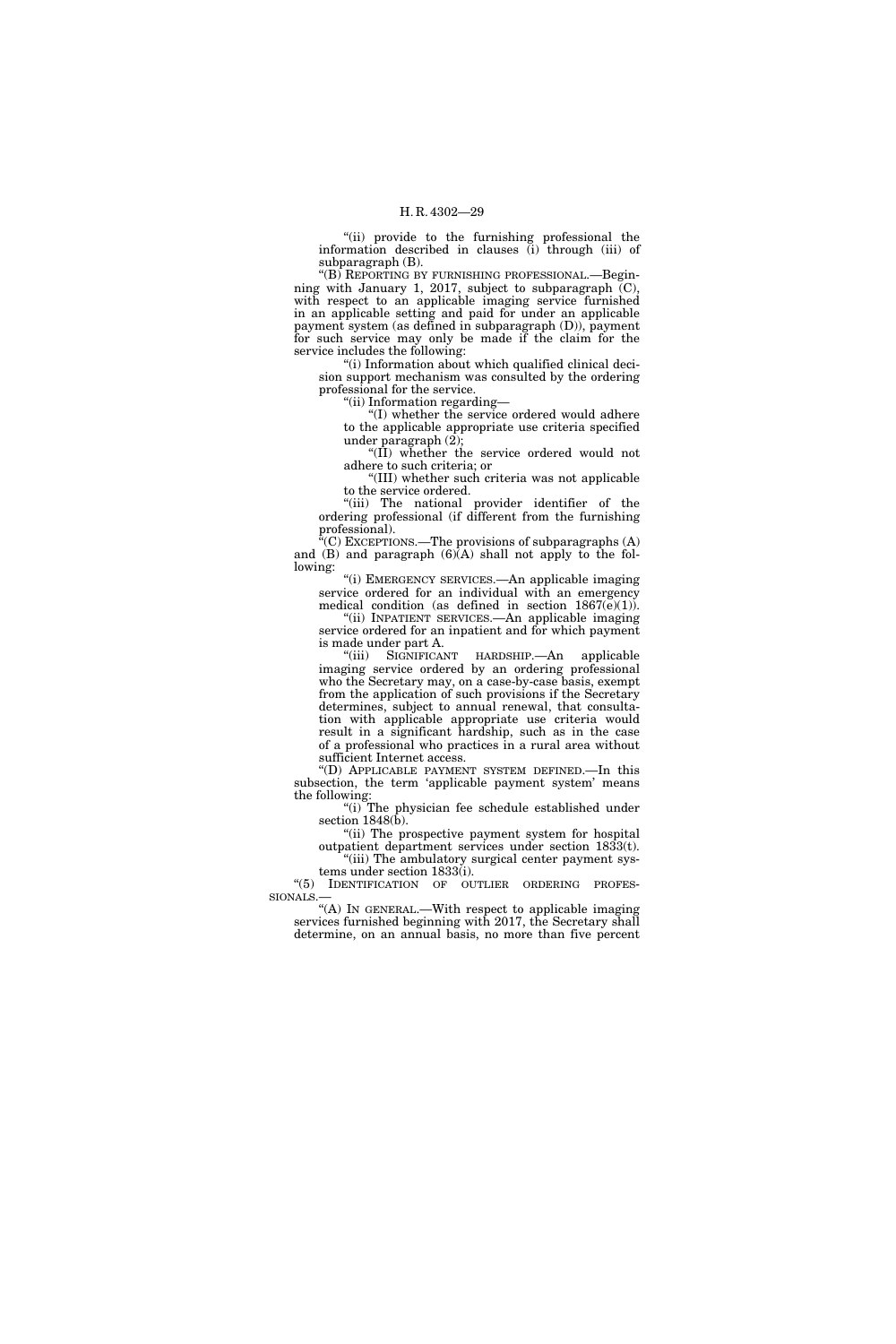of the total number of ordering professionals who are outlier ordering professionals.

''(B) OUTLIER ORDERING PROFESSIONALS.—The determination of an outlier ordering professional shall—

''(i) be based on low adherence to applicable appropriate use criteria specified under paragraph (2), which may be based on comparison to other ordering professionals; and

''(ii) include data for ordering professionals for whom prior authorization under paragraph  $(6)(A)$ applies.

''(C) USE OF TWO YEARS OF DATA.—The Secretary shall use two years of data to identify outlier ordering professionals under this paragraph.

''(D) PROCESS.—The Secretary shall establish a process for determining when an outlier ordering professional is no longer an outlier ordering professional.

''(E) CONSULTATION WITH STAKEHOLDERS.—The Secretary shall consult with physicians, practitioners and other stakeholders in developing methods to identify outlier ordering professionals under this paragraph.

''(6) PRIOR AUTHORIZATION FOR ORDERING PROFESSIONALS WHO ARE OUTLIERS.—

''(A) IN GENERAL.—Beginning January 1, 2020, subject to paragraph (4)(C), with respect to services furnished during a year, the Secretary shall, for a period determined appropriate by the Secretary, apply prior authorization for applicable imaging services that are ordered by an outlier ordering professional identified under paragraph (5).

''(B) APPROPRIATE USE CRITERIA IN PRIOR AUTHORIZA-TION.—In applying prior authorization under subparagraph (A), the Secretary shall utilize only the applicable appropriate use criteria specified under this subsection.

''(C) FUNDING.—For purposes of carrying out this paragraph, the Secretary shall provide for the transfer, from the Federal Supplementary Medical Insurance Trust Fund under section  $1841$ , of \$5,000,000 to the Centers for Medicare & Medicaid Services Program Management Account for each of fiscal years 2019 through 2021. Amounts transferred under the preceding sentence shall remain available until expended.

''(7) CONSTRUCTION.—Nothing in this subsection shall be construed as granting the Secretary the authority to develop or initiate the development of clinical practice guidelines or appropriate use criteria.''.

 $(2)$  CONFORMING AMENDMENT.—Section 1833 $(t)(16)$  of the Social Security Act  $(42 \text{ U.S.C. } 1395 \text{I(t)}(16))$  is amended by adding at the end the following new subparagraph:

"(E) APPLICATION OF APPROPRIATE USE CRITERIA FOR CERTAIN IMAGING SERVICES.—For provisions relating to the application of appropriate use criteria for certain imaging services, see section  $1834(q)$ .".

(3) REPORT ON EXPERIENCE OF IMAGING APPROPRIATE USE CRITERIA PROGRAM.—Not later than 18 months after the date of the enactment of this Act, the Comptroller General of the United States shall submit to Congress a report that includes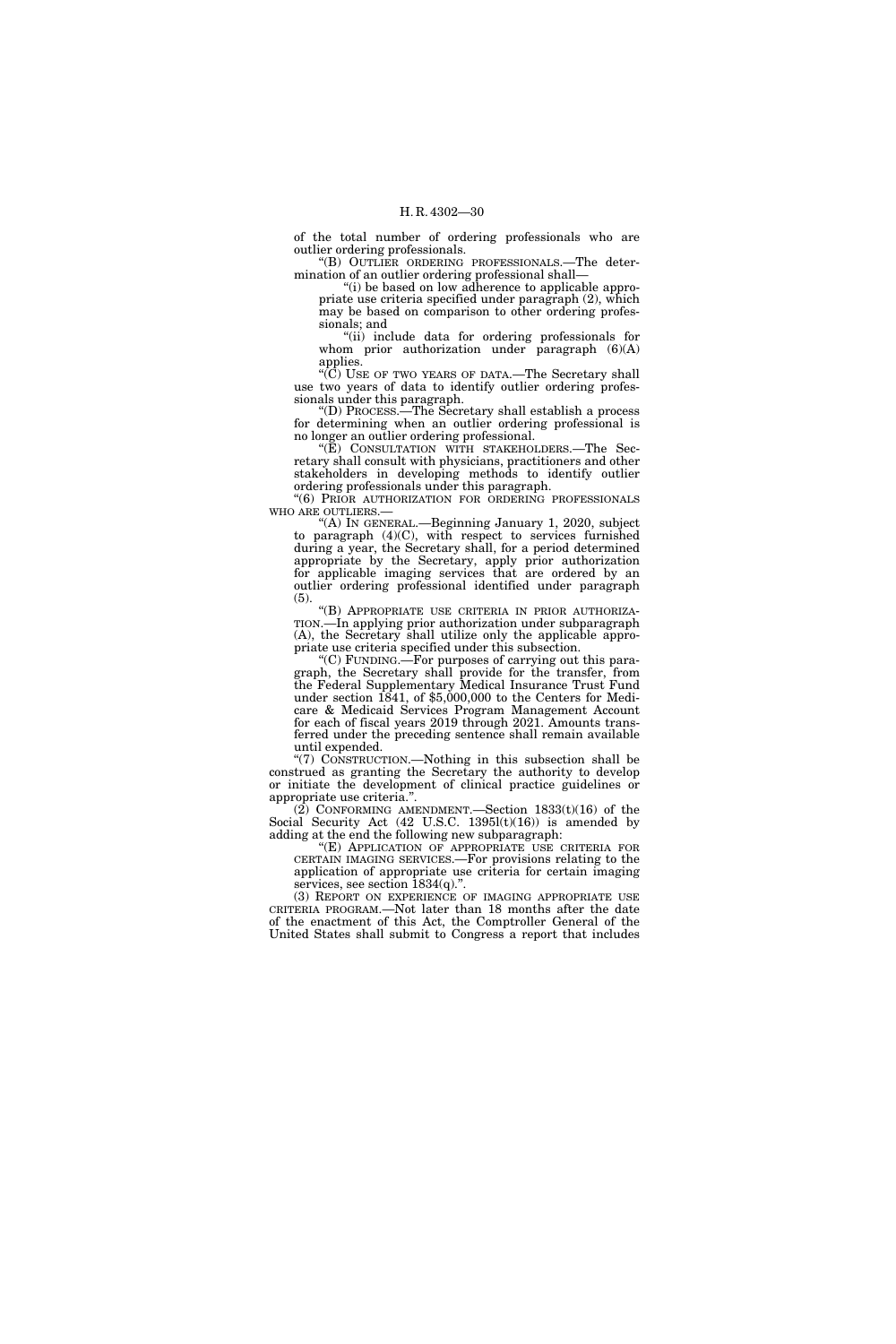a description of the extent to which appropriate use criteria could be used for other services under part B of title XVIII of the Social Security Act (42 U.S.C. 1395j et seq.), such as radiation therapy and clinical diagnostic laboratory services.

#### **SEC. 219. USING FUNDING FROM TRANSITIONAL FUND FOR SUSTAIN-ABLE GROWTH RATE (SGR) REFORM.**

Section 1898(b)(1) of the Social Security Act (42 U.S.C.  $1395iii(b)(1)$ ) is amended by striking "\$2,300,000,000" and inserting  $"\$0".$ 

#### **SEC. 220. ENSURING ACCURATE VALUATION OF SERVICES UNDER THE PHYSICIAN FEE SCHEDULE.**

(a) AUTHORITY TO COLLECT AND USE INFORMATION ON PHYSI-CIANS' SERVICES IN THE DETERMINATION OF RELATIVE VALUES.—

(1) IN GENERAL.—Section 1848(c)(2) of the Social Security Act  $(42 \text{ U.S.C. } 1395\text{w}-4(c)(2))$  is amended by adding at the end the following new subparagraph:

''(M) AUTHORITY TO COLLECT AND USE INFORMATION ON PHYSICIANS' SERVICES IN THE DETERMINATION OF REL-ATIVE VALUES.—

''(i) COLLECTION OF INFORMATION.—Notwithstanding any other provision of law, the Secretary may collect or obtain information on the resources directly or indirectly related to furnishing services for which payment is made under the fee schedule established under subsection (b). Such information may be collected or obtained from any eligible professional or any other source.

''(ii) USE OF INFORMATION.—Notwithstanding any other provision of law, subject to clause (v), the Secretary may (as the Secretary determines appropriate) use information collected or obtained pursuant to clause (i) in the determination of relative values for services under this section.

"(iii) TYPES OF INFORMATION.—The types of information described in clauses (i) and (ii) may, at the Secretary's discretion, include any or all of the following:

'(I) Time involved in furnishing services.

''(II) Amounts and types of practice expense inputs involved with furnishing services.

''(III) Prices (net of any discounts) for practice expense inputs, which may include paid invoice prices or other documentation or records.

''(IV) Overhead and accounting information for practices of physicians and other suppliers.

''(V) Any other element that would improve the valuation of services under this section.

"(iv) INFORMATION COLLECTION MECHANISMS.-Information may be collected or obtained pursuant to this subparagraph from any or all of the following:  $\mathcal{F}(I)$  Surveys of physicians, other suppliers, pro-

viders of services, manufacturers, and vendors.

''(II) Surgical logs, billing systems, or other practice or facility records.

''(III) Electronic health records.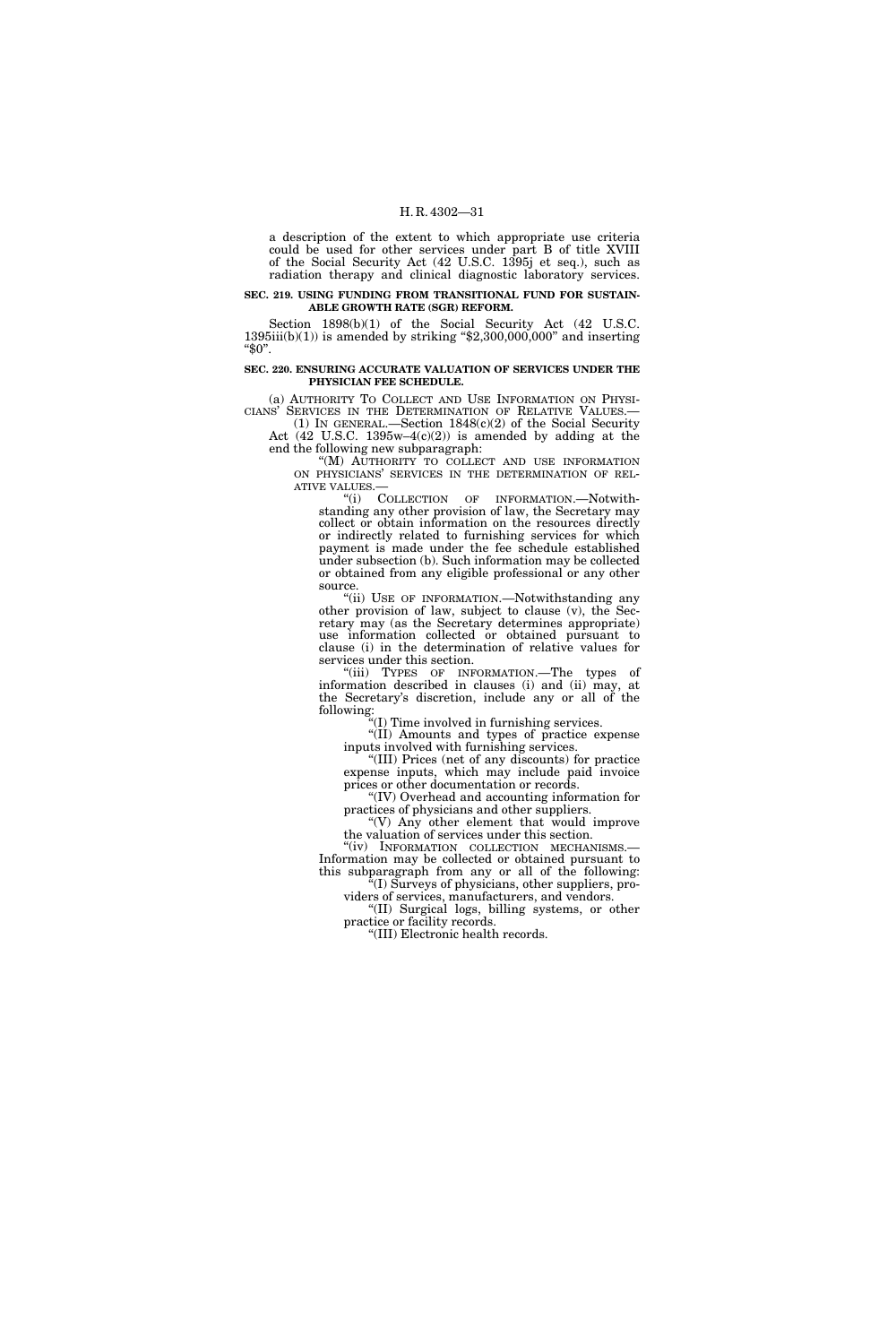''(IV) Any other mechanism determined appropriate by the Secretary.

 $\check{C}(v)$  Transparency of use of information.—

''(I) IN GENERAL.—Subject to subclauses (II) and (III), if the Secretary uses information collected or obtained under this subparagraph in the determination of relative values under this subsection, the Secretary shall disclose the information source and discuss the use of such information in such determination of relative values through notice and comment rulemaking.

''(II) THRESHOLDS FOR USE.—The Secretary may establish thresholds in order to use such information, including the exclusion of information collected or obtained from eligible professionals who use very high resources (as determined by the Secretary) in furnishing a service.

''(III) DISCLOSURE OF INFORMATION.—The Secretary shall make aggregate information available under this subparagraph but shall not disclose information in a form or manner that identifies an eligible professional or a group practice, or information collected or obtained pursuant to a nondisclosure agreement.

''(vi) INCENTIVE TO PARTICIPATE.—The Secretary may provide for such payments under this part to an eligible professional that submits such solicited information under this subparagraph as the Secretary determines appropriate in order to compensate such eligible professional for such submission. Such payments shall be provided in a form and manner specified by the Secretary.

"(vii) ADMINISTRATION.—Chapter 35 of title 44, United States Code, shall not apply to information collected or obtained under this subparagraph.

''(viii) DEFINITION OF ELIGIBLE PROFESSIONAL.—In this subparagraph, the term 'eligible professional' has the meaning given such term in subsection  $(k)(3)(B)$ .

"(ix) FUNDING.—For purposes of carrying out this subparagraph, in addition to funds otherwise appropriated, the Secretary shall provide for the transfer, from the Federal Supplementary Medical Insurance Trust Fund under section 1841, of \$2,000,000 to the Centers for Medicare & Medicaid Services Program Management Account for each fiscal year beginning with fiscal year 2014. Amounts transferred under the preceding sentence for a fiscal year shall be available until expended.''.

(2) LIMITATION ON REVIEW.—Section 1848(i)(1) of the Social Security Act  $(42 \text{ U.S.C. } 1395\text{w}-4\text{(i)}(1))$  is amended-

(A) in subparagraph (D), by striking "and" at the end; (B) in subparagraph (E), by striking the period at the end and inserting ", and"; and

(C) by adding at the end the following new subparagraph:

 $\mathrm{``(F)}$  the collection and use of information in the determination of relative values under subsection  $(c)(2)(M)$ .".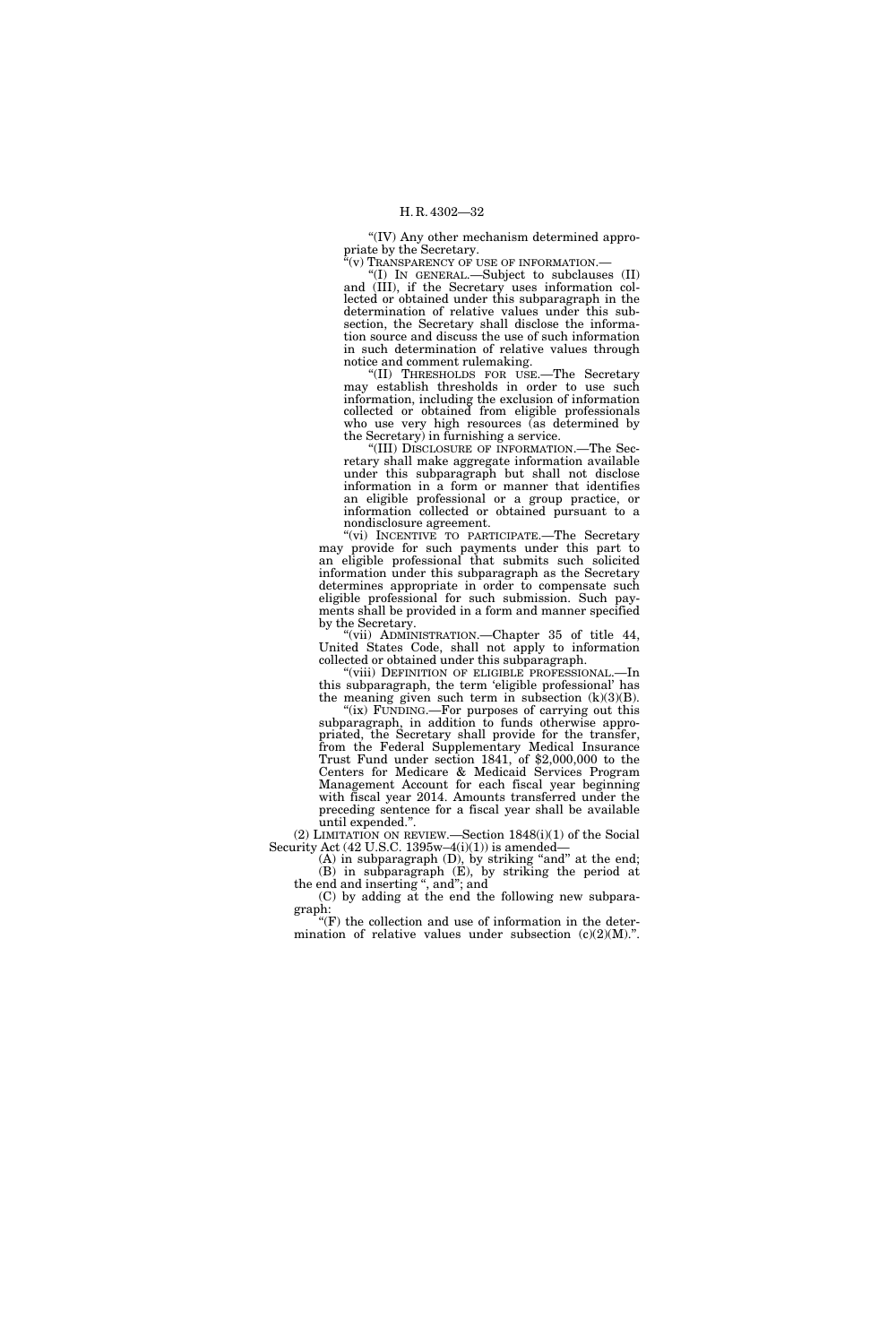(b) AUTHORITY FOR ALTERNATIVE APPROACHES TO ESTABLISHING PRACTICE EXPENSE RELATIVE VALUES.—Section 1848(c)(2) of the Social Security Act (42 U.S.C. 1395w–4(c)(2)), as amended by subsection (a), is amended by adding at the end the following new subparagraph:

''(N) AUTHORITY FOR ALTERNATIVE APPROACHES TO ESTABLISHING PRACTICE EXPENSE RELATIVE VALUES.—The Secretary may establish or adjust practice expense relative values under this subsection using cost, charge, or other data from suppliers or providers of services, including information collected or obtained under subparagraph  $(M)$ .".

(c) REVISED AND EXPANDED IDENTIFICATION OF POTENTIALLY MISVALUED CODES.—Section 1848(c)(2)(K)(ii) of the Social Security Act (42 U.S.C.  $1395w-4(c)(2)(K)(ii)$ ) is amended to read as follows:

"(ii) IDENTIFICATION OF POTENTIALLY MISVALUED CODES.—For purposes of identifying potentially misvalued codes pursuant to clause (i)(I), the Secretary shall examine codes (and families of codes as appropriate) based on any or all of the following criteria:

''(I) Codes that have experienced the fastest growth.

''(II) Codes that have experienced substantial changes in practice expenses.

''(III) Codes that describe new technologies or services within an appropriate time period (such as 3 years) after the relative values are initially established for such codes.

''(IV) Codes which are multiple codes that are frequently billed in conjunction with furnishing a single service.

 $\sqrt[\mu]{V}$  Codes with low relative values, particularly those that are often billed multiple times for a single treatment.

''(VI) Codes that have not been subject to review since implementation of the fee schedule. ''(VII) Codes that account for the majority of

spending under the physician fee schedule. "(VIII) Codes for services that have experienced a substantial change in the hospital length

of stay or procedure time. " $(IX)$  Codes for which there may be a change in the typical site of service since the code was

last valued. " $(X)$  Codes for which there is a significant difference in payment for the same service between

different sites of service. ''(XI) Codes for which there may be anomalies

in relative values within a family of codes. ''(XII) Codes for services where there may be

efficiencies when a service is furnished at the same time as other services.

''(XIII) Codes with high intra-service work per unit of time.

''(XIV) Codes with high practice expense relative value units.

''(XV) Codes with high cost supplies.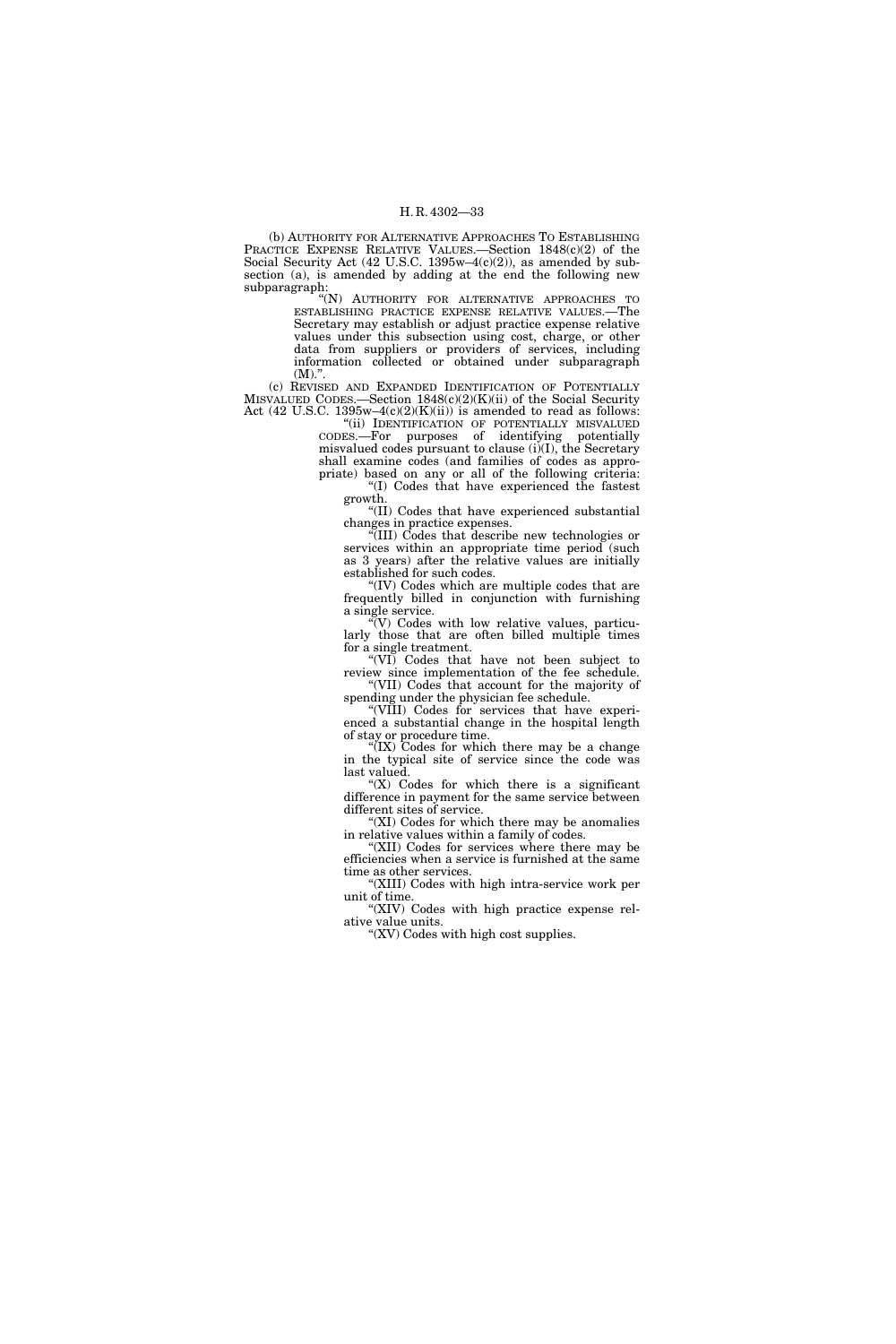"(XVI) Codes as determined appropriate by the

Secretary.''. (d) TARGET FOR RELATIVE VALUE ADJUSTMENTS FOR MISVALUED SERVICES.

(1) IN GENERAL.—Section 1848(c)(2) of the Social Security Act  $(42 \text{ U.S.C. } 1395\text{w}-4(c)(2))$ , as amended by subsections  $(a)$ and (b), is amended by adding at the end the following new subparagraph:

''(O) TARGET FOR RELATIVE VALUE ADJUSTMENTS FOR MISVALUED SERVICES.—With respect to fee schedules established for each of 2017 through 2020, the following shall apply:

''(i) DETERMINATION OF NET REDUCTION IN EXPENDI-TURES.—For each year, the Secretary shall determine the estimated net reduction in expenditures under the fee schedule under this section with respect to the year as a result of adjustments to the relative values established under this paragraph for misvalued codes.

''(ii) BUDGET NEUTRAL REDISTRIBUTION OF FUNDS IF TARGET MET AND COUNTING OVERAGES TOWARDS THE TARGET FOR THE SUCCEEDING YEAR.—If the estimated net reduction in expenditures determined under clause (i) for the year is equal to or greater than the target for the year—

''(I) reduced expenditures attributable to such adjustments shall be redistributed for the year in a budget neutral manner in accordance with subparagraph  $(B)(ii)(II)$ ; and

''(II) the amount by which such reduced expenditures exceeds the target for the year shall be treated as a reduction in expenditures described in clause (i) for the succeeding year, for purposes of determining whether the target has or has not been met under this subparagraph with respect to that year.<br>"(iii) Exemption from budget neutrality if tar-

GET NOT MET.—If the estimated net reduction in expenditures determined under clause (i) for the year is less than the target for the year, reduced expenditures in an amount equal to the target recapture amount shall not be taken into account in applying subparagraph (B)(ii)(II) with respect to fee schedules beginning with 2017.

"(iv) TARGET RECAPTURE AMOUNT.—For purposes of clause (iii), the target recapture amount is, with respect to a year, an amount equal to the difference between—

''(I) the target for the year; and

''(II) the estimated net reduction in expenditures determined under clause (i) for the year. ''(v) TARGET.—For purposes of this subparagraph, with respect to a year, the target is calculated as

0.5 percent of the estimated amount of expenditures under the fee schedule under this section for the year.''. (2) CONFORMING AMENDMENT.—Section  $1848(c)(2)(B)(v)$  of the Social Security Act  $(42 \text{ U.S.C. } 1395 \text{w} - 4(c)(2)(\text{B})(\text{v}))$  is

amended by adding at the end the following new subclause: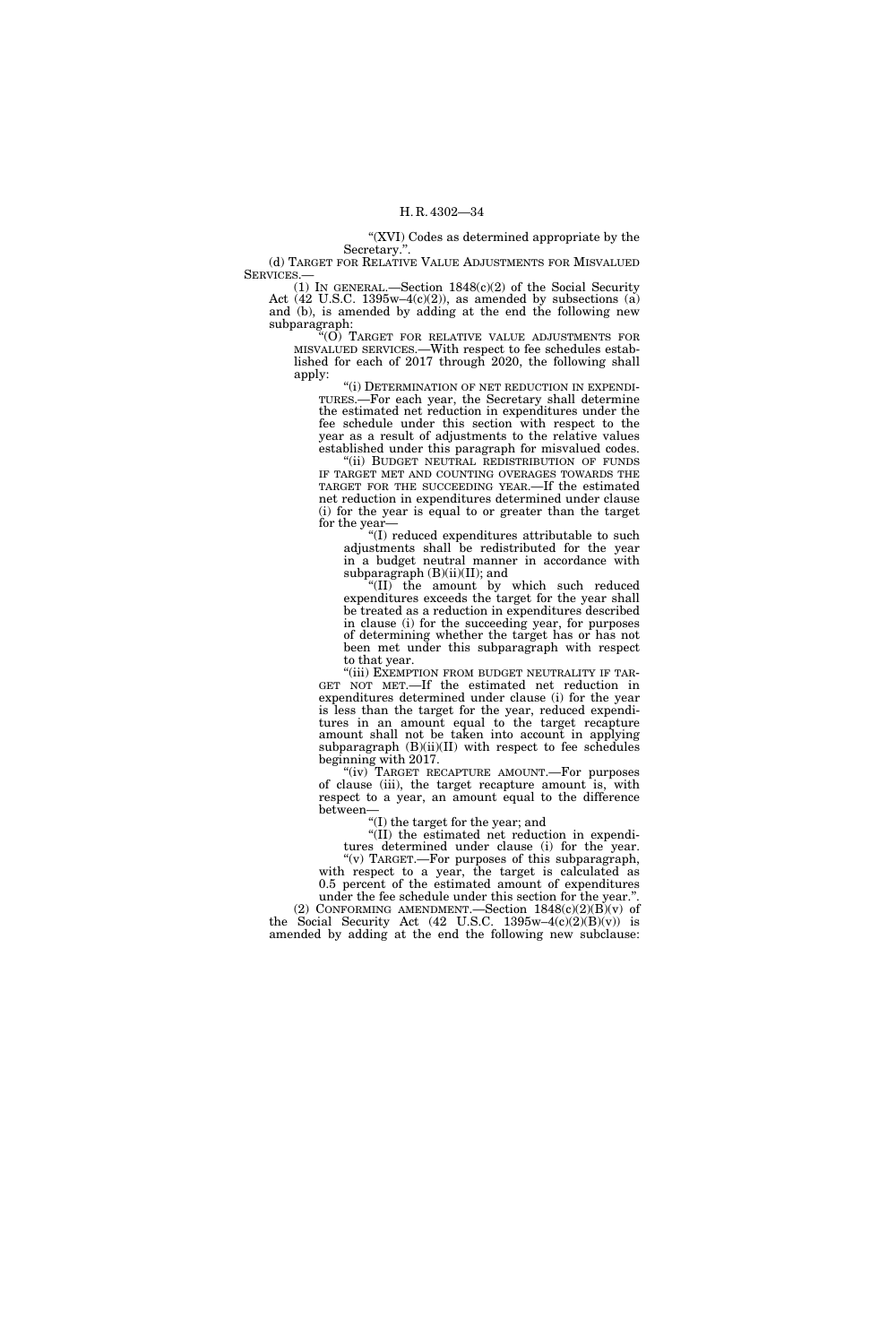''(VIII) REDUCTIONS FOR MISVALUED SERVICES IF TARGET NOT MET.—Effective for fee schedules beginning with 2017, reduced expenditures attributable to the application of the target recapture amount described in subparagraph  $(O)(iii)$ .".

(e) PHASE-IN OF SIGNIFICANT RELATIVE VALUE UNIT (RVU) REDUCTIONS.—

(1) IN GENERAL.—Section 1848(c) of the Social Security Act (42 U.S.C. 1395w–4(c)) is amended by adding at the end the following new paragraph:

"(7) PHASE-IN OF SIGNIFICANT RELATIVE VALUE UNIT (RVU) REDUCTIONS.—Effective for fee schedules established beginning with 2017, for services that are not new or revised codes, if the total relative value units for a service for a year would otherwise be decreased by an estimated amount equal to or greater than 20 percent as compared to the total relative value units for the previous year, the applicable adjustments in work, practice expense, and malpractice relative value units shall be phased-in over a 2-year period.''.

(2) CONFORMING AMENDMENTS.—Section 1848(c)(2) of the Social Security Act  $(42 \text{ U.S.C. } 1395\text{w}-4(c)(2))$  is amended—

(A) in subparagraph  $(B)(ii)(I)$ , by striking "subclause (II)'' and inserting ''subclause (II) and paragraph (7)''; and  $(B)$  in subparagraph  $(K)(iii)(VI)$ —

(i) by striking ''provisions of subparagraph (B)(ii)(II)'' and inserting ''provisions of subparagraph  $(B)(ii)(II)$  and paragraph  $(7)$ "; and

(ii) by striking ''under subparagraph (B)(ii)(II)'' and inserting "under subparagraph  $(B)(ii)(\overline{I})$ ".

(f) AUTHORITY TO SMOOTH RELATIVE VALUES WITHIN GROUPS OF SERVICES.—Section 1848(c)(2)(C) of the Social Security Act (42 U.S.C.  $1395w-4(c)(2)(C)$  is amended-

(1) in each of clauses (i) and (iii), by striking ''the service'' and inserting ''the service or group of services'' each place it appears; and

(2) in the first sentence of clause (ii), by inserting ''or group of services'' before the period.

(g) GAO STUDY AND REPORT ON RELATIVE VALUE SCALE UPDATE COMMITTEE.

(1) STUDY.—The Comptroller General of the United States (in this subsection referred to as the ''Comptroller General'') shall conduct a study of the processes used by the Relative Value Scale Update Committee (RUC) to provide recommendations to the Secretary of Health and Human Services regarding relative values for specific services under the Medicare physician fee schedule under section 1848 of the Social Security Act (42 U.S.C. 1395w–4).

(2) REPORT.—Not later than 1 year after the date of the enactment of this Act, the Comptroller General shall submit to Congress a report containing the results of the study conducted under paragraph (1).

(h) ADJUSTMENT TO MEDICARE PAYMENT LOCALITIES.—

(1) IN GENERAL.—Section 1848(e) of the Social Security Act (42 U.S.C. 1395w–4(e)) is amended by adding at the end the following new paragraph:

''(6) USE OF MSAS AS FEE SCHEDULE AREAS IN CALIFORNIA.—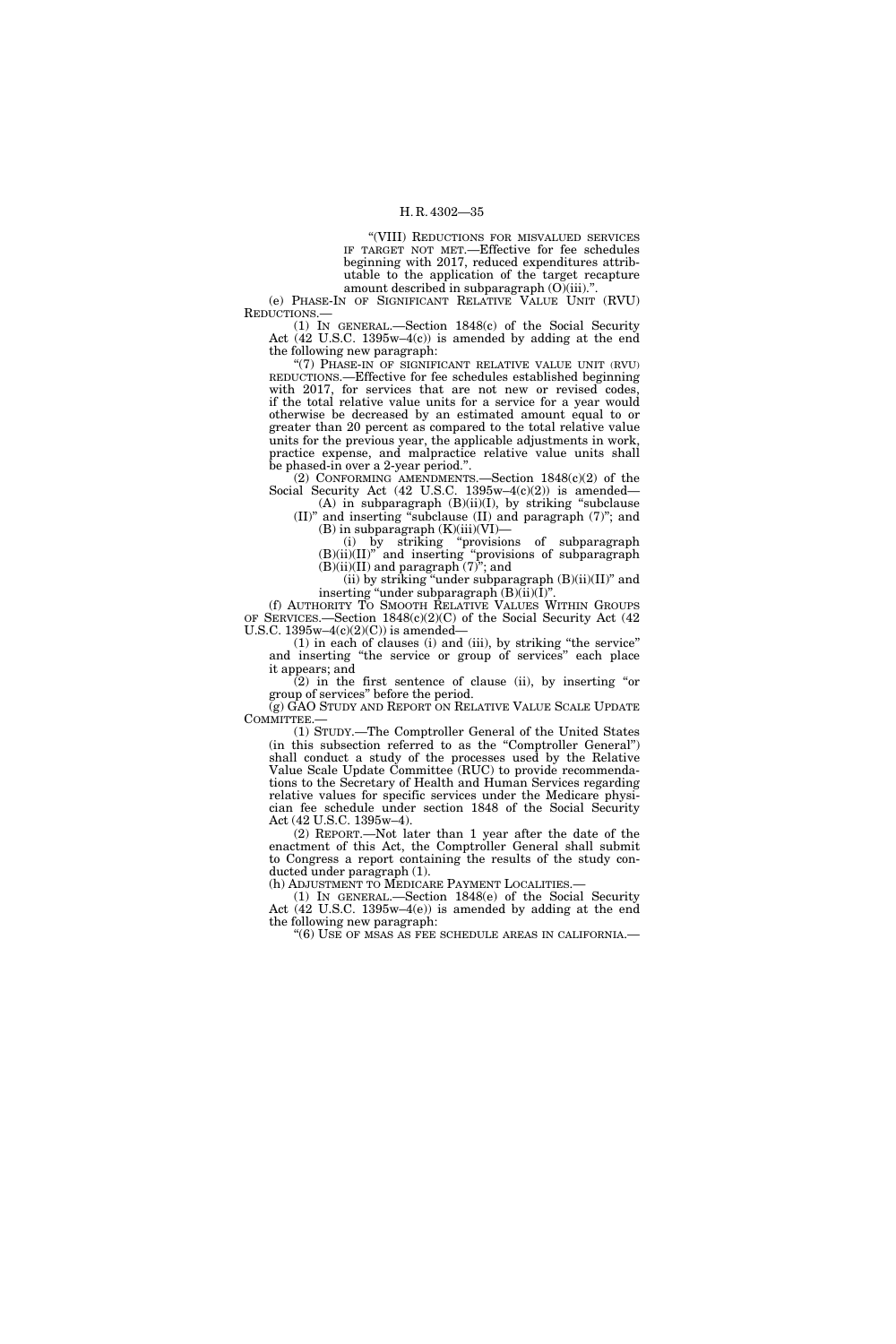''(A) IN GENERAL.—Subject to the succeeding provisions of this paragraph and notwithstanding the previous provisions of this subsection, for services furnished on or after January 1, 2017, the fee schedule areas used for payment under this section applicable to California shall be the following:

''(i) Each Metropolitan Statistical Area (each in this paragraph referred to as an 'MSA'), as defined by the Director of the Office of Management and Budget as of December 31 of the previous year, shall be a fee schedule area.

''(ii) All areas not included in an MSA shall be treated as a single rest-of-State fee schedule area.

''(B) TRANSITION FOR MSAS PREVIOUSLY IN REST-OF-STATE PAYMENT LOCALITY OR IN LOCALITY 3.—

''(i) IN GENERAL.—For services furnished in California during a year beginning with 2017 and ending with 2021 in an MSA in a transition area (as defined in subparagraph (D)), subject to subparagraph (C), the geographic index values to be applied under this subsection for such year shall be equal to the sum of the following:

''(I) CURRENT LAW COMPONENT.—The old weighting factor (described in clause (ii)) for such year multiplied by the geographic index values under this subsection for the fee schedule area that included such MSA that would have applied in such area (as estimated by the Secretary) if this paragraph did not apply.

"(II) MSA-BASED COMPONENT.—The MSAbased weighting factor (described in clause (iii)) for such year multiplied by the geographic index values computed for the fee schedule area under subparagraph (A) for the year (determined without regard to this subparagraph).

"(ii) OLD WEIGHTING FACTOR.—The old weighting factor described in this clause—

"(I) for 2017, is  $\frac{5}{6}$ ; and

''(II) for each succeeding year, is the old weighting factor described in this clause for the previous year minus  $\frac{1}{6}$ .

'(iii) MSA-BASED WEIGHTING FACTOR.—The MSAbased weighting factor described in this clause for a year is 1 minus the old weighting factor under clause  $(iii)$  for that year.

 $\cdot$ <sup>"</sup>(C) HOLD HARMLESS.—For services furnished in a transition area in California during a year beginning with 2017, the geographic index values to be applied under this subsection for such year shall not be less than the corresponding geographic index values that would have applied in such transition area (as estimated by the Secretary) if this paragraph did not apply.

''(D) TRANSITION AREA DEFINED.—In this paragraph, the term 'transition area' means each of the following fee schedule areas for 2013:

''(i) The rest-of-State payment locality.

"(ii) Payment locality 3.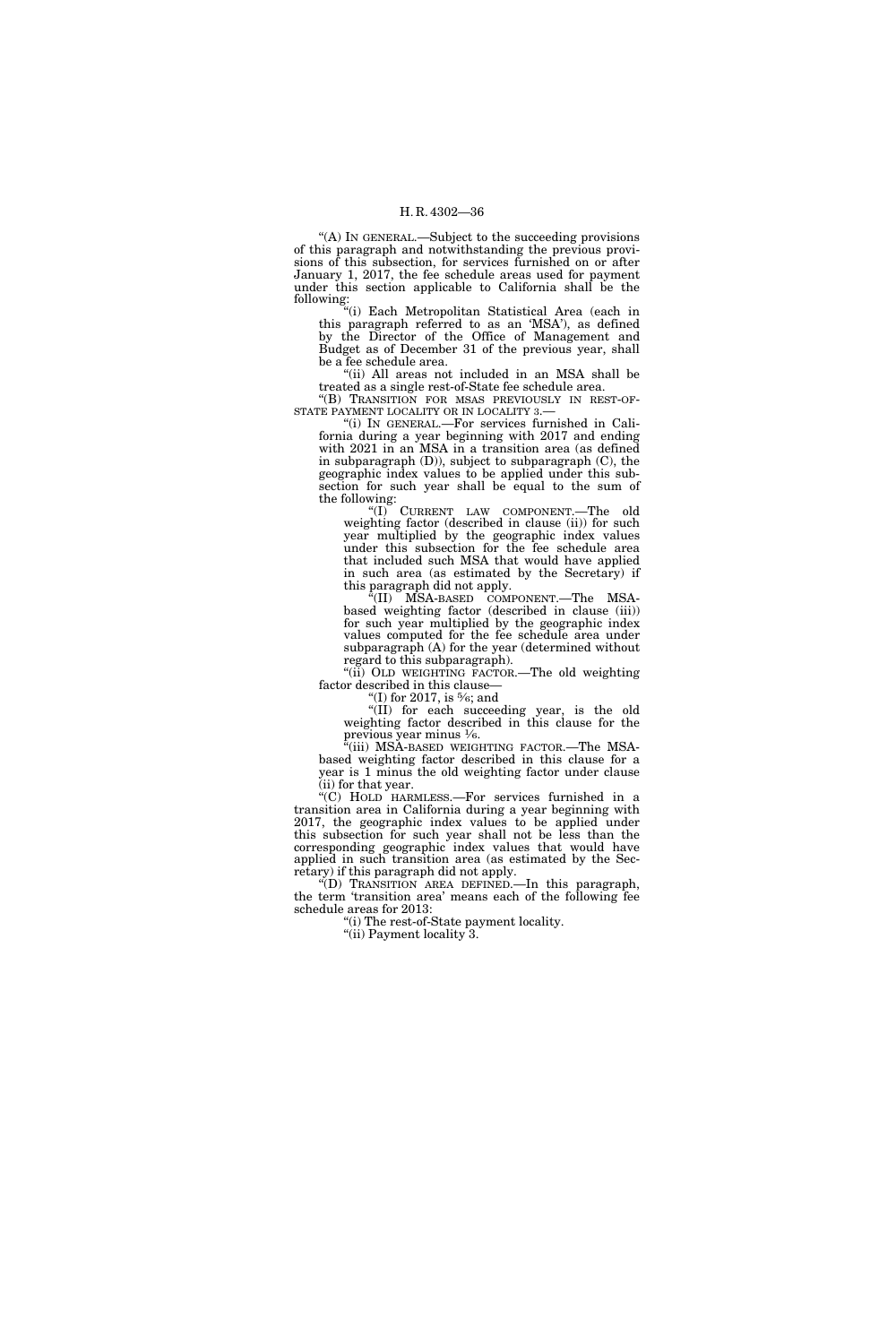''(E) REFERENCES TO FEE SCHEDULE AREAS.—Effective for services furnished on or after January 1, 2017, for California, any reference in this section to a fee schedule area shall be deemed a reference to a fee schedule area established in accordance with this paragraph.''.

(2) CONFORMING AMENDMENT TO DEFINITION OF FEE SCHEDULE AREA.—Section 1848(j)(2) of the Social Security Act  $(42 \text{ U.S.C. } 1395\text{w}-4(j)(2))$  is amended by striking "The term" and inserting "Except as provided in subsection  $(e)(6)(D)$ , the term''.

(i) DISCLOSURE OF DATA USED TO ESTABLISH MULTIPLE PROCE-DURE PAYMENT REDUCTION POLICY.—The Secretary of Health and Human Services shall make publicly available the information used to establish the multiple procedure payment reduction policy to the professional component of imaging services in the final rule published in the Federal Register, v. 77, n. 222, November 16, 2012, pages 68891–69380 under the physician fee schedule under section 1848 of the Social Security Act (42 U.S.C. 1395w-4).

#### **SEC. 221. MEDICAID DSH.**

(a) MODIFICATIONS OF REDUCTIONS TO ALLOTMENTS.—Section  $1923(f)$  of the Social Security Act  $(42 \text{ U.S.C. } 1396r-4(f))$  is amended—

 $(1)$  in paragraph  $(7)(A)$ —

(A) in clause (i), by striking ''2016 through 2020'' and inserting "2017 through 2024"; and

(B) in clause (ii), by striking subclauses (I) through  $(IV)$ , and inserting the following:

"(I)  $$1,800,000,000$  for fiscal year 2017;

 $''(II)$  \$4,700,000,000 for fiscal year 2018;

"(III) \$4,700,000,000 for fiscal year 2019;

"(IV) \$4,700,000,000 for fiscal year 2020;  $'(V)$  \$4,800,000,000 for fiscal year 2021;

 $``(V1)$  \$5,000,000,000 for fiscal year 2022;

''(VII) \$5,000,000,000 for fiscal year 2023; and

''(VIII) \$4,400,000,000 for fiscal year 2024.''; and

(2) by striking paragraph (8) and inserting the following: ''(8) CALCULATION OF DSH ALLOTMENTS AFTER REDUCTIONS PERIOD.—The DSH allotment for a State for fiscal years after fiscal year 2024 shall be calculated under paragraph (3) without

regard to paragraph (7).''. (b) MACPAC REVIEW AND REPORT.—Section 1900(b)(6) of the Social Security Act (42 U.S.C. 1396(b)(6)) is amended—

(1) by striking ''MACPAC shall consult'' and inserting the following:

''(A) IN GENERAL.—MACPAC shall consult''; and

(2) by adding at the end the following:

''(B) REVIEW AND REPORTS REGARDING MEDICAID DSH.— ''(i) IN GENERAL.—MACPAC shall review and submit an annual report to Congress on disproportionate share hospital payments under section 1923. Each report shall include the information specified in clause (ii).

''(ii) REQUIRED REPORT INFORMATION.—Each report required under this subparagraph shall include the following: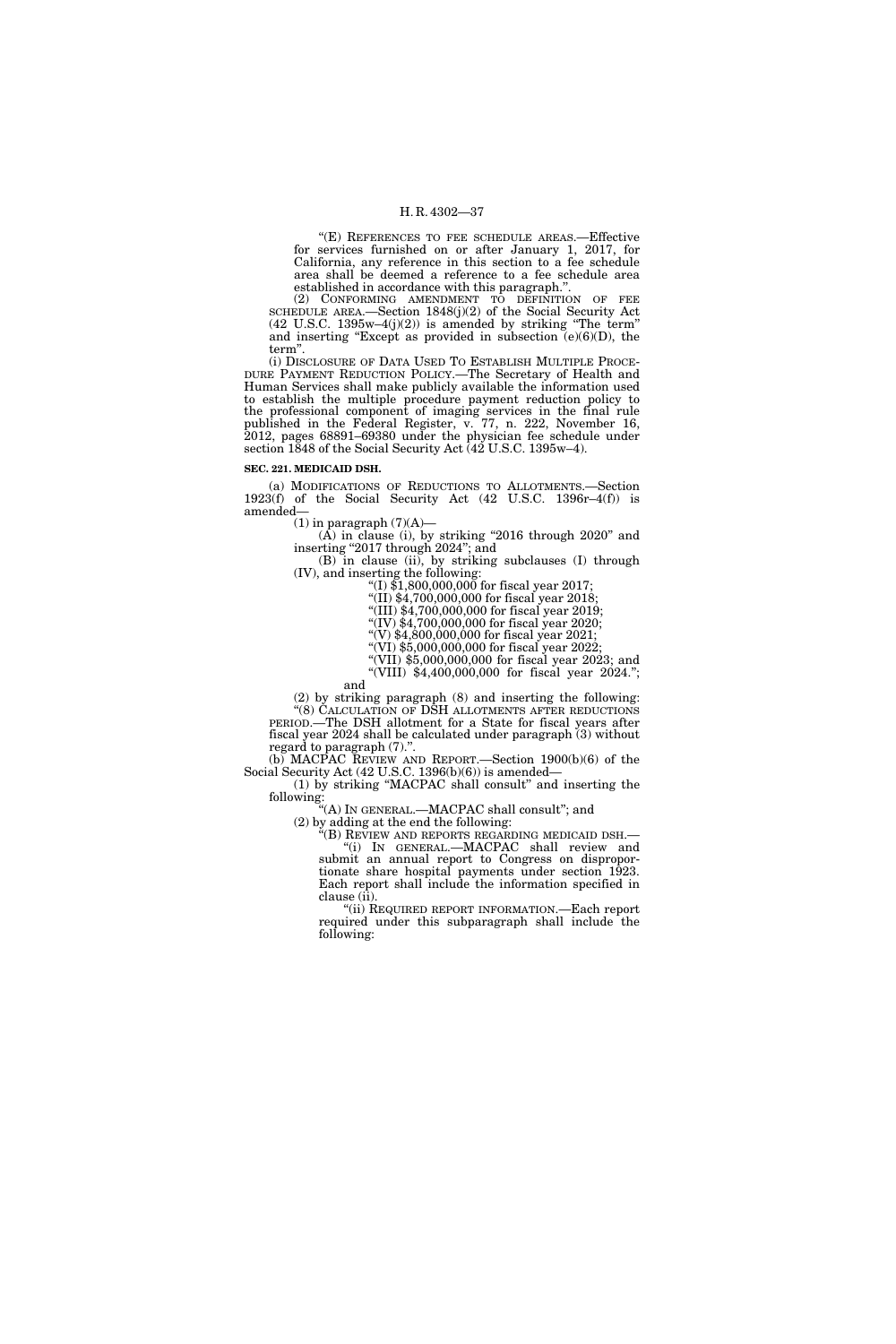''(I) Data relating to changes in the number of uninsured individuals.

''(II) Data relating to the amount and sources of hospitals' uncompensated care costs, including the amount of such costs that are the result of providing unreimbursed or under-reimbursed services, charity care, or bad debt.

''(III) Data identifying hospitals with high levels of uncompensated care that also provide access to essential community services for lowincome, uninsured, and vulnerable populations, such as graduate medical education, and the continuum of primary through quarternary care, including the provision of trauma care and public health services.

''(IV) State-specific analyses regarding the relationship between the most recent State DSH allotment and the projected State DSH allotment for the succeeding year and the data reported under subclauses (I), (II), and (III) for the State.

''(iii) DATA.—Notwithstanding any other provision of law, the Secretary regularly shall provide MACPAC with the most recent State reports and most recent independent certified audits submitted under section  $1923(j)$ , cost reports submitted under title XVIII, and such other data as MACPAC may request for purposes of conducting the reviews and preparing and submitting the annual reports required under this subparagraph.

''(iv) SUBMISSION DEADLINES.—The first report required under this subparagraph shall be submitted to Congress not later than February 1, 2016. Subsequent reports shall be submitted as part of, or with, each annual report required under paragraph (1)(C) during the period of fiscal years 2017 through 2024.''.

#### **SEC. 222. REALIGNMENT OF THE MEDICARE SEQUESTER FOR FISCAL YEAR 2024.**

Paragraph (6) (relating to implementing direct spending reductions) of section 251A of the Balanced Budget and Emergency Deficit Control Act of 1985 (2 U.S.C. 901a) is amended by adding at the end the following new subparagraph:

''(D) Notwithstanding the 2 percent limit specified in subparagraph (A) for payments for the Medicare programs specified in section 256(d), the sequestration order of the President under such subparagraph for fiscal year 2024 shall be applied to such payments so that—

"(i) with respect to the first 6 months in which such order is effective for such fiscal year, the payment reduction shall be 4.0 percent; and

"(ii) with respect to the second 6 months in which such order is so effective for such fiscal year, the payment reduction shall be 0.0 percent.''.

#### **SEC. 223. DEMONSTRATION PROGRAMS TO IMPROVE COMMUNITY MENTAL HEALTH SERVICES.**

(a) CRITERIA FOR CERTIFIED COMMUNITY BEHAVIORAL HEALTH CLINICS TO PARTICIPATE IN DEMONSTRATION PROGRAMS.—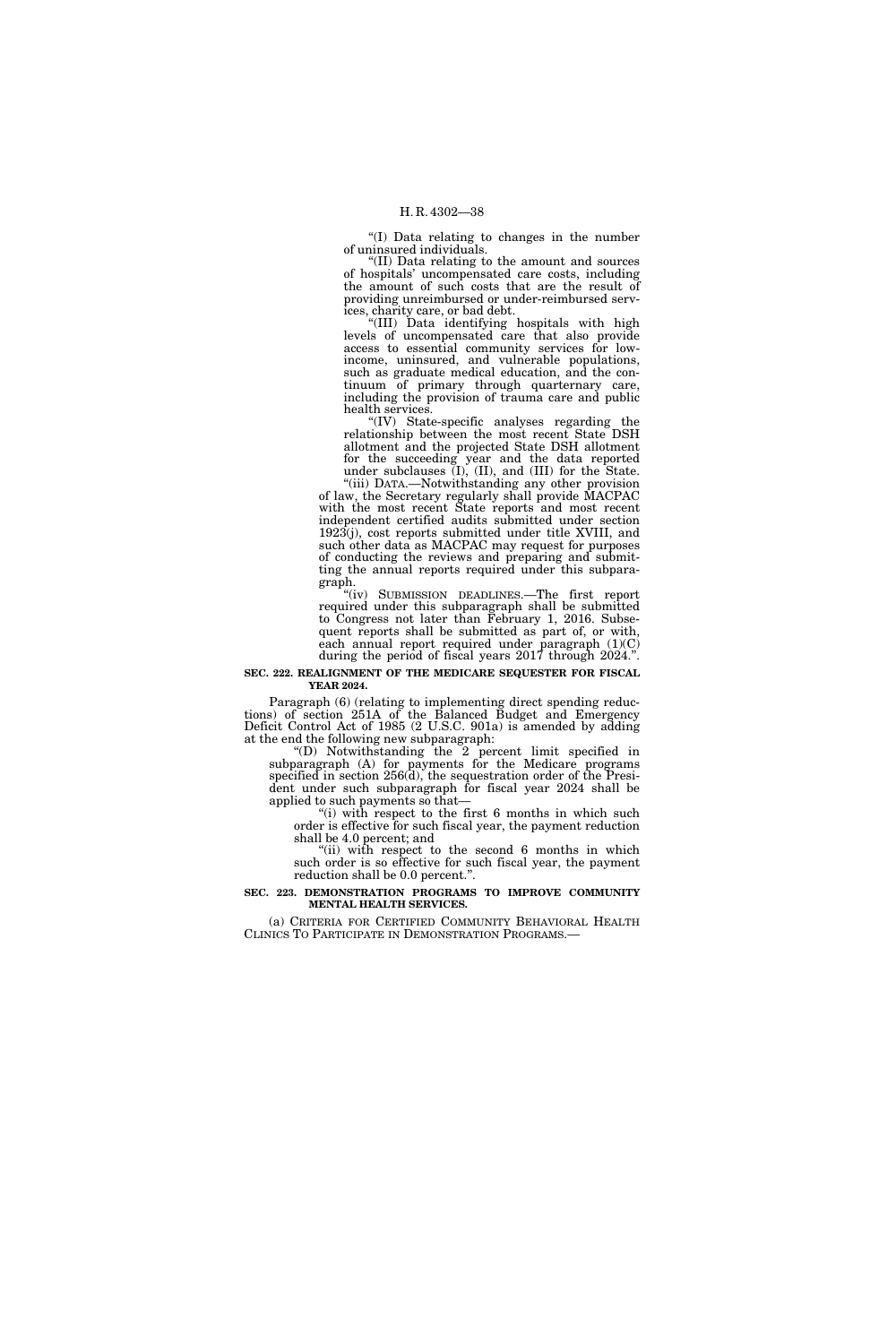(1) PUBLICATION.—Not later than September 1, 2015, the Secretary shall publish criteria for a clinic to be certified by a State as a certified community behavioral health clinic for purposes of participating in a demonstration program conducted under subsection (d).

(2) REQUIREMENTS.—The criteria published under this subsection shall include criteria with respect to the following: (A) STAFFING.—Staffing requirements, including cri-

teria that staff have diverse disciplinary backgrounds, have necessary State-required license and accreditation, and are culturally and linguistically trained to serve the needs of the clinic's patient population.

(B) AVAILABILITY AND ACCESSIBILITY OF SERVICES.— Availability and accessibility of services, including crisis management services that are available and accessible 24 hours a day, the use of a sliding scale for payment, and no rejection for services or limiting of services on the basis of a patient's ability to pay or a place of residence.

(C) CARE COORDINATION.—Care coordination, including requirements to coordinate care across settings and providers to ensure seamless transitions for patients across the full spectrum of health services including acute, chronic, and behavioral health needs. Care coordination requirements shall include partnerships or formal contracts with the following:

(i) Federally-qualified health centers (and as applicable, rural health clinics) to provide Federallyqualified health center services (and as applicable, rural health clinic services) to the extent such services are not provided directly through the certified community behavioral health clinic.

(ii) Inpatient psychiatric facilities and substance use detoxification, post-detoxification step-down services, and residential programs.

(iii) Other community or regional services, supports, and providers, including schools, child welfare agencies, juvenile and criminal justice agencies and facilities, Indian Health Service youth regional treatment centers, State licensed and nationally accredited child placing agencies for therapeutic foster care service, and other social and human services.

(iv) Department of Veterans Affairs medical centers, independent outpatient clinics, drop-in centers, and other facilities of the Department as defined in section 1801 of title 38, United States Code.

(v) Inpatient acute care hospitals and hospital outpatient clinics.

(D) SCOPE OF SERVICES.—Provision (in a manner reflecting person-centered care) of the following services which, if not available directly through the certified community behavioral health clinic, are provided or referred through formal relationships with other providers:

(i) Crisis mental health services, including 24-hour mobile crisis teams, emergency crisis intervention services, and crisis stabilization.

(ii) Screening, assessment, and diagnosis, including risk assessment.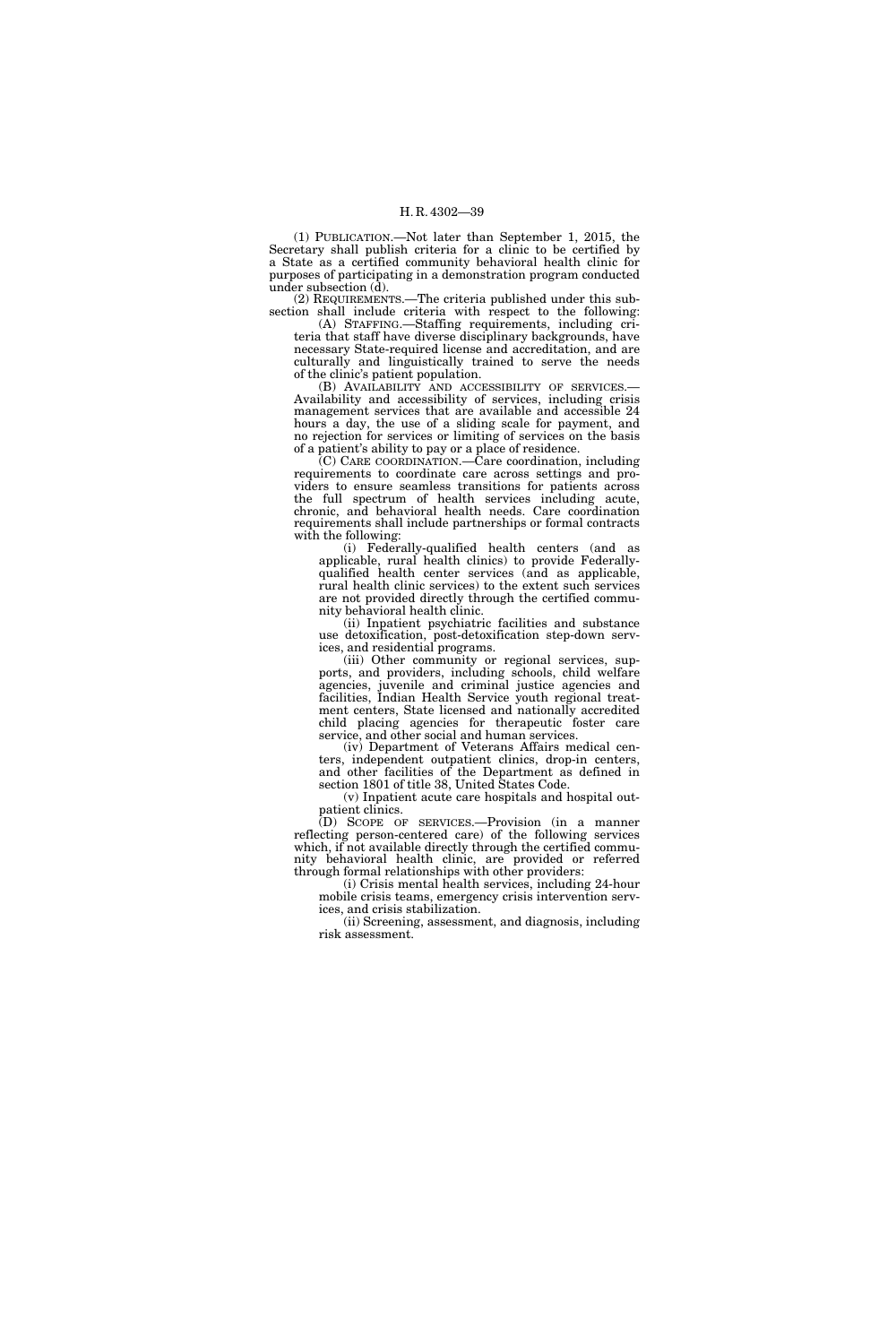(iii) Patient-centered treatment planning or similar processes, including risk assessment and crisis planning.

(iv) Outpatient mental health and substance use services.

(v) Outpatient clinic primary care screening and monitoring of key health indicators and health risk. (vi) Targeted case management.

(vii) Psychiatric rehabilitation services.

(viii) Peer support and counselor services and family supports.

(ix) Intensive, community-based mental health care for members of the armed forces and veterans, particularly those members and veterans located in rural areas, provided the care is consistent with minimum clinical mental health guidelines promulgated by the Veterans Health Administration including clinical guidelines contained in the Uniform Mental Health Services Handbook of such Administration.

(E) QUALITY AND OTHER REPORTING.—Reporting of encounter data, clinical outcomes data, quality data, and such other data as the Secretary requires.

(F) ORGANIZATIONAL AUTHORITY.—Criteria that a clinic be a non-profit or part of a local government behavioral health authority or operated under the authority of the Indian Health Service, an Indian tribe or tribal organization pursuant to a contract, grant, cooperative agreement, or compact with the Indian Health Service pursuant to the Indian Self-Determination Act (25 U.S.C. 450 et seq.), or an urban Indian organization pursuant to a grant or contract with the Indian Health Service under title V of the Indian Health Care Improvement Act (25 U.S.C. 1601 et seq.).

(b) GUIDANCE ON DEVELOPMENT OF PROSPECTIVE PAYMENT SYSTEM FOR TESTING UNDER DEMONSTRATION PROGRAMS.—

 $(1)$  In GENERAL.—Not later than September 1, 2015, the Secretary, through the Administrator of the Centers for Medicare & Medicaid Services, shall issue guidance for the establishment of a prospective payment system that shall only apply to medical assistance for mental health services furnished by a certified community behavioral health clinic participating in a demonstration program under subsection (d).

(2) REQUIREMENTS.—The guidance issued by the Secretary under paragraph (1) shall provide that—

(A) no payment shall be made for inpatient care, residential treatment, room and board expenses, or any other non-ambulatory services, as determined by the Secretary; and

(B) no payment shall be made to satellite facilities of certified community behavioral health clinics if such facilities are established after the date of enactment of this Act.

(c) PLANNING GRANTS.—

(1) IN GENERAL.—Not later than January 1, 2016, the Secretary shall award planning grants to States for the purpose of developing proposals to participate in time-limited demonstration programs described in subsection (d).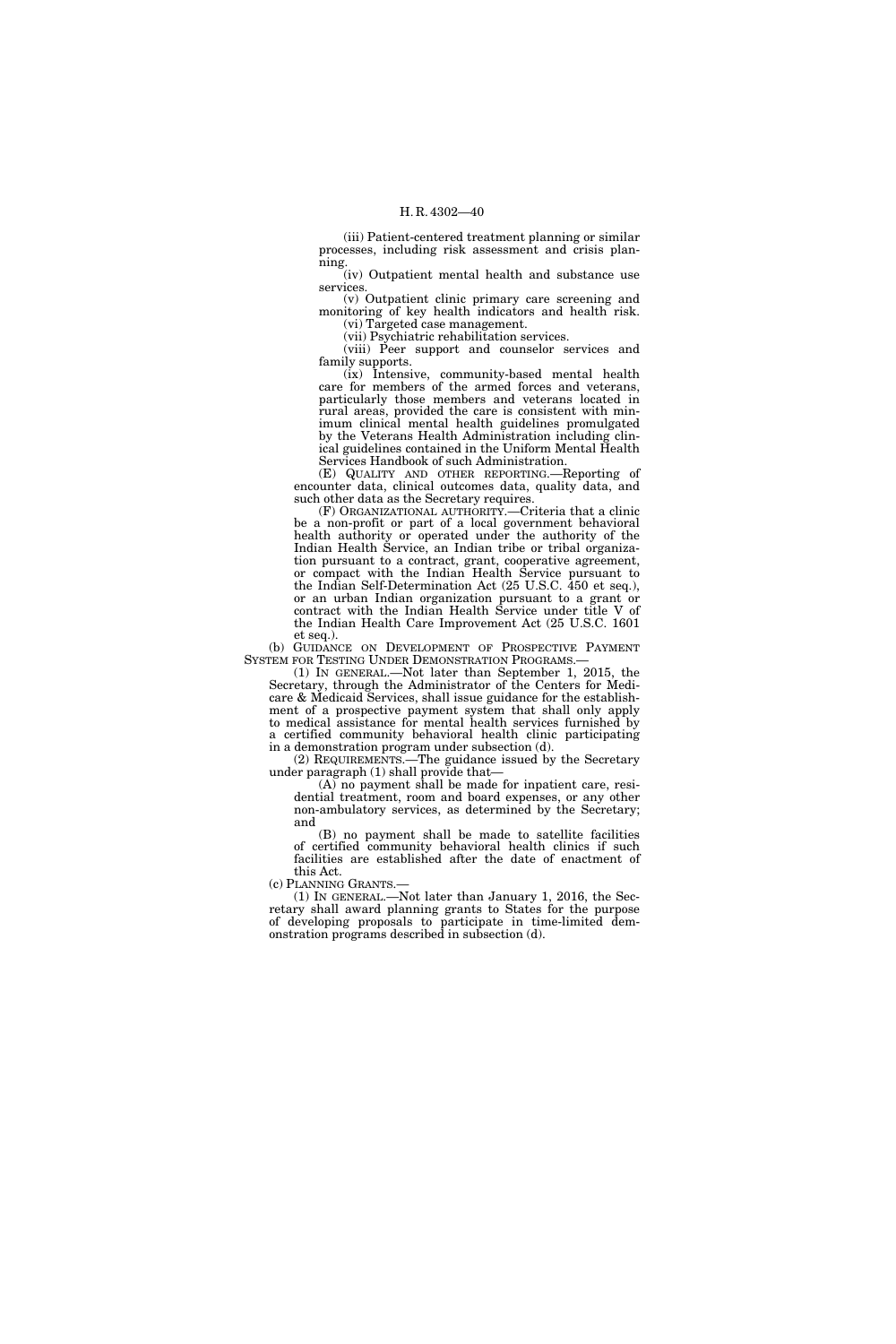(2) USE OF FUNDS.—A State awarded a planning grant under this subsection shall—

(A) solicit input with respect to the development of such a demonstration program from patients, providers, and other stakeholders;

(B) certify clinics as certified community behavioral health clinics for purposes of participating in a demonstration program conducted under subsection (d); and

(C) establish a prospective payment system for mental health services furnished by a certified community behavioral health clinic participating in a demonstration program under subsection (d) in accordance with the guidance issued under subsection (b).

(d) DEMONSTRATION PROGRAMS.—

(1) IN GENERAL.—Not later than September 1, 2017, the Secretary shall select States to participate in demonstration programs that are developed through planning grants awarded under subsection (c), meet the requirements of this subsection, and represent a diverse selection of geographic areas, including rural and underserved areas.

(2) APPLICATION REQUIREMENTS.—

(A) IN GENERAL.—The Secretary shall solicit applications to participate in demonstration programs under this subsection solely from States awarded planning grants under subsection (c).

(B) REQUIRED INFORMATION.—An application for a demonstration program under this subsection shall include the following:

(i) The target Medicaid population to be served under the demonstration program.

(ii) A list of participating certified community behavioral health clinics.

(iii) Verification that the State has certified a participating clinic as a certified community behavioral health clinic in accordance with the requirements of subsection (b).

(iv) A description of the scope of the mental health services available under the State Medicaid program that will be paid for under the prospective payment system tested in the demonstration program.

(v) Verification that the State has agreed to pay for such services at the rate established under the prospective payment system.

(vi) Such other information as the Secretary may require relating to the demonstration program including with respect to determining the soundness

of the proposed prospective payment system.<br>(3) NUMBER AND LENGTH OF DEMONSTRATION PROGRAMS.— Not more than 8 States shall be selected for 2-year demonstration programs under this subsection.

 $\left(\begin{matrix} 4 \end{matrix}\right)$  REQUIREMENTS FOR SELECTING DEMONSTRATION PROGRAMS.—

(A) IN GENERAL.—The Secretary shall give preference to selecting demonstration programs where participating certified community behavioral health clinics—

(i) provide the most complete scope of services described in subsection  $(a)(2)(D)$  to individuals eligible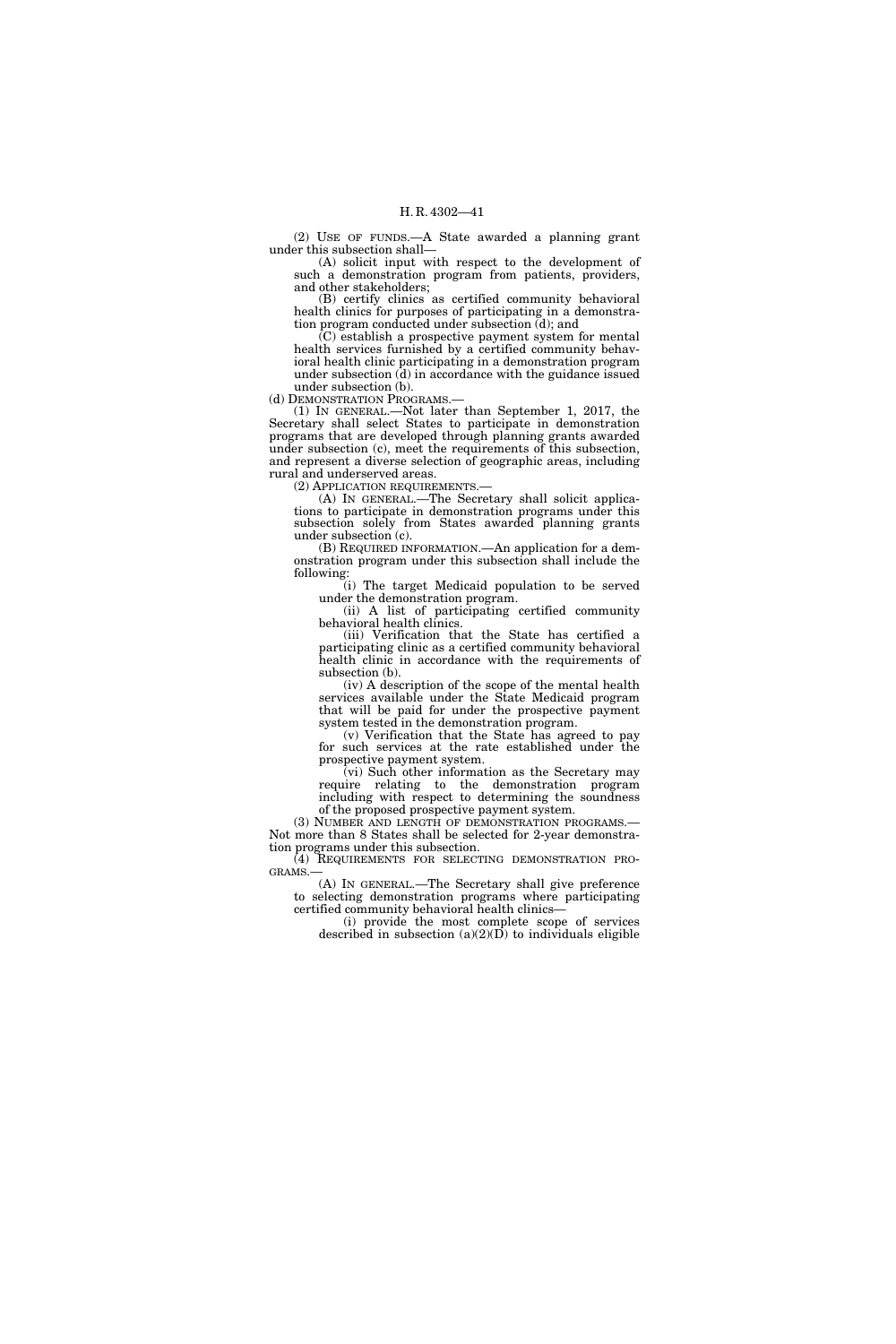for medical assistance under the State Medicaid program;

(ii) will improve availability of, access to, and participation in, services described in subsection  $(a)(2)(\hat{D})$  to individuals eligible for medical assistance under the State Medicaid program;

(iii) will improve availability of, access to, and participation in assisted outpatient mental health treatment in the State; or

(iv) demonstrate the potential to expand available mental health services in a demonstration area and increase the quality of such services without increasing net Federal spending.

(5) PAYMENT FOR MEDICAL ASSISTANCE FOR MENTAL HEALTH SERVICES PROVIDED BY CERTIFIED COMMUNITY BEHAVIORAL HEALTH CLINICS.—

(A) IN GENERAL.—The Secretary shall pay a State participating in a demonstration program under this subsection the Federal matching percentage specified in subparagraph (B) for amounts expended by the State to provide medical assistance for mental health services described in the demonstration program application in accordance with paragraph  $(2)(B)(iv)$  that are provided by certified community behavioral health clinics to individuals who are enrolled in the State Medicaid program. Payments to States made under this paragraph shall be considered to have been under, and are subject to the requirements of, section 1903 of the Social Security Act (42 U.S.C. 1396b).

(B) FEDERAL MATCHING PERCENTAGE.—The Federal matching percentage specified in this subparagraph is with respect to medical assistance described in subparagraph (A) that is furnished—

(i) to a newly eligible individual described in paragraph  $(2)$  of section  $1905(y)$  of the Social Security Act (42 U.S.C. 1396d(y)), the matching rate applicable under paragraph (1) of that section; and

 $(ii)$  to an individual who is not a newly eligible individual (as so described) but who is eligible for medical assistance under the State Medicaid program, the enhanced FMAP applicable to the State.

(C) LIMITATIONS.—

(i) IN GENERAL.—Payments shall be made under this paragraph to a State only for mental health services—

(I) that are described in the demonstration program application in accordance with paragraph  $(2)(iv);$ 

(II) for which payment is available under the State Medicaid program; and

(III) that are provided to an individual who is eligible for medical assistance under the State Medicaid program.

(ii) PROHIBITED PAYMENTS.—No payment shall be made under this paragraph—

(I) for inpatient care, residential treatment, room and board expenses, or any other non-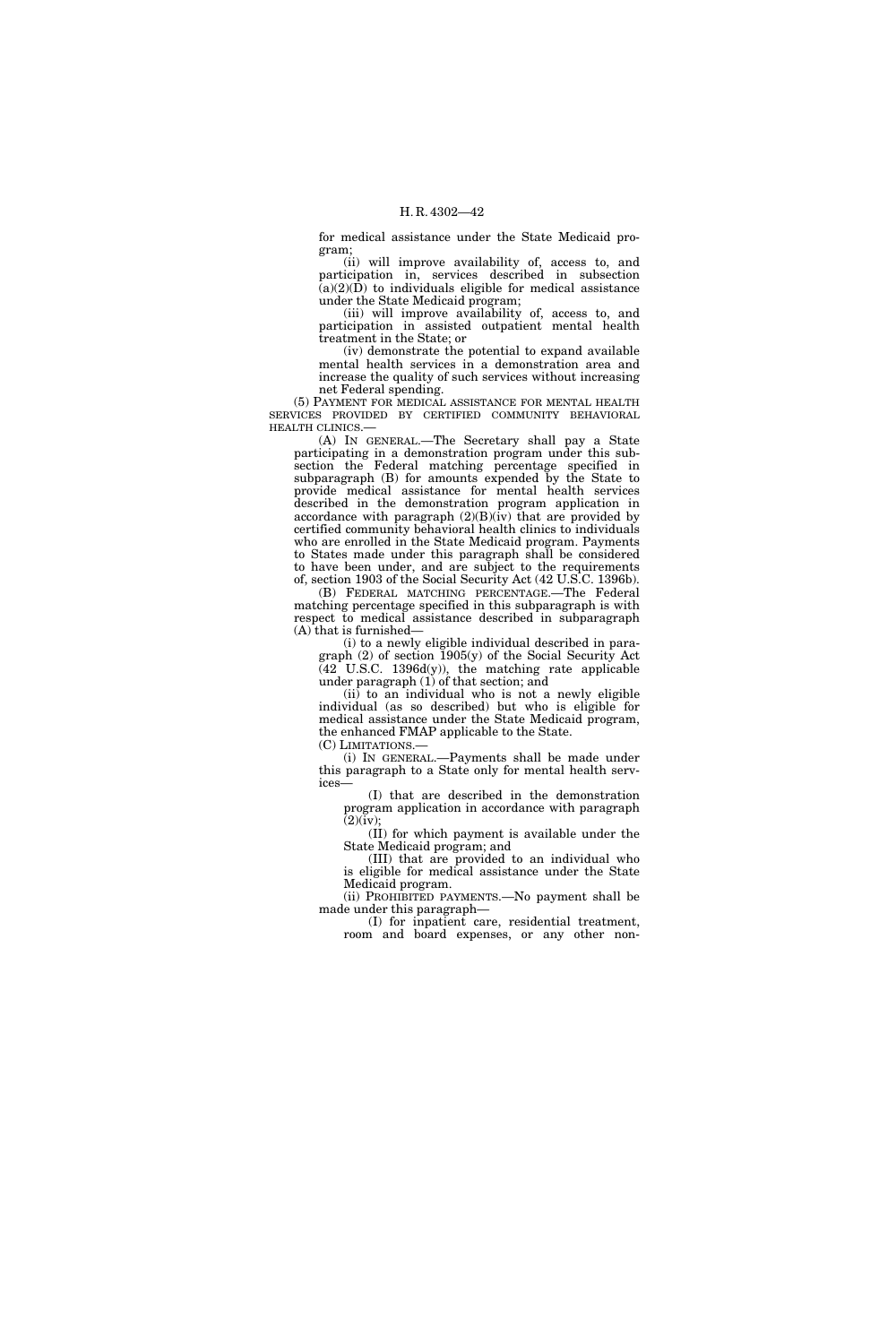ambulatory services, as determined by the Secretary; or

(II) with respect to payments made to satellite facilities of certified community behavioral health clinics if such facilities are established after the date of enactment of this Act.

(6) WAIVER OF STATEWIDENESS REQUIREMENT.—The Secretary shall waive section  $1902(a)(1)$  of the Social Security Act  $(42 \text{ U.S.C. } 1396a(a)(1))$  (relating to statewideness) as may be necessary to conduct demonstration programs in accordance with the requirements of this subsection.

(7) ANNUAL REPORTS.—

(A) IN GENERAL.—Not later than 1 year after the date on which the first State is selected for a demonstration program under this subsection, and annually thereafter, the Secretary shall submit to Congress an annual report on the use of funds provided under all demonstration programs conducted under this subsection. Each such report shall include—

(i) an assessment of access to community-based mental health services under the Medicaid program in the area or areas of a State targeted by a demonstration program compared to other areas of the State;

(ii) an assessment of the quality and scope of services provided by certified community behavioral health clinics compared to community-based mental health services provided in States not participating in a demonstration program under this subsection and in areas of a demonstration State that are not participating in the demonstration program; and

(iii) an assessment of the impact of the demonstration programs on the Federal and State costs of a full range of mental health services (including inpatient, emergency and ambulatory services).

(B) RECOMMENDATIONS.—Not later than December 31, 2021, the Secretary shall submit to Congress recommendations concerning whether the demonstration programs under this section should be continued, expanded, modified, or terminated.

(e) DEFINITIONS.—In this section:

(1) FEDERALLY-QUALIFIED HEALTH CENTER SERVICES; FEDER-ALLY-QUALIFIED HEALTH CENTER; RURAL HEALTH CLINIC SERV-ICES; RURAL HEALTH CLINIC.—The terms ''Federally-qualified health center services'', ''Federally-qualified health center'', ''rural health clinic services'', and ''rural health clinic'' have the meanings given those terms in section 1905(l) of the Social Security Act (42 U.S.C. 1396d(l)).

(2) ENHANCED FMAP.—The term ''enhanced FMAP'' has the meaning given that term in section 2105(b) of the Social Security Act  $(\overline{42} \text{ U.S.C. } 1397\text{dd}(b))$  but without regard to the second and third sentences of that section.

(3) SECRETARY.—The term ''Secretary'' means the Secretary of Health and Human Services.

(4) STATE.—The term "State" has the meaning given such term for purposes of title XIX of the Social Security Act (42 U.S.C. 1396 et seq.). (f) FUNDING.—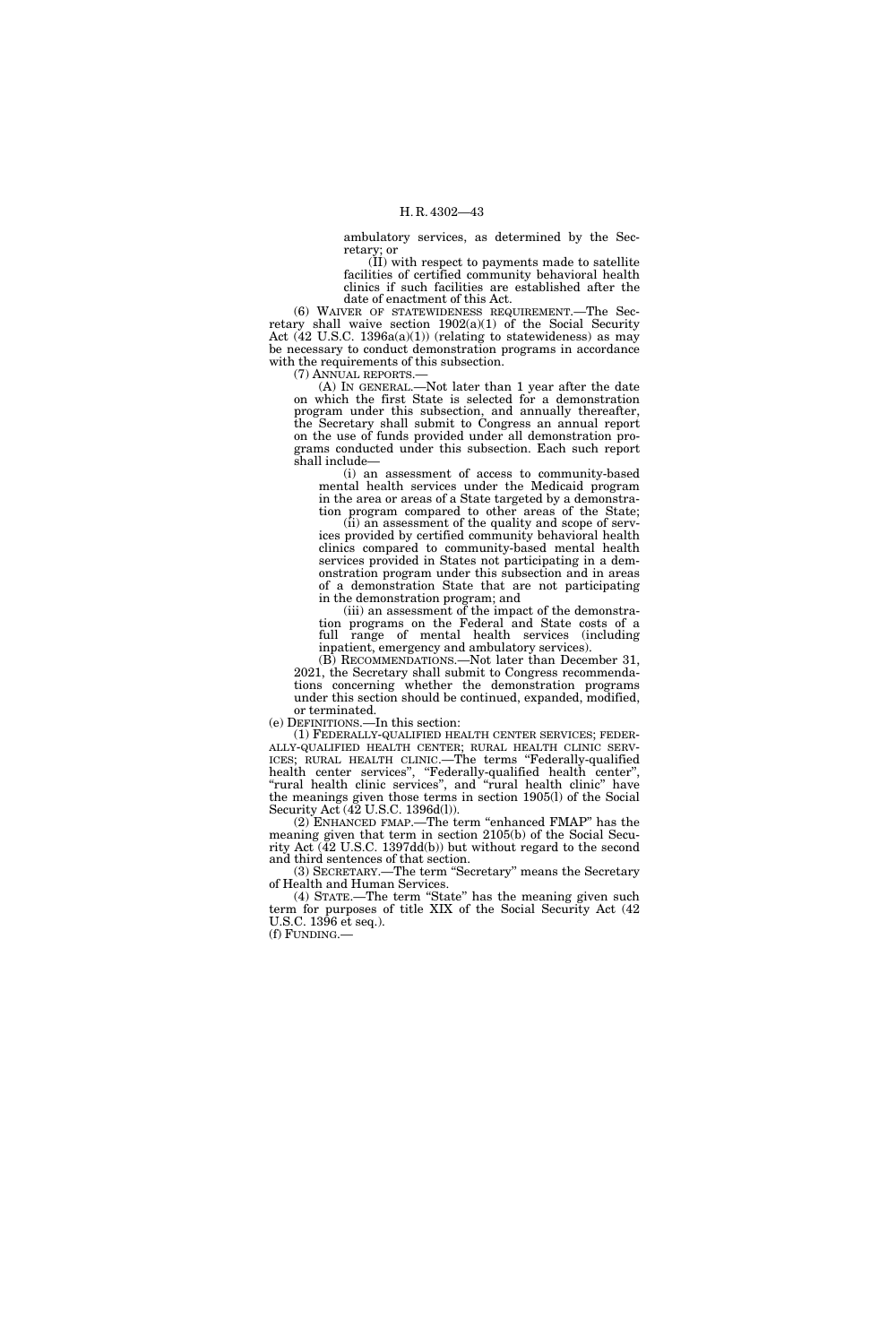(1) IN GENERAL.—Out of any funds in the Treasury not otherwise appropriated, there is appropriated to the Secretary— (A) for purposes of carrying out subsections (a), (b),

and (d)(7), \$2,000,000 for fiscal year 2014; and (B) for purposes of awarding planning grants under subsection (c), \$25,000,000 for fiscal year 2016.

(2) AVAILABILITY.—Funds appropriated under paragraph (1) shall remain available until expended.

#### **SEC. 224. ASSISTED OUTPATIENT TREATMENT GRANT PROGRAM FOR INDIVIDUALS WITH SERIOUS MENTAL ILLNESS.**

(a) IN GENERAL.—The Secretary shall establish a 4-year pilot program to award not more than 50 grants each year to eligible entities for assisted outpatient treatment programs for individuals with serious mental illness.

(b) CONSULTATION.—The Secretary shall carry out this section in consultation with the Director of the National Institute of Mental Health, the Attorney General of the United States, the Administrator of the Administration for Community Living, and the Administrator of the Substance Abuse and Mental Health Services Administration.

(c) SELECTING AMONG APPLICANTS.—The Secretary—

(1) may only award grants under this section to applicants that have not previously implemented an assisted outpatient treatment program; and

(2) shall evaluate applicants based on their potential to reduce hospitalization, homelessness, incarceration, and interaction with the criminal justice system while improving the health and social outcomes of the patient.

(d) USE OF GRANT.—An assisted outpatient treatment program funded with a grant awarded under this section shall include— (1) evaluating the medical and social needs of the patients

who are participating in the program;

(2) preparing and executing treatment plans for such patients that—

(A) include criteria for completion of court-ordered treatment; and

(B) provide for monitoring of the patient's compliance with the treatment plan, including compliance with medication and other treatment regimens;

(3) providing for such patients case management services that support the treatment plan;

(4) ensuring appropriate referrals to medical and social service providers;

(5) evaluating the process for implementing the program to ensure consistency with the patient's needs and State law; and

(6) measuring treatment outcomes, including health and social outcomes such as rates of incarceration, health care utilization, and homelessness.

(e) REPORT.—Not later than the end of each of fiscal years 2016, 2017, and 2018, the Secretary shall submit a report to the appropriate congressional committees on the grant program under this section. Each such report shall include an evaluation of the following: